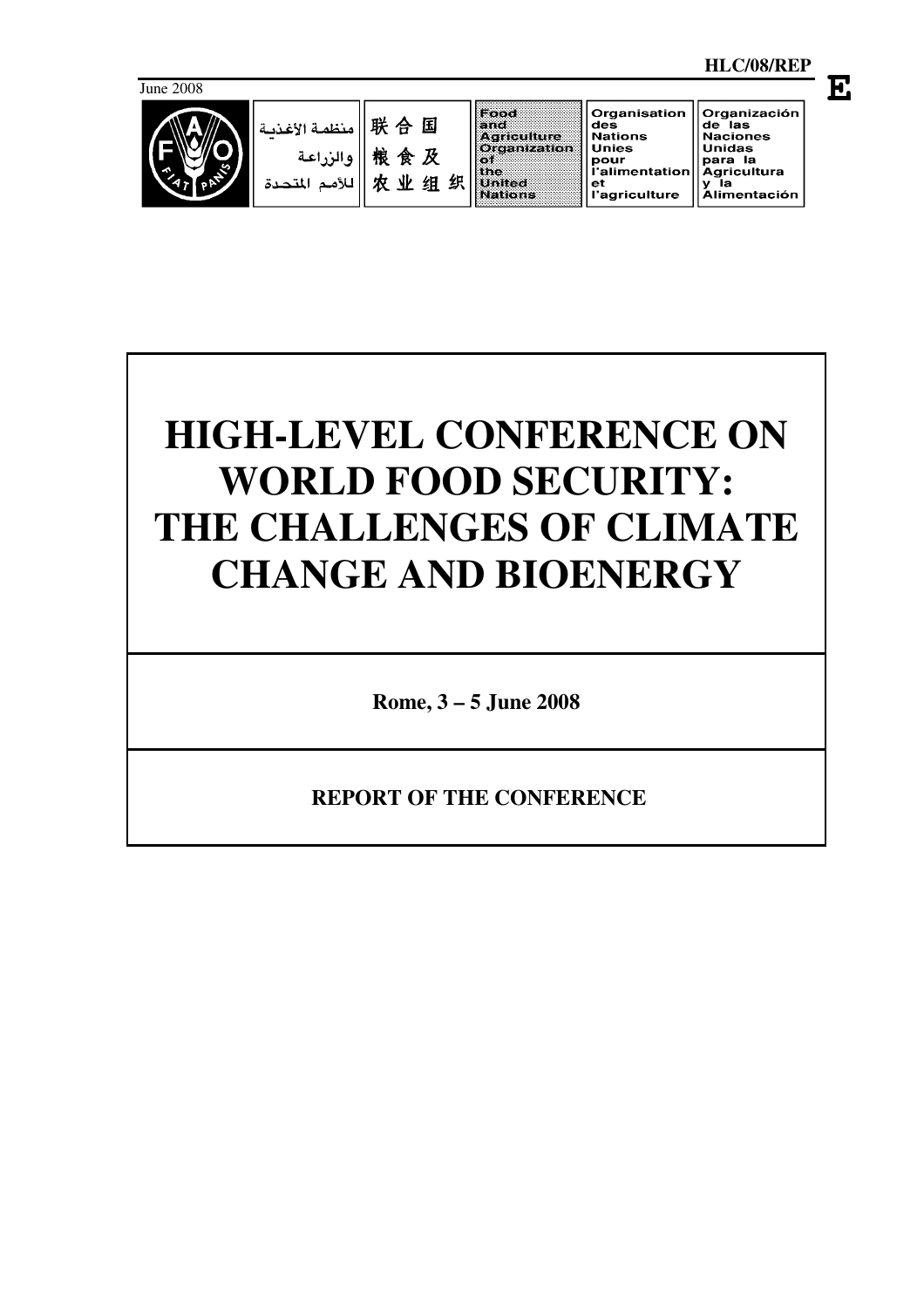# **HIGH-LEVEL CONFERENCE ON WORLD FOOD SECURITY: THE CHALLENGES OF CLIMATE CHANGE AND BIOENERGY**

# **Rome, 3 – 5 June 2008**

# **REPORT**

# **TABLE OF CONTENTS**

**DATE AND PLACE OF THE HIGH-LEVEL CONFERENCE** 

**INAUGURAL CEREMONY** 

**OPENING OF THE HIGH-LEVEL CONFERENCE** 

**HIGH-LEVEL SEGMENT** 

**COMMITTEE OF THE WHOLE** 

**ROUNDTABLES** 

**ADOPTION OF THE REPORT OF THE COMMITTEE OF THE WHOLE** 

**ADOPTION OF THE DECLARATION ON WORLD FOOD SECURITY: THE CHALLENGES OF CLIMATE CHANGE AND BIOENERGY** 

# **PARTICIPATION**

# **CLOSURE OF THE HIGH-LEVEL CONFERENCE**

# **ANNEXES**

- I. Inaugural Statements
- II. Agenda
- III. Conclusions of the Roundtables
- IV. Statements Adoption of the Declaration
- V. Participating Countries and Organizations
- VI. List of documents

# **APPENDIX**

Declaration on World Food Security: The Challenges of Climate Change and Bioenergy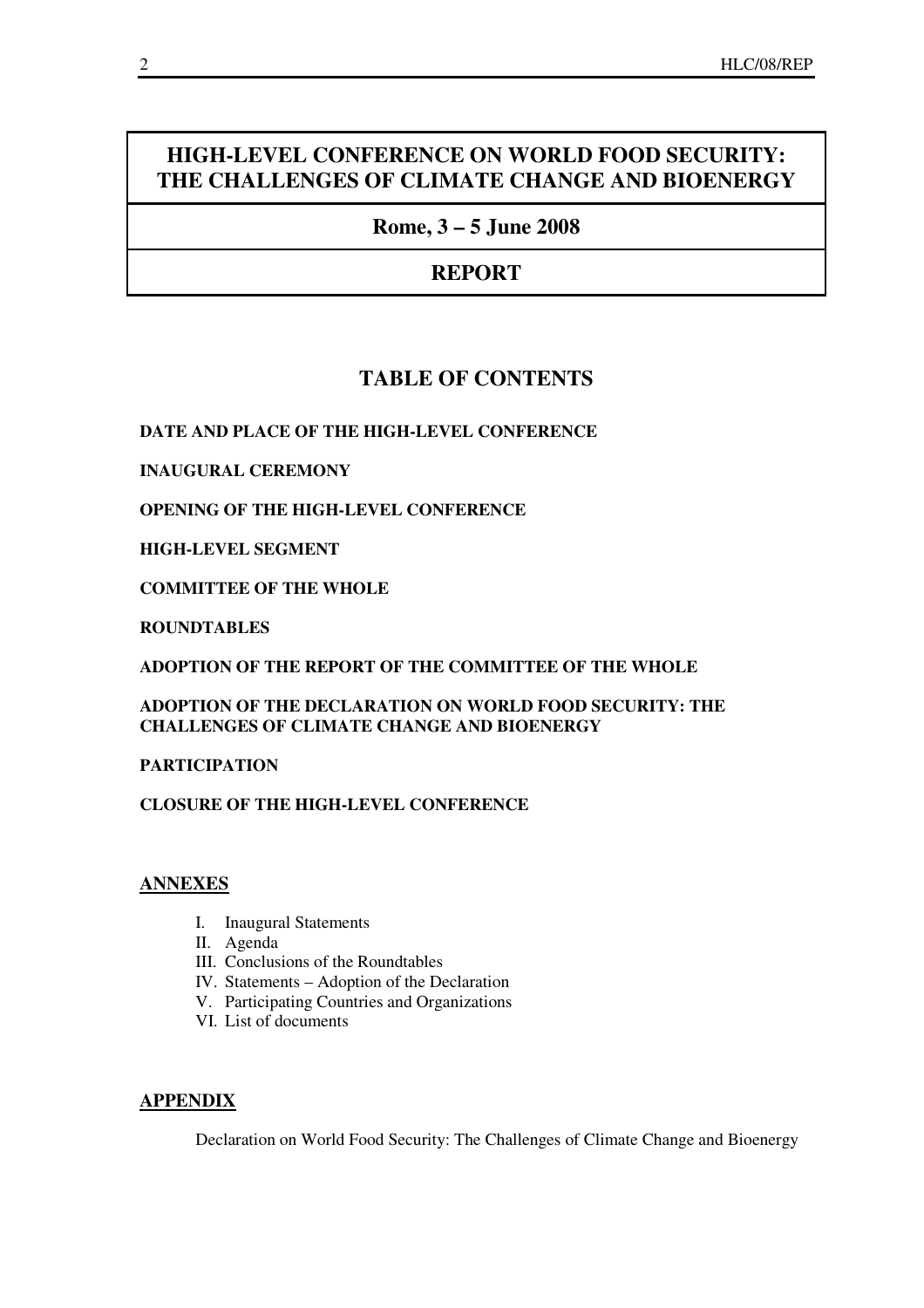# **DATE AND PLACE OF THE HIGH-LEVEL CONFERENCE**

1. The High-Level Conference on World Food Security: the Challenges of Climate Change and Bioenergy, was held at the Headquarters of the Food and Agriculture Organization of the United Nations (FAO) in Rome, Italy from 3 to 5 June 2008.

# **INAUGURAL CEREMONY**

2. Mr Jacques Diouf, Director-General of FAO, welcomed the distinguished delegates and observers, and expressed his deep appreciation for the generosity of the Government of Italy in hosting the High-Level Conference.

3. His Excellency Giorgio Napolitano, President of the Italian Republic, welcomed all participants to Italy and to the High-Level Conference, stressing the urgent need for the international community to reaffirm its commitment to achieving global food security.

4. His Excellency Ban Ki-moon, Secretary-General of the United Nations, in addressing the High-Level Conference, emphasized the essential need to work collectively to address the root causes of food insecurity and poverty. He stressed that the High-Level Task Force on the Global Food Crisis had advanced a Comprehensive Framework for Action to bring together technical and analytical capabilities, to support governments with the best information for agricultural decisionmaking, to boost production and productivity.

5. His Eminence Cardinal Tarcisio Bertone, Secretary of State of the Holy See, delivered a message from his Holiness Pope Benedict XVI to the High-Level Conference, urging participants to address food insecurity with the utmost determination.

6. In his statement, Mr Jacques Diouf, Director-General of FAO, emphasized the need for agreement on concrete and innovative measures to result from the High-Level Conference, and that substantial new investments in agriculture are required to achieve food security and poverty eradication commitments.

7. The full texts of the statements delivered during the Inaugural Ceremony are included in *Annex I.* 

# **OPENING OF THE HIGH-LEVEL CONFERENCE**

# **Election of the Chair and Vice-Chairs and Appointment of the Rapporteur**

8. Mr Diouf declared the High-Level Conference open. He reported that, after consultations with the Regional Groups, unanimous consensus had emerged on the nomination of His Excellency Silvio Berlusconi, President of the Council of Ministers of the Italian Republic, as Chair of the High-Level Conference. His Excellency Silvio Berlusconi was elected Chair of the High-Level Conference by acclamation.

9. The Chair reported that, as a result of consultations held among participating countries before the High-Level Conference, a consensus had been reached with regard to nominations for the Vice-Chairs of the High-Level Conference and the appointment of the *Rapporteur*. The Conference then elected as Vice-Chairs:

His Excellency Denis Sassou-N'Guesso, President of the Republic of Congo;

His Excellency Masatoshi Wakabayashi, Minister of Agriculture, Forestry and Fisheries, Japan;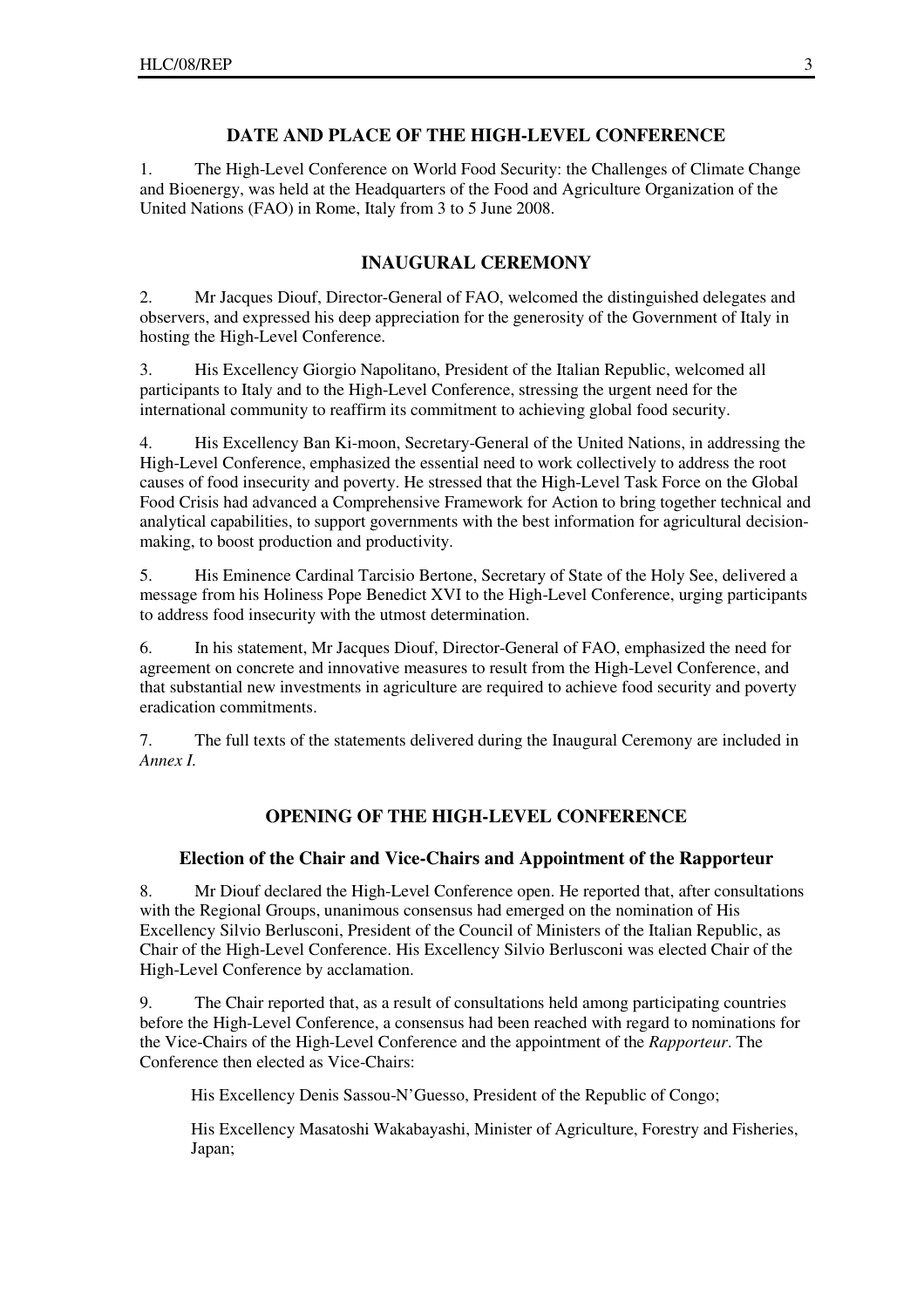His Excellency Iztok Jarc, Minister for Agriculture, Forestry and Food, Republic of Slovenia;

His Excellency Leonel Antonio Fernández Reyna, President of the Dominican Republic;

His Excellency Amin Ahmed Mohamed Othman Abbaza, Minister for Agriculture and Land Reclamation, Egypt;

Mr Mark E. Keenum, Under-Secretary, Farm and Foreign Agricultural Services, United States of America; and

His Excellency Jim Anderton, Minister for Agriculture, Fisheries and Forestry, New Zealand.

His Excellency Salvador Chio Jiménez, Secretary of State for Agriculture, Dominican Republic, was elected as *Rapporteur*.

10. Furthermore, the High-Level Conference agreed that, taking into account the long working hours of the Conference, the Vice-Chairs would be allowed to designate a senior member of their respective delegations to chair any session or part of a session of the Conference.

#### **Welcome Address by the Mayor of Rome**

11. Mr Gianni Alemanno, Mayor of Rome, Italy, delivered a short welcome address, stating that it was a great pleasure and honour for the city to host the High-Level Conference.

### **Adoption of the Agenda**

12. The High-Level Conference adopted the agenda, as given in *Annex II*.

### **Establishment of the Committee of the Whole**

13. The High-Level Conference established the Committee of the Whole, and elected His Excellency Denis Sassou-N'Guesso, President of the Republic of Congo, as Chair of the Committee.

### **HIGH-LEVEL SEGMENT**

14. Heads of State, Government and Delegations of 139 countries and of the European Community addressed the High-Level Segment, as did representatives from 6 United Nations organizations, 9 intergovernmental organisations and 4 non-governmental organisations. Five other entities, including the private sector also delivered statements..

# **COMMITTEE OF THE WHOLE**

15. His Excellency Henri Djombo, Minister of Forests Economy of the Republic of Congo, opened the Committee of the Whole. Mr James G. Butler, Deputy Director-General of FAO, stressed the importance of the Committee finalizing the draft Declaration for consideration by the Plenary.

16. The Committee of the Whole received the *Report of the Co-Chairs of the Informal Open*ended Contact Group<sup>1</sup>, which contained the draft Declaration. It decided to continue deliberations

L,

 $1$  HLC/08/3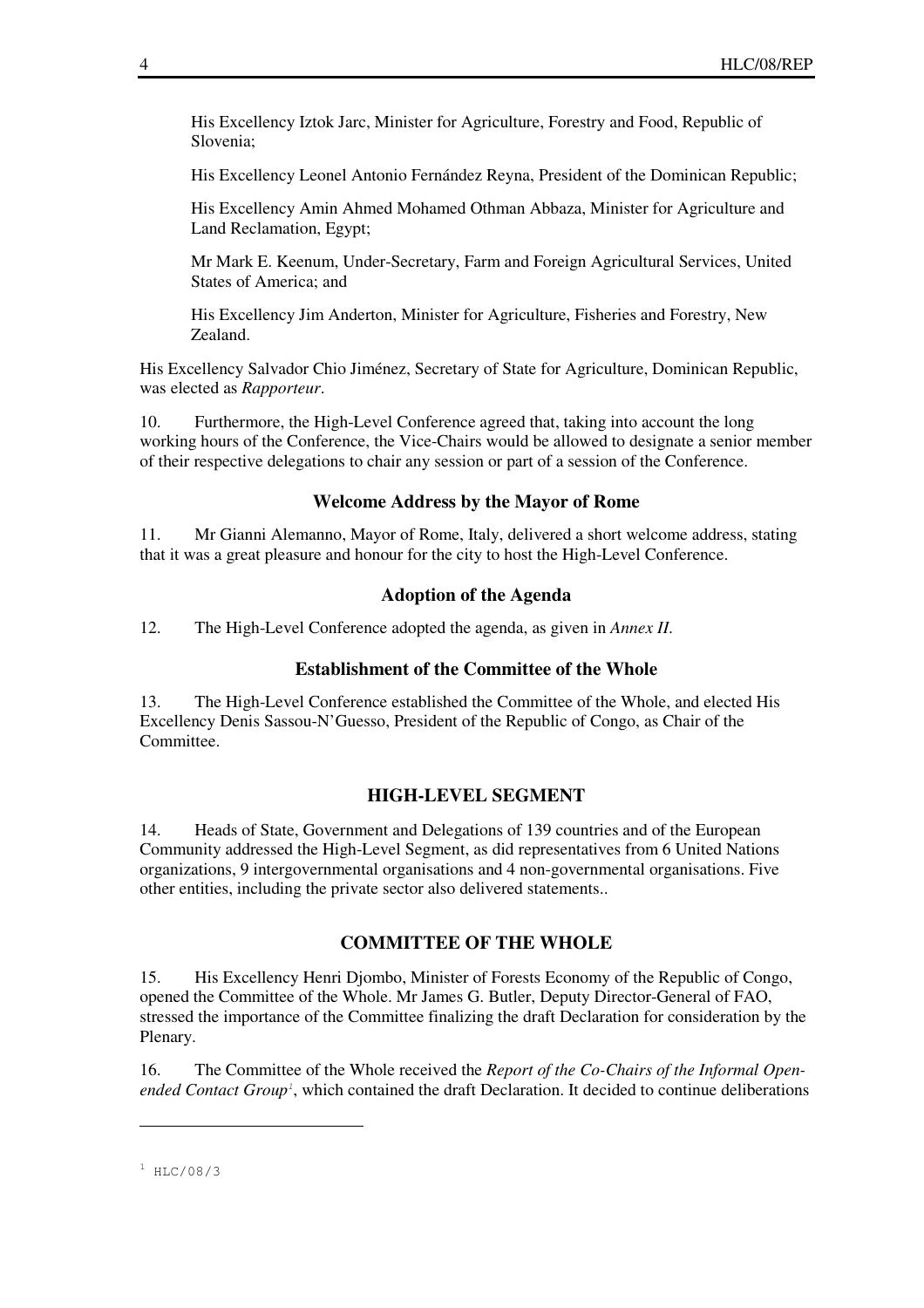on the draft Declaration under the guidance of the Co-Chairs of the Informal Open-ended Contact Group, Mr Ibrahim Abu Atileh (Hashemite Kingdom of Jordan) and Mr David Hegwood (United States of America).

# **ROUNDTABLES**

### **High Food Prices: Causes, Consequences and Possible Solutions**

17. His Excellency Henri Djombo, Minister of Forests Economy of the Republic of Congo, welcomed all participants, opened the Roundtable on *High Food Prices: Causes, Consequences and Possible Solutions*, and introduced the Co-Chairs of the Roundtable: The Honourable Ed Shafer, Secretary of Agriculture of the United States of America, and His Excellency Moussa Mahaman, Minister of Agricultural Development of the Republic of Niger.

18. The Co-Chairs welcomed the panellists: Ms Barbara Stocking, Executive Chief, Oxfam International; Mr Willem-Jan Laan, Director, Global External Affairs, Unilever; and Mr Joachim von Braun, Director-General, International Food Policy Research Institute (IFPRI). After introductory statements by the Chair and Co-Chairs, the panellists addressed a number of key issues in relation to high food prices, causes, consequences, and possible solutions.

### **Climate Change and Food Security**

19. The Chair of the Committee of the Whole introduced the Co-Chairs of the Roundtable on *Climate Change and Food Security:* His Excellency Muzahem Al Muheisen, Minister for Agriculture of Jordan, and His Excellency Erik Solheim, Minister for the Environment and International Development of Norway.

20. The Co-Chairs welcomed the panellists: Mr Martin Parry, Co-Chair of Working Group II of the Intergovernmental Panel on Climate Change (IPCC), United Kingdom; Ms Ulla Holm, Global Director, Tetrapak, Sweden; and Mr Martin Khor, Director, Third World Network, Malaysia. The panellists addressed a number of key issues in relation to the impacts of climate change on food security.

## **Transboundary Pests and Diseases**

21. The Committee of the Whole received introductory statements by the Co-Chairs of the Roundtable on *Transboundary Pests and Diseases*, The Honourable Sharad Pawar, Minister for Agriculture, Consumer Affairs and Public Distribution, India; and The Honourable Jim Anderton, Minister for Agriculture, Fisheries and Forestry, New Zealand.

22. The Co-Chairs invited three panellists: Mr Hans R. Herren, President, Millennium Institute, Co-Chair of the International Assessment of Agricultural Knowledge, Science and Technology for Development (IAASTD), and World Food Prize laureate; Mr Declan O'Brien, Managing Director, International Federation for Animal Health (IFAH); and Mr M. Taghi Farvar, the World Conservation Union (IUCN) Governing Council Member, Chair of IUCN Commission on Environmental, Economic and Social Policy and Co-Chair of its Theme on Sustainable Livelihoods, to provide their views on transboundary pests and diseases.

# **Bioenergy and Food Security**

23. The Chair of the Committee of the Whole introduced the Co-Chairs of the Roundtable on *Bioenergy and Food Security*: Her Excellency Gerda Verburg, Minister for Agriculture, Nature and Food Quality, The Netherlands; and His Excellency Guillermo Salazar Nicolau, Minister for Agricultural Development, Panama.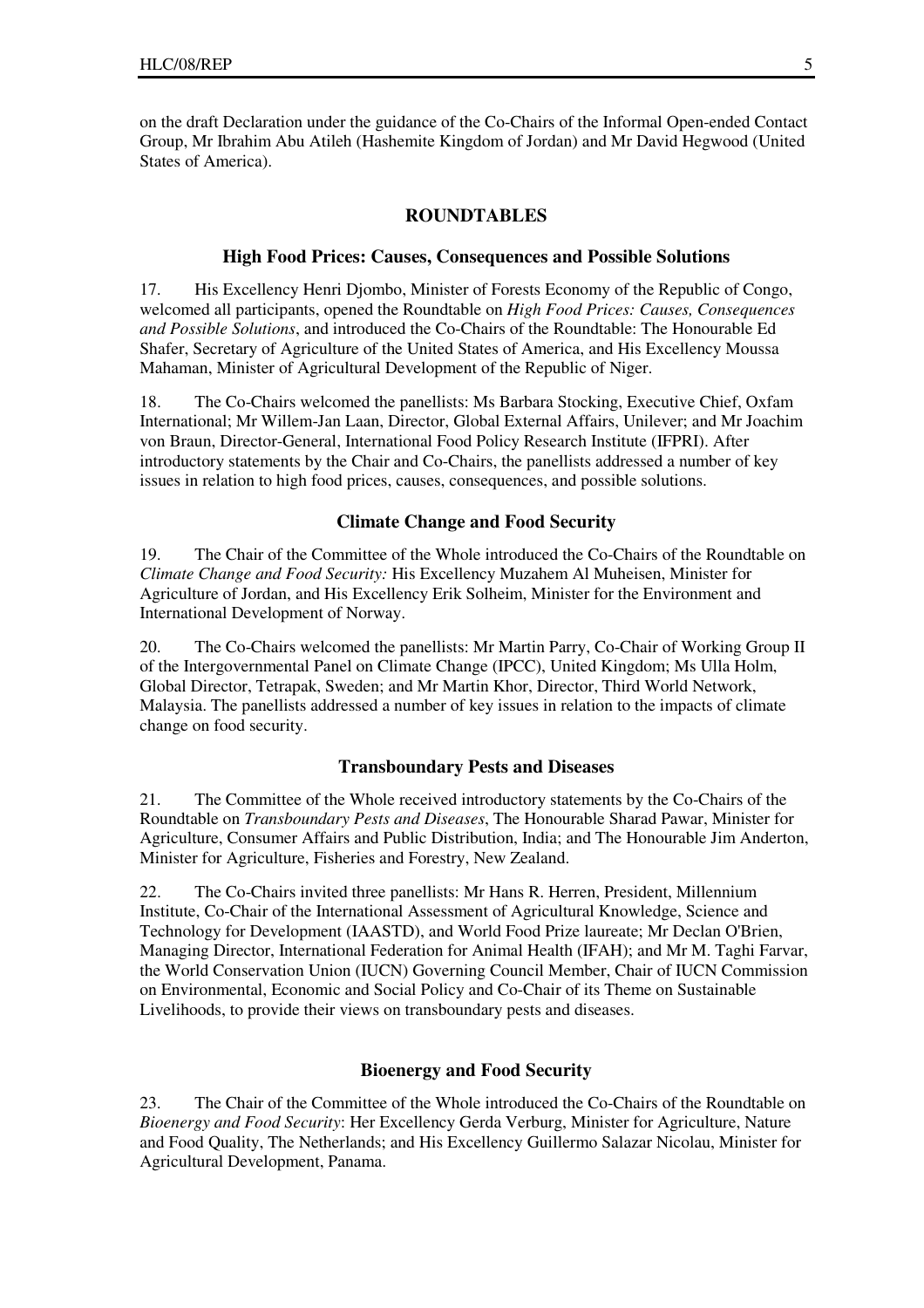24. The Co-Chairs invited three panellists: Mr Pat Mooney, Executive Director of the Action Group on Erosion, Technology and Concentration (ETC Group); Ms Anne-Ruth Herkes, Vice-President, Policy and Strategic Issues of BP Biofuels; and Mr Ibrahim Assane Mayaki, Executive Director of The Rural Hub, West Africa, to address issues in relation to bioenergy and food security.

25. In the framework of the Conference, four fora took place on 3 and 4 June 2008: a Private Sector Forum, a Civil-Society Organisations and Non-Governmental Organisations Forum, a Small Island Developing States Forum and an Africa Forum which all made valuable contributions to the success of the Conference.

26. Sir John Holmes Under-Secretary-General of the United Nations for Humanitarian Affairs and Mr David Nabarro, Deputy UN System Coordinator for Responses to the Global Food Crisis, presented the draft elements of a Comprehensive Framework for Action that was being prepared by the United Nations Secretary General's Task Force on the Global Food Crisis.

# **ADOPTION OF THE REPORT OF THE COMMITTEE OF THE WHOLE**

27. The Committee of the Whole approved its report and the Declaration on World Food Security: the Challenges of Climate Change and Bioenergy for adoption by the High-Level Conference.

# **ADOPTION OF THE DECLARATION ON WORLD FOOD SECURITY: THE CHALLENGES OF CLIMATE CHANGE AND BIOENERGY**

28. The High-Level Conference adopted the Declaration on World Food Security: the Challenges of Climate Change and Bioenergy by acclamation, as contained in the *Appendix.* The Chairperson noted that the statements made by Argentina, Cuba and Venezuela will be attached to the report. These are contained in *Annex IV*.

### **PARTICIPATION**

259. Of 181 participating countries, 23 were represented at the level of Head of State, 3 at the level of Deputy Head of State, 13 at the level of Head of Government, 3 at the level of Deputy Head of Government, 89 at the level of Minister, 8 at level of Vice-Minister and 42 at the level of Ambassador or other. A list of countries and organizations participating in the High-Level Conference is given in *Annex V.* 

### **CLOSURE OF THE HIGH-LEVEL CONFERENCE**

30. The High-Level Conference on World Food Security: the Challenges of Climate Change and Bioenergy, concluded its work and was declared closed on 5 June 2008 at 21:45 hours.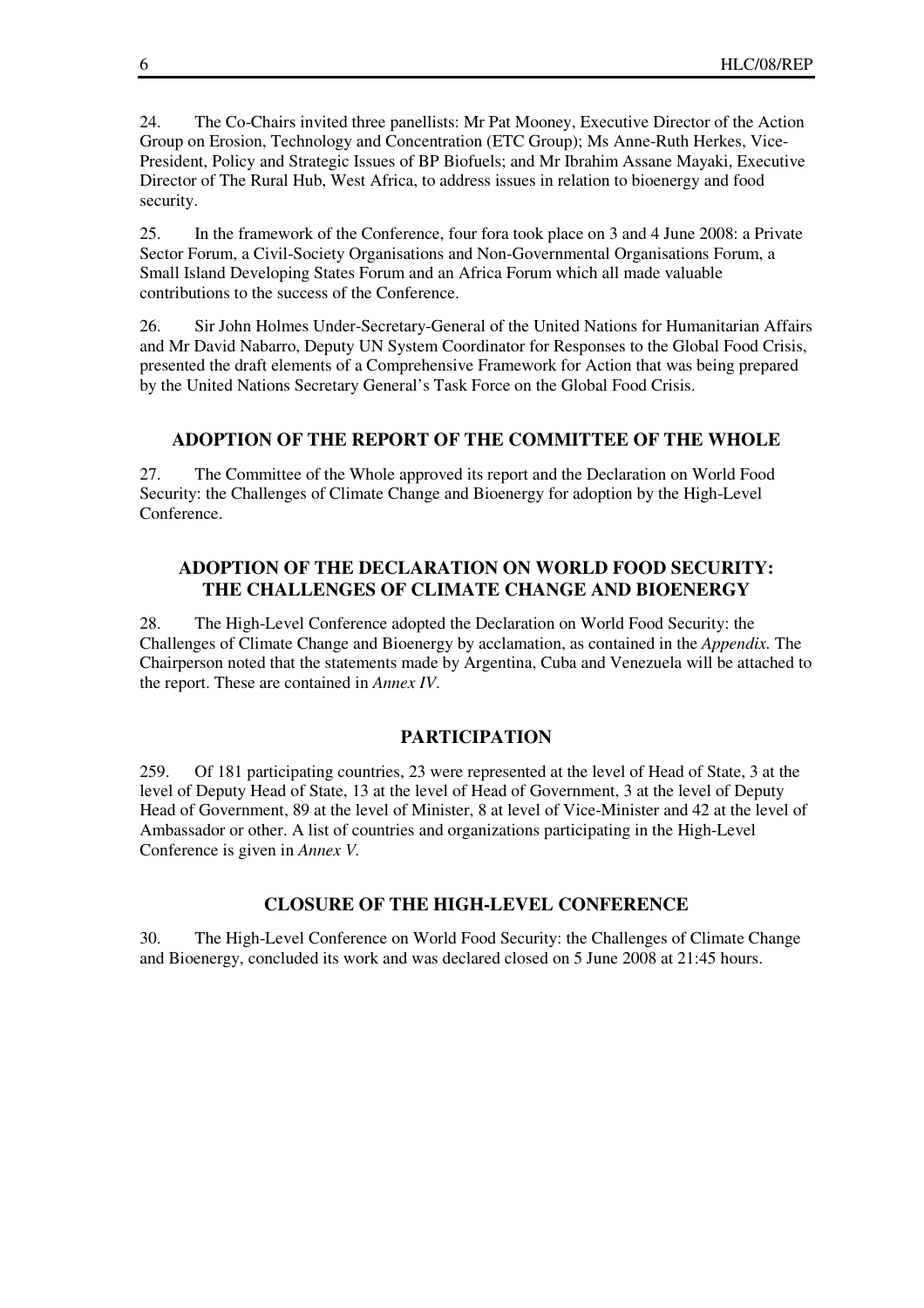# **ANNEXES**

- I. Inaugural Statements
- II. Agenda
- III. Conclusions of the Roundtables
- IV. Statements Adoption of the Declaration
- V. Participating Countries and Organizations
- VI. List of documents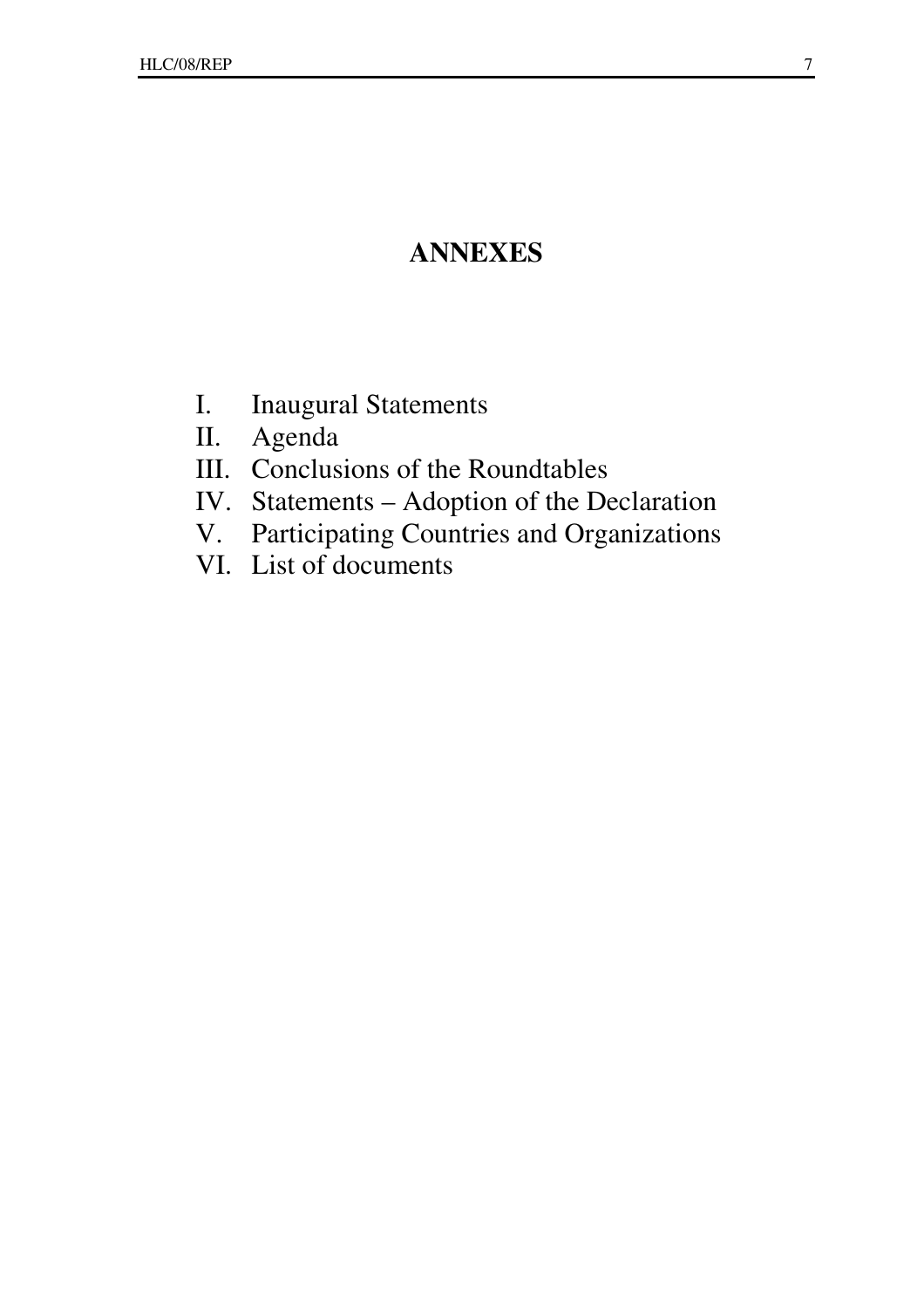# **ANNEX I**

# **Inaugural Statements**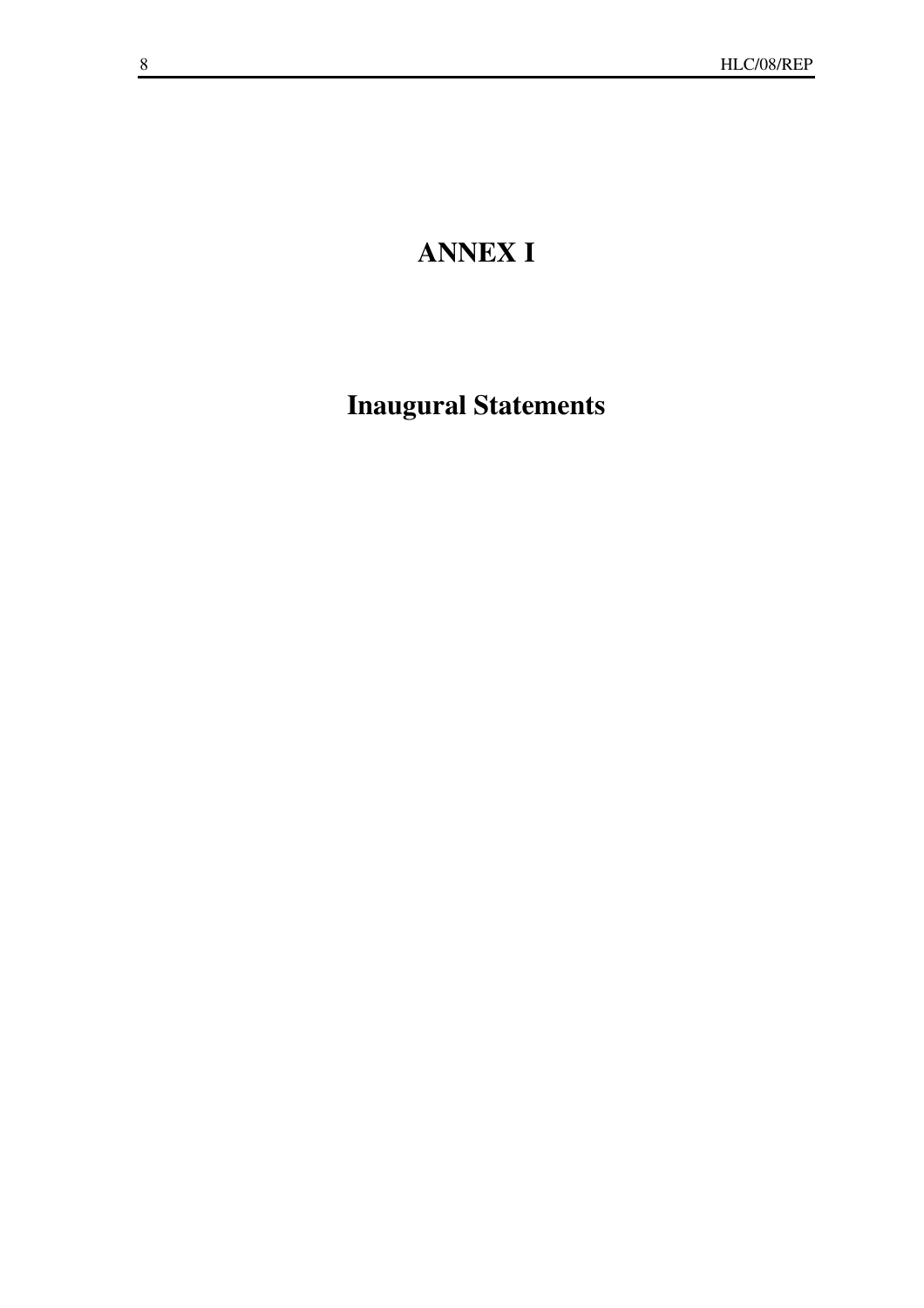# **STATEMENT OF THE PRESIDENT OF THE ITALIAN REPUBLIC, H.E. GIORGIO NAPOLITANO**

*FAO – Rome, 3 June 2008* 

*Mr Secretary General of the United Nations, Mr Director-General of FAO, Excellencies, Ladies and Gentlemen,*

The High-Level Conference which Italy has the honour of hosting and which today I have the honour of inaugurating, represents an extraordinary opportunity for reflection and commitment on crucial issues of our time and is already a significant event on account of such a distinguished attendance, notably of Heads of State and Government. I read this as a sign of awareness and renewed willingness on the part of the leadership of all continents and, together with the world organizations, of the international community as a whole.

We cannot fail to note the dramatic nature of the crisis that exploded and its consequences, in particular for the poorest populations, for nearly one billion undernourished people but also for social groups everywhere who have lost serious purchasing power. This food crisis makes it even more difficult to achieve the targets of the Millennium Development Goals, especially the elimination of poverty and hunger.

We cannot fail to notice the eclipsing of the right to food that was centre stage at the first FAO World Food Summit in November 1996 in Rome. We cannot fail to understand that the current food crisis undermines recent progress in the continent that suffers most, Africa, even though, as Secretary General Ban Ki-moon emphasized, there are also rays of hope and reasons for optimism. This Conference will hear discussions in which open differences are expressed on the causes and characteristics of the food crisis. But there is no doubt that world opinion was taken by surprise by the remarkable string of food riots that erupted on account of soaring food prices. However, it is important that the discussions – especially on the part of the more developed countries and the international financial institutions – adopt a spirit of forthright critical analysis in seeking possible errors of underestimation and improvidence.

We were probably slow in anticipating the significant change that resulted from much higher food demand in major emerging economies. We were not prepared for a scenario – abetted by a combination of factors, including speculation – that presaged an end to the era of cheap food. We failed to properly evaluate the medium- and long-term impact of agricultural and trade policies on exports on the one hand, and on domestic consumption on the other; precisely where a balance between these two objectives was required. At the same time, we neglected the implications of allocating cropland to biofuel production.

Clear-minded analysis of the lessons from recent events leads us to conclude – in the words of the World Bank report – that "agriculture continues to be a fundamental instrument for sustainable development and poverty reduction". And there emerges a general imperious need for policies that are coordinated worldwide, that focus on an alarming emergency –in the form of interventions to support food supply to countries hardest hit by the crisis – but that, at the same time, go beyond the emergency to lay the foundations for new investment in agriculture, wherever there is potential for more and better food production.

This implicitly means that we cannot rely on the balancing virtues of market forces to overcome the food crisis and hold out the prospect of real food security. We can and must recognize the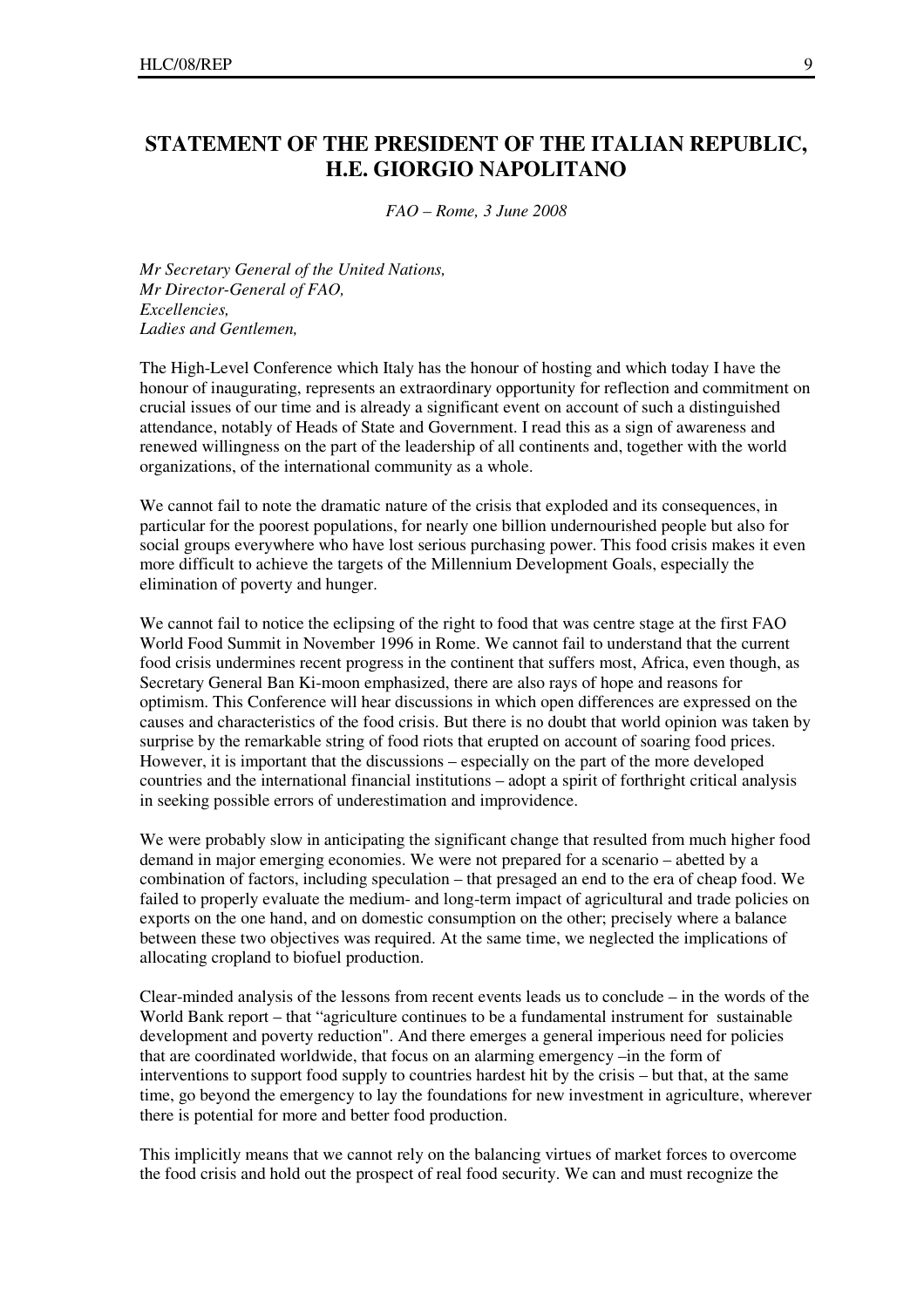need for policies and interventions that are framed and delivered within the United Nations system.

We look with confidence to the commitment of the Task Force that Secretary General Ban Kimoon has promoted and agreed to chair. We believe in the role of FAO, IFAD, WFP, the agencies that Italy has the honour of hosting; just as we look with firm conviction to contribution of the World Trade Organization, above all in a satisfactory conclusion to the Doha Round.

Among the contributions that Italy considers it has a duty and the ability to provide is the promotion – through its technical and scientific institutions – of training, consultation and assistance activities, which are essential for enabling agricultural enterprises, and especially the smaller enterprises of poorer countries, to advance in technical innovation and in the effective management of resources. There is also Italy's contribution to development cooperation programmes, whether this be bilateral or as part of the European Union's actions for the Africa, Caribbean and Pacific countries, targeting rural development, access to water and conservation of the environment.

I should like to conclude with a final general consideration. Analysis of the current food crisis reveals linkages with other major global issues: the problem of energy, of climate change and of environmental degradation. We see confirmation of the growing interdependence that characterizes globalization and that conditions our common future. In representation of our people and our countries, we must all be fully aware of our responsibilities and join forces in striving towards a more cohesive and orderly form of global development.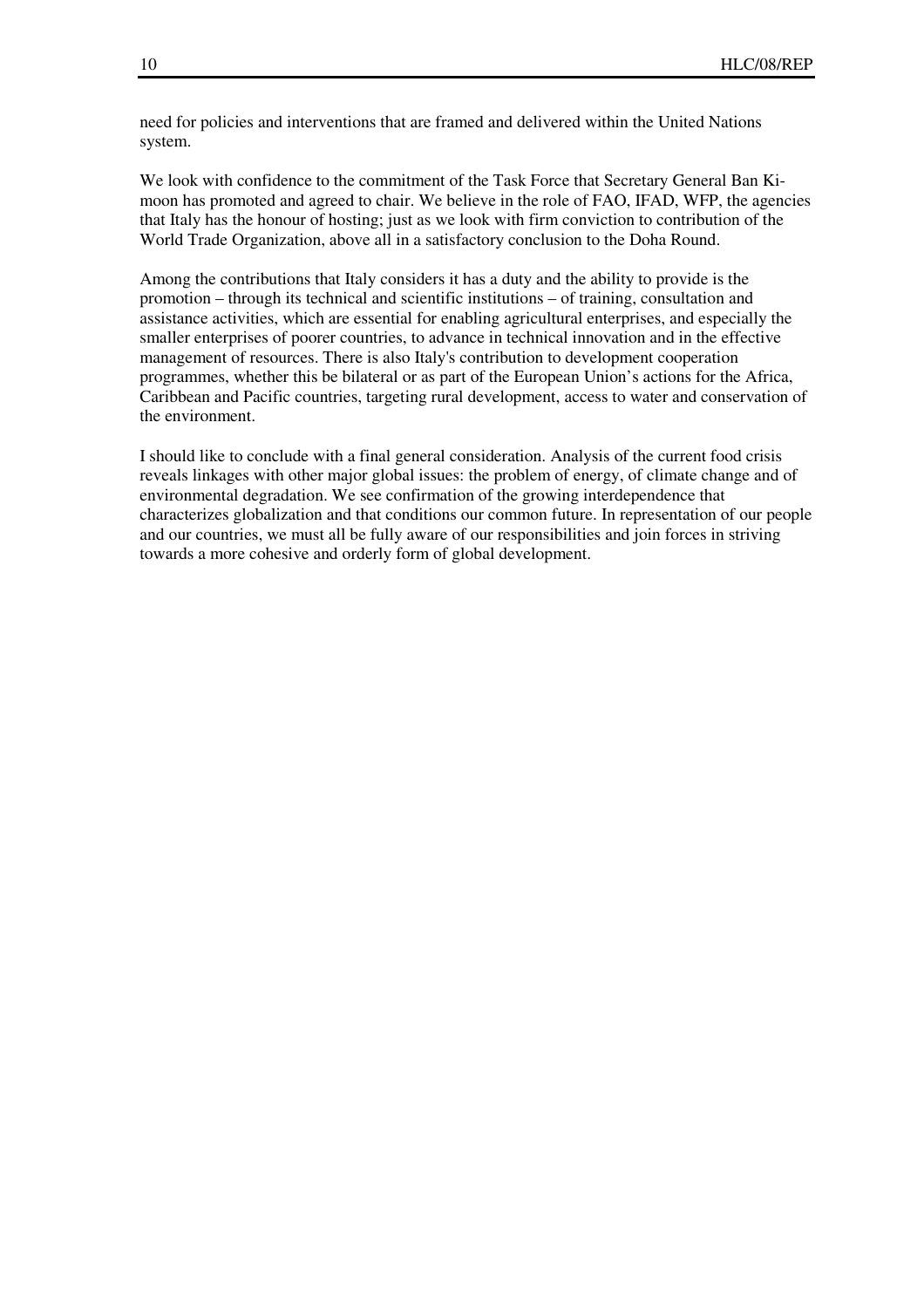# **ADDRESS OF THE SECRETARY-GENERAL OF THE UNITED NATIONS, H.E. BAN KI-MOON**

*FAO – Rome, 3 June 2008* 

*Your Excellency President Giorgio Napolitano, Your Excellencies, Distinguished Heads of State and Government, Your Excellency Prime Minister Silvio Berlusconi, Honourable Jacques Diouf, Director-General of the FAO, Honourable Ministers, Distinguished Delegates, Ladies and Gentlemen,* 

You all know about the severity and scale of the global food crisis. Before this emergency, more than 850 million people in the world were short of food. The World Bank estimates that this figure could rise by a further 100 million. The poorest of the poor spend two-thirds or more of their income on food. They will be hardest hit.

I have seen this for myself. In Liberia recently, I met people who normally would buy rice by the bag. Today, they buy it by the cup. In Cote d'Ivoire , the leaders of a country recovering from conflict and trying to build a democracy told me how they feared that food riots could undo all their hard work. We fear the same in other countries that, with UN help, have made gains in recent years: Afghanistan , Haiti and Liberia , to name but a few. And let us not forget the millions who suffer in silence and will go hungry unnoticed.

#### *Excellencies, Ladies and Gentlemen:*

The threats are obvious to us all. Yet this crisis also presents us with an opportunity. It is a chance to revisit past policies. While we must respond immediately to high food prices, it is important that our longer term focus is on improving world food security - and remains so for some years. That is why I am so pleased that we are here. I thank Dr. Jacques Diouf, Director-General of the FAO, for his leadership. The world needs to produce more food. Food production needs to rise by 50% by the year 2030 to meet the rising demand. We have an historic opportunity to revitalize agriculture - especially in countries where productivity gains have been low in recent years. Governments have already begun to respond. Some countries are helping farmers pay for basic agricultural inputs, such as seeds and fertilizers, the price of which has been so significantly affected by the rise in oil prices. We urgently need to find ways to support these initiatives, politically and financially.

That is why last month I set up a High-Level Task Force to come up with a Comprehensive Framework for Action. I want us to have a shared understanding of both the problems and solutions, and to move forward together, with urgency.

I would like to share some of the Task Force's recommendations with you.

First, we must improve vulnerable people's access to food and take immediate steps to increase food availability in their communities.

#### This includes:

- expanding food assistance through food aid, vouchers or cash;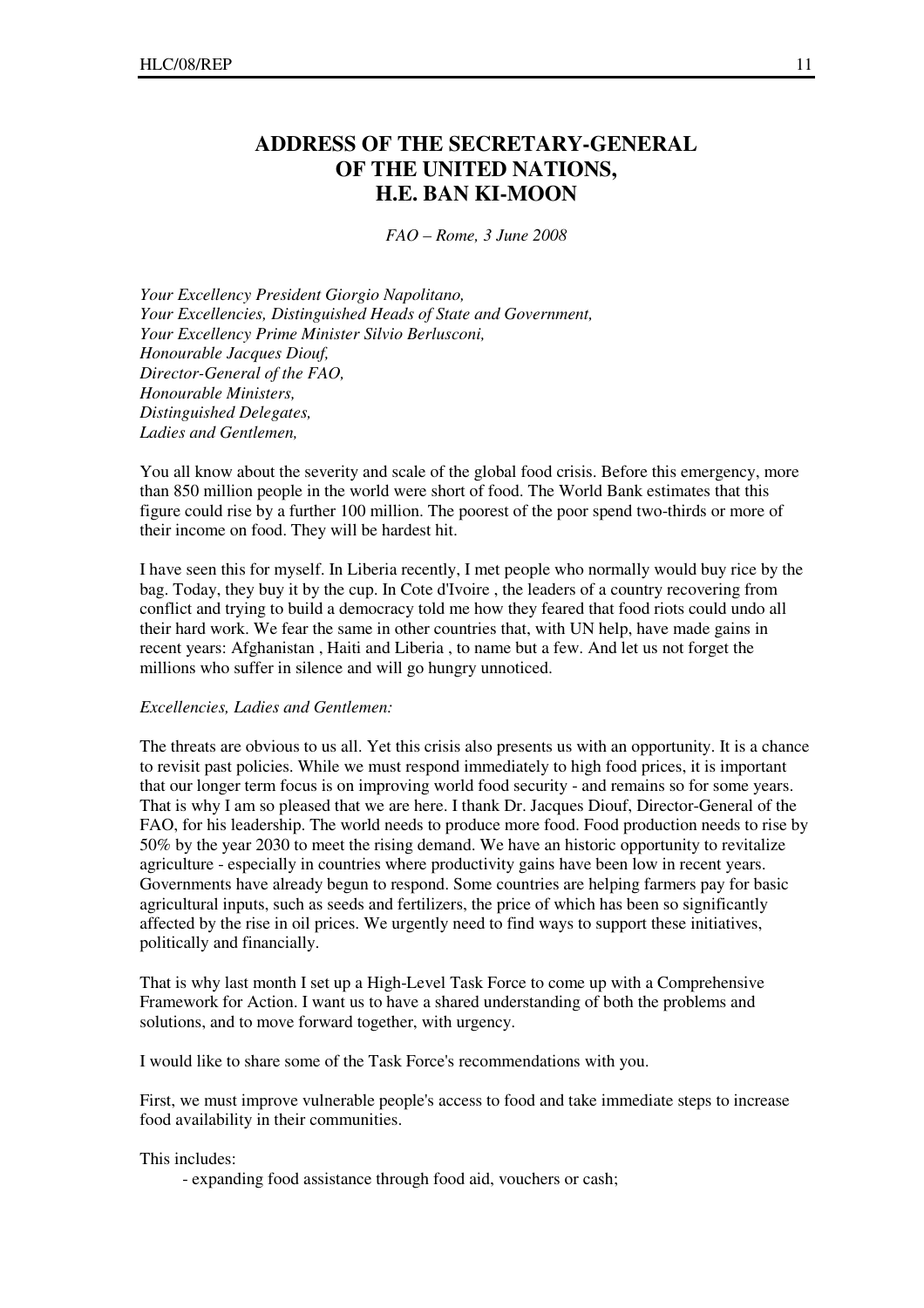- scaling up nutritional support and improving safety nets and social protection programmes to help the most vulnerable;

- boosting smallholder farmer food production through an urgent injection of key inputs (including seeds and fertilizers) i n time for this year's planting seasons;

- improving rural infrastructure and links to markets, and expanding micro-credit programmes;

- adjusting trade and taxation policies to minimize export restrictions and import tariffs, and helping the free flow of agricultural goods;

- skillfully managing the impact of rising food prices on inflation and macro-economic policy;

- supporting balance of payments of net food importing countries where necessary; and

- helping to ensure that short term measures to respond to food price rises are financially sustainable for governments.

To guide us, we must improve food security and nutritional assessment systems, to ensure that we receive early warnings of hardship and are ready to respond.

Some countries have taken action by limiting exports or by imposing price controls. As I have said before, I say again now: Beggar Thy Neighbor food policies cannot work. They only distort markets and force prices even higher. I call on nations to resist such measures, and to immediately release exports designated for humanitarian purposes.

Second, we must act for longer term resilience and contribute to global food security.

This means:

- addressing structural issues that impede agricultural development;

- ensuring long term investment in smallholder farming in developing countries, including technical and financial support;

- helping governments to reinforce social safety nets for the neediest and most vulnerable people;

- looking at rural infrastructure needs, as well as new financing mechanisms;

- eliminating trade and taxation policies that distort markets - not least through rapid resolution of the Doha round; and

- supporting promising research into optimal food crops and better animal production systems, and adapting known technologies to existing food chains.

And we should also reach a greater degree of international consensus on bio-fuels.

These are parallel tracks - immediate needs must not be met at the expense of long-term solutions. The international system is already contributing to immediate needs.

The FAO has called for \$1.7 billion in new funding to provide low-income countries with seeds and other agricultural support and has initiated a programme to counter soaring food prices.

The World Food Programme has raised the additional \$755 million it needs to meet existing commitments this year. We owe a great debt of thanks to 31 generous donor-nations, most notably the Kingdom of Saudi Arabia. It will, of course, need significant extra resources to respond to new needs arising from the impact of the food crisis.

The International Fund for Agricultural Development is giving an additional \$200 million to poor farmers in the most affected countries and will want to do more as further resources become available.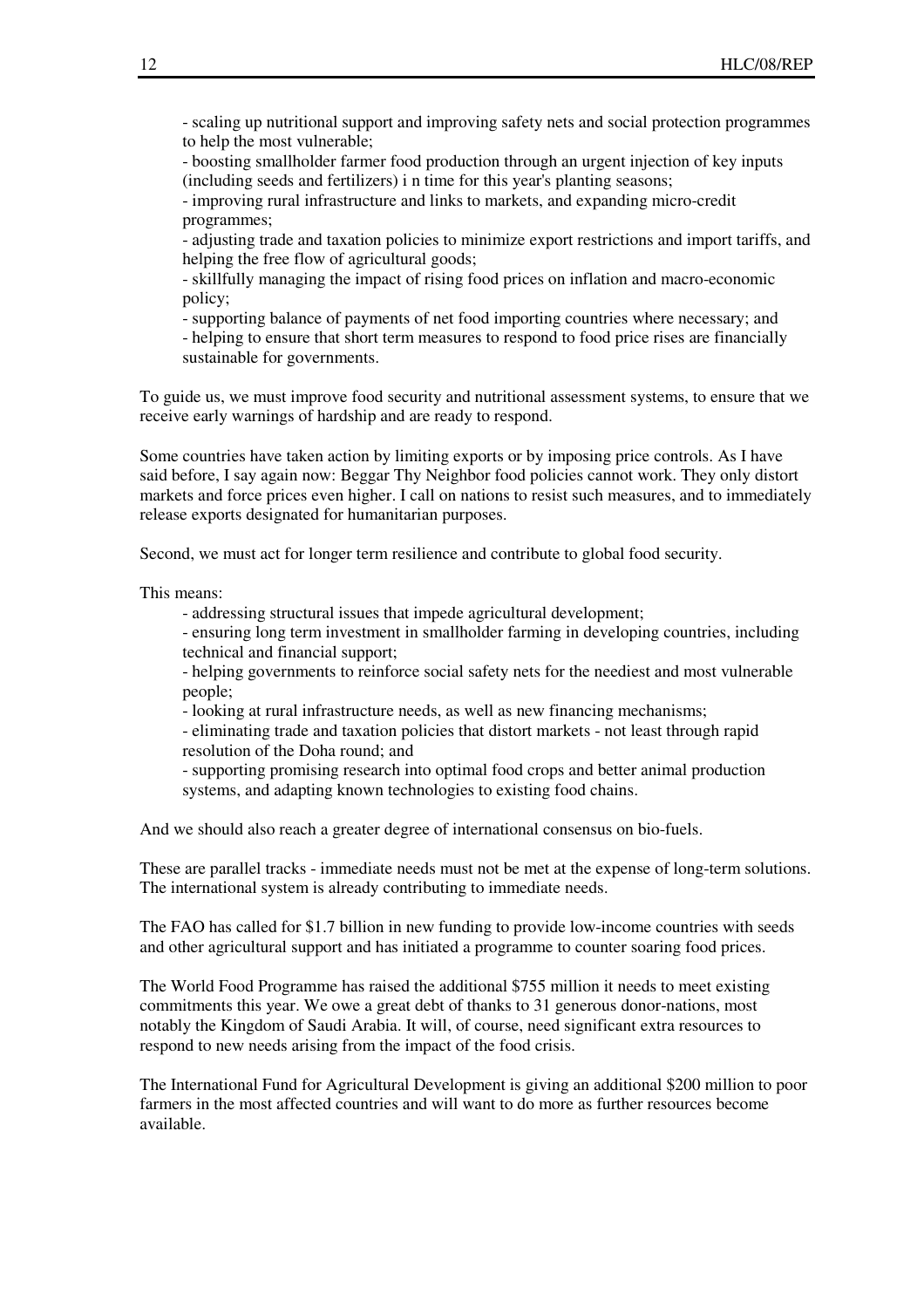The World Bank has established a new \$1.2 billion rapid financing facility to address immediate needs and boost food production, including \$200 million in grants targeted at the world's poorest nations.

I have set aside a reserve of \$100 million from the UN's Central Emergency Response Fund to help fund new humanitarian needs arising from soaring food prices.

The Red Cross and Red Crescent Movement, NGOs and various civil society groups have mobilized as well. They are sponsoring new feeding programs to combat hunger and malnutrition, paying for medicine and sending children to school. Private sector groups are engaged too.

We will work together to scale up these efforts and to ensure that national authorities are able to coordinate their implementation.

#### *Ladies and gentlemen,*

Let me conclude by noting that the world's population will reach 7.2 billion by 2015. Today's problems will only grow larger tomorrow unless we act now.

I call on you to take bold and urgent steps to address the root causes of this global food crisis. We want a firm commitment to moving ahead.

This will not be easy. It may require big increases in financial support - often in the form of grants and material assistance, not lending. The UN Africa MDG Steering Group has estimated the requirements to realize a Green Revolution in Africa at some \$8 to 10 billion annually, just to boost productivity. This suggests that the overall global price tag for national governments and international donors could exceed \$ 15 to 20 billion annually, over a number of years. Whatever the final figures, this will require enormous political will.

We will build on what we achieve here in Rome, at the G-8 Summit in July and the UN General Assembly in September. To the extent that climate change figures in this emergency, we must take it into account at our upcoming negotiations in Poznan and Copenhagen for a comprehensive agreement on global warming.

We must therefore leave this conference with a sense of purpose and mission, knowing that we are allied in our determination to make a difference. Only by acting together, in partnership, can we overcome this crisis, today and for tomorrow. Hundreds of millions of the world's people expect no less.

Nothing is more degrading than hunger, especially when man-made. It breeds anger, social disintegration, ill-health and economic decline.

In the name of the development goals we all set at the Millennium, the right to food and our common humanity, I urge you to act together now.

Thank you.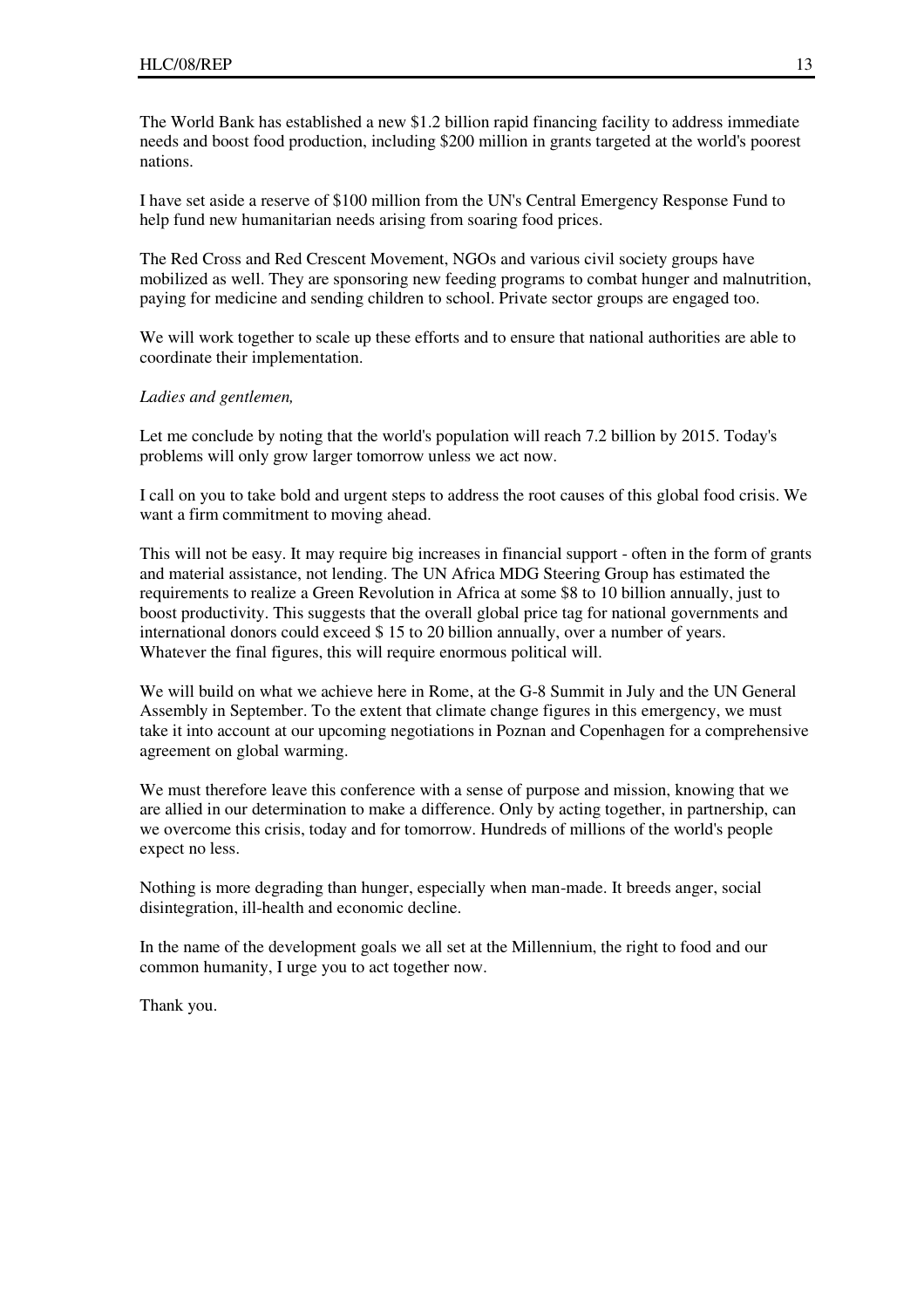# **MESSAGE OF HIS HOLINESS BENEDICT XVI**

*FAO – Rome, 3 June 2008* 

*Mr President of the Italian Republic, Distinguished Heads of State and Government, Mr Director General of the FAO, Mr Secretary General of the UN, Ladies and Gentlemen,* 

I am pleased to address my respectful and cordial greeting to you, who, in different capacities, represent the various components of the human family and are gathered in Rome to negotiate suitable solutions to face the problem of hunger and malnutrition.

I have asked Cardinal Tarcisio Bertone, my Secretary of State, to express to you the particular attention with which I am following your work and assure you that I attribute great importance to the arduous duty that awaits you. Millions of men and women look to you while new snares threaten their survival and worrisome situations put the security of their Nations at risk. In fact, the growing globalization of markets does not always favour the availability of foodstuffs and the systems of production are often conditioned by structural limits not to mention by political protection and speculative phenomena that relegate entire populations to the margins of development processes. In light of this situation, one must strongly repeat that hunger and malnutrition are unacceptable in a world that, in reality, possesses production levels, resources and sufficient knowledge to put an end to these dramas and their consequences. The great challenge of today is ""to globalize' not only economic and commercial interests, but also the expectations of solidarity, with respect for and valuing the contribution of each component of society" (cf. *Address to the Centesimus Annus Pro Pontifice Foundation*, 31 May 2008). To the FAO and to its Director General, therefore, go my appreciation and my gratitude, for having again drawn the international community's attention to what obstructs the fight against hunger and for having solicited it to take action, an action that must be united and coordinated in order to be effective.

In this spirit, to the high-level Personages participating in this Summit I should like to renew the wish that I expressed during my recent Visit to the UN Headquarters: it is urgent to overcome the "paradox of a multilateral consensus that continues to be in crisis because it is still subordinated to the decisions of a few" (*Address to United Nations' General Assembly,* 18 April 2008). Furthermore, may I invite you to cooperate in an ever more transparent manner with the organizations of civil society committed to filling the growing gap between wealth and poverty. Again I exhort you to continue with those structural reforms that, on a national level, are indispensable to successfully confront the problems of underdevelopment, of which hunger and malnutrition are direct consequences. I know how arduous and complex it all is!

Yet, how can one remain insensitive to the appeals of those who, on the various continents, are not able to feed themselves enough to live? Poverty and malnutrition are not a mere fatality caused by adverse environmental circumstances or by disastrous natural calamities. On the other hand, considerations of an exclusively technical or economic character must not prevail over the rights of justice toward those who suffer from hunger. "The right to nutrition responds principally to an ethical motivation: "give the hungry to eat' (cf. Mt 25: 35), that prompts a sharing of material goods as a sign of the love which we all need.... This primary right to nutrition is intrinsically linked to the safeguarding and to the defence of human life, the solid and inviolable rock upon which the whole edifice of human rights is founded" (*Address to the new Ambassador of Guatemala*, 31 May 2008). Each person has the right to life: therefore it is necessary to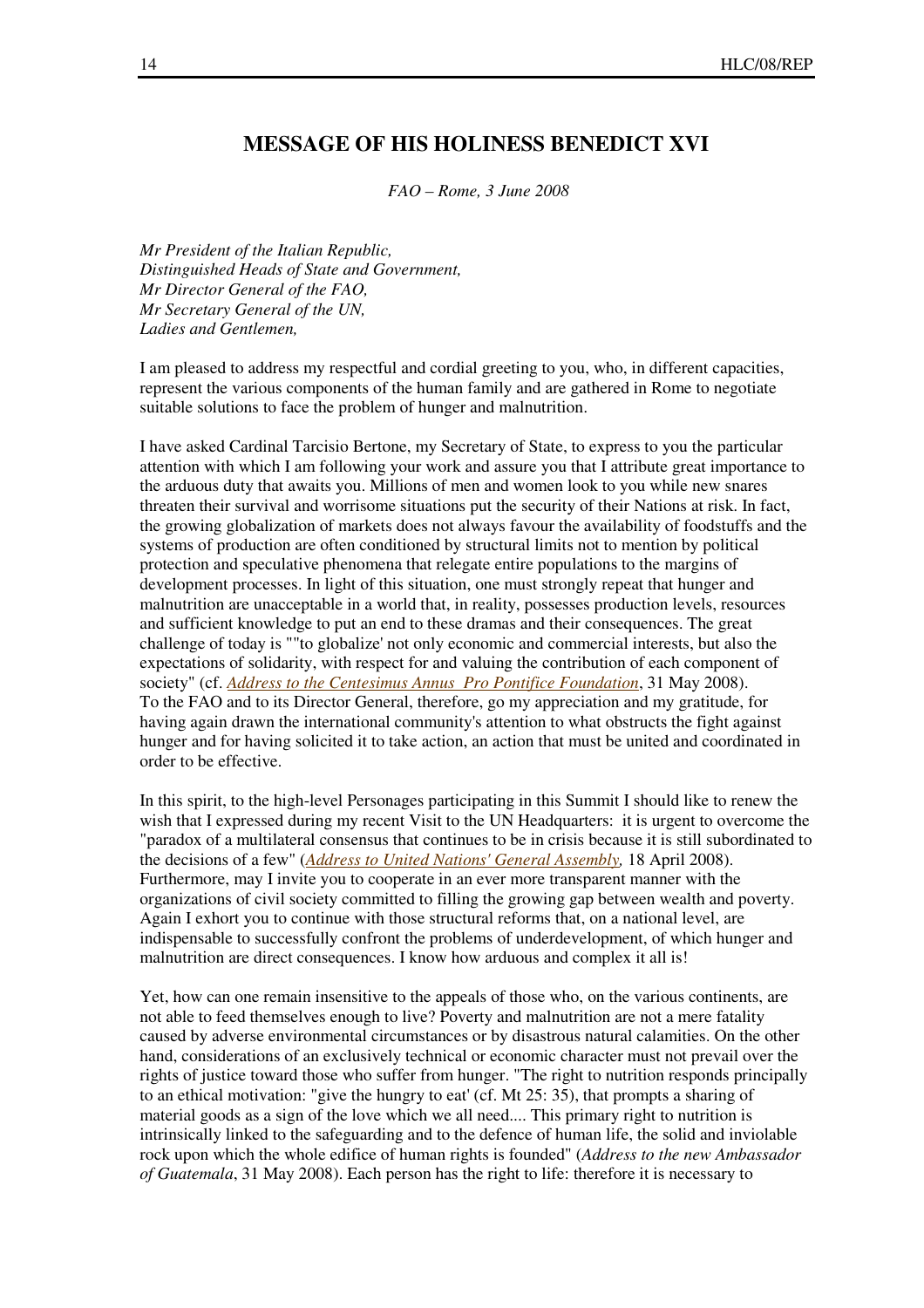promote the effective actualization of such rights and the populations that suffer from lack of food must be helped to gradually become capable of satisfying their own needs for sufficient and healthy nutrition.

At this particular moment, in which food security is threatened by the rise in price of agricultural products, new strategies need to be worked out in the fight against poverty and the promotion of rural development. This must also happen through structural reform processes, that would enable the challenges of the same security and of climatic changes to be faced. Furthermore, it is necessary to increase the food available by promoting industrious small farmers and guaranteeing them access to the market. The global increase in the production of agricultural products, however, can be effective only if production is accompanied by effective distribution and if it is primarily destined to satisfy essential needs. It certainly is not easy, but it would allow, among other things, to rediscover the value of the rural family: it would not be limited to preserving the transmission, from parents to children, of the cultivation methods, of conserving and distributing foodstuffs, but above all it would preserve a model of life, of education, of culture and of religiosity. Moreover, from the economic profile, it ensures an effective and loving attention to the weakest and, by virtue of the principle of subsidiarity, it could assume a direct role in the distribution chain and the trading of agricultural food products reducing the costs of intermediaries and favouring small scale production.

#### *Ladies and Gentlemen,*

Today's difficulties show how modern technology by itself, is not sufficient to provide for the lack of food, neither are statistical calculations nor, in emergency situations, the sending of food supplies. All this certainly has a great impact, yet it must be completed and oriented to a political action that, inspired by those principles of the natural law which are written on the human heart, protect the dignity of the person. In this way, also the order of Creation is respected and one has "the good of all as a constant guiding criterion" (*Message for the World Day of Peace,* 1 January 2008, n. 7). Hence, only by protecting the person is it possible to overcome the main causes of hunger, such as being closed to one's neighbour which dissolves solidarity, justifies models of consumeristic life and unravels the social fabric, preserving, if not actually deepening the furrows of unjust balances and neglecting the most profound demands of good (cf. Encyclical Letter *Deus Caritas Est,* n. 28). If, therefore, respect for human dignity were given its worth on the negotiation table, in making decisions and accomplishing them, it would be possible to rise above otherwise insurmountable obstacles and it would eliminate, or at least diminish, the disinterest in the good of others. Consequently, it would be possible to adopt courageous measures that would not stop before hunger and malnutrition, as if they were simply considered unsolvable, endemic phenomena. It could help if, in the defence of human dignity, international action - even emergency action - were to estimate the superfluous in the perspective of the needs of others and to administer the fruit of Creation according to justice, placing it at the disposition of all generations.

In the light of these principles, I hope that the Delegations present at this meeting will take on new commitments and be resolved to accomplish them with great determination. The Catholic Church, for her part, desires to join in these efforts! In a spirit of collaboration, drawing on ancient wisdom, inspired by the Gospel, she makes a firm and heartfelt appeal that is very relevant for those participating in the Summit: "Give to eat to the one who is starving of hunger, because, if you do not give to him to eat, you will kill him" (cf. *Decretum Gratiani,* c. 21, d. LXXXVI). I assure you that, along this path, you can count on the support of the Holy See. Although it differentiates itself from States, it is united to their most noble objectives to seal a commitment that, by her nature, involves the entire international community: to encourage every People to share the needs of other Peoples, placing in common the goods of the earth that the Creator has destined for the entire human family.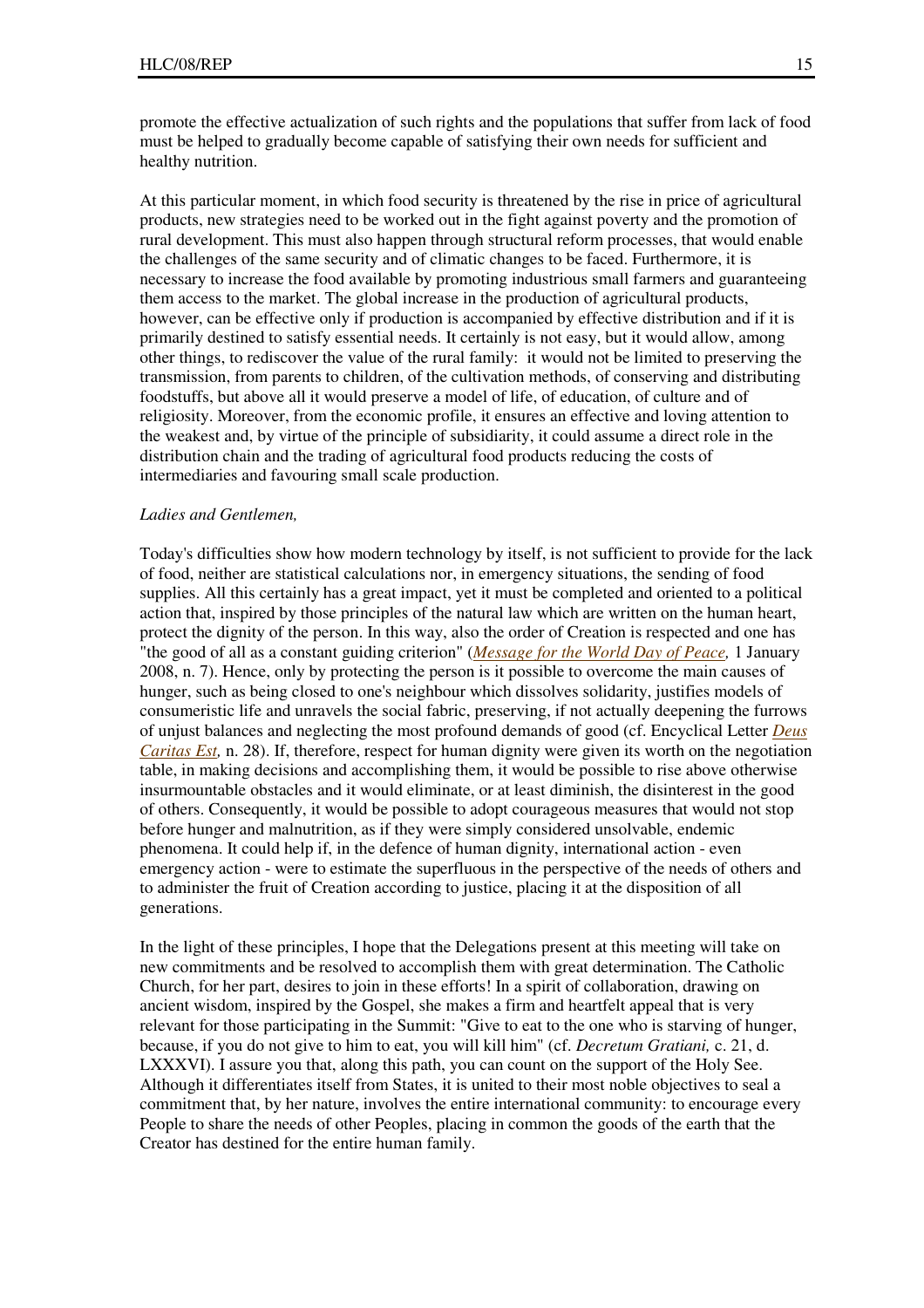With these sentiments, I express my most fervent wishes for the success of your work and invoke the Blessing of the Most High upon you and upon those who are committed to the authentic progress of the person and of society.

*From the Vatican, 2 June 2008* 

# **BENEDICTUS PP. XVI**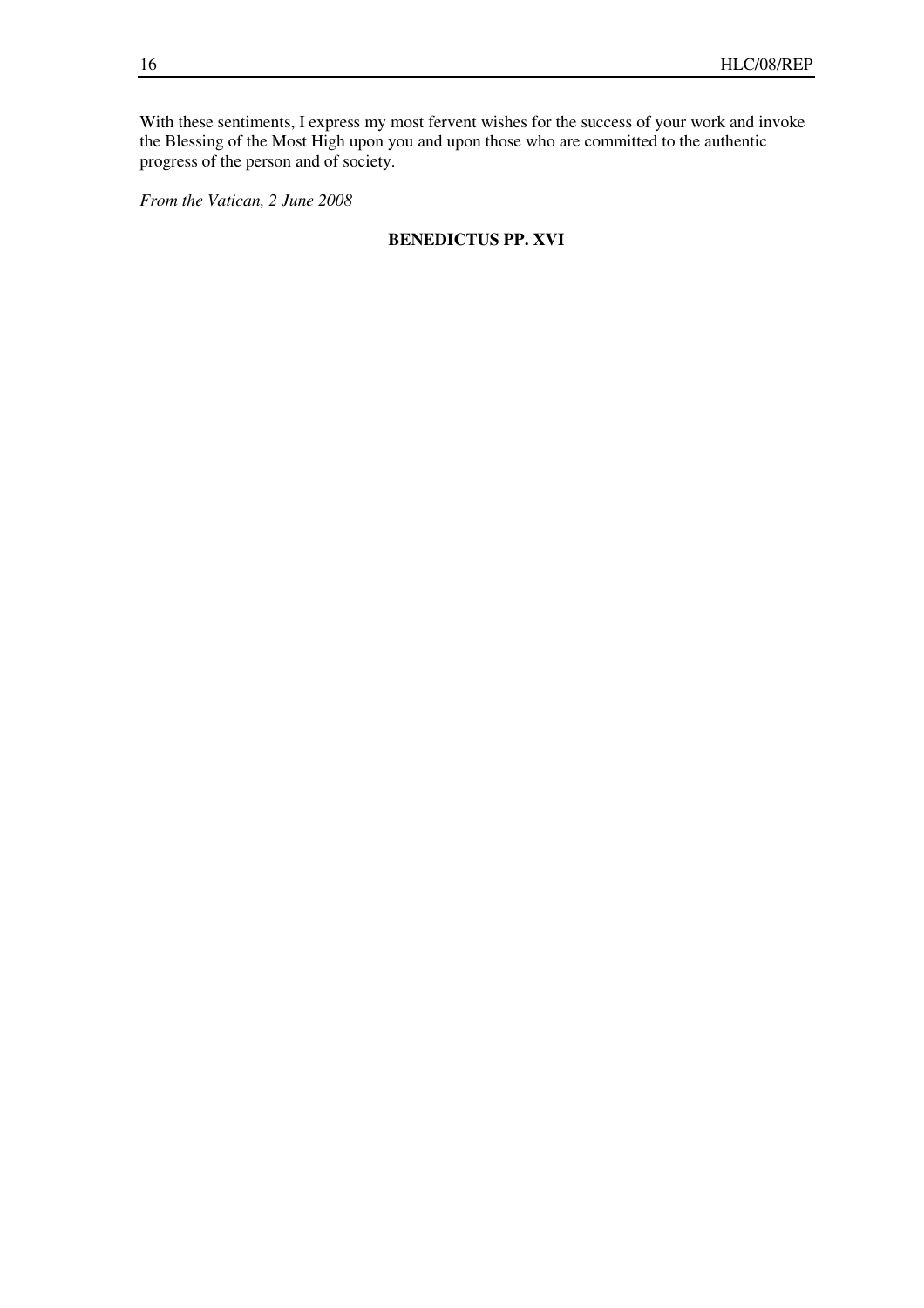# **STATEMENT OF THE DIRECTOR-GENERAL OF FAO, JACQUES DIOUF**

*FAO – Rome, 3 June 2008* 

*Your Excellency, the President of the Italian Republic, Excellencies Heads of State and Government, Mr Secretary-General of the United Nations, Distinguished Ministers and Heads of Delegation, Excellencies, Ladies and Gentlemen,*

We are gathered here in the eternal city of Rome for a *de jure* High-Level Conference that has become a *de facto* Summit. We have before us a world food crisis that has recently had tragic social and political consequences in different continents, with riots and deaths that can endanger world peace and security.

Those sad events are however but the chronicle of disaster foretold. In 1996, in this very chamber, 112 Heads of State and Government and the representatives of 186 Members of the Organization solemnly pledged to reduce by half the number of hungry in the world by the year 2015 and adopted a programme to achieve that target. But already in 2002, we had to convene a second world summit to draw the international community's attention to the fact that resources to finance agricultural programmes in developing countries were decreasing, instead of rising. With such a trend, the Summit target would not be reached in 2015, but in 2150. An "anti-hunger programme", with financial requirements estimated at 24 billion dollars per year, had been prepared for that meeting.

Today, the facts speak for themselves: from 1980 to 2005, aid to agriculture fell from 8 billion dollars (2004 basis) in 1984 to 3.4 billion dollars in 2004, representing a reduction in real terms of 58%. Agriculture's share of Official Development Assistance fell from 17% in 1980 to 3% in 2006. The international and regional financial institutions saw a drastic reduction in resources allocated to the activity that constitutes the principal livelihood of 70% of the world's poor. In one telling case, the loan portfolio to agriculture of one institution plummeted from 33% in 1979 to 1% in 2007.

In cooperation with FAO, the developing countries did in fact prepare policies, strategies and programmes that, if they had received appropriate funding, would have assured world food security.

Global food production must be doubled to feed a world population currently standing at 6 billion and expected to rise to 9 billion by 2050.

Thus, following a meeting of African experts in December 2001 in Rome, the Ministers for Agriculture met at the FAO Regional Conference for Africa in Cairo in February 2002, and again in Maputo just before the July 2003 African Union Summit. On that occasion, the Heads of State and Government adopted the Comprehensive Africa Agriculture Development Programme (CAADP) and its companion documents prepared with the support of FAO. The Programme requires an investment of 25 billion dollars per year for water control, rural infrastructure, trade capacity, increased crop production and reduced hunger, agricultural research and the dissemination of technology, animal production, forestry, fisheries and aquaculture.

In this context, 51 African countries, with the support of FAO, prepared National Medium-Term Investment Programmes (NMTIPs) and Bankable Investment Project Profiles (BIPPs).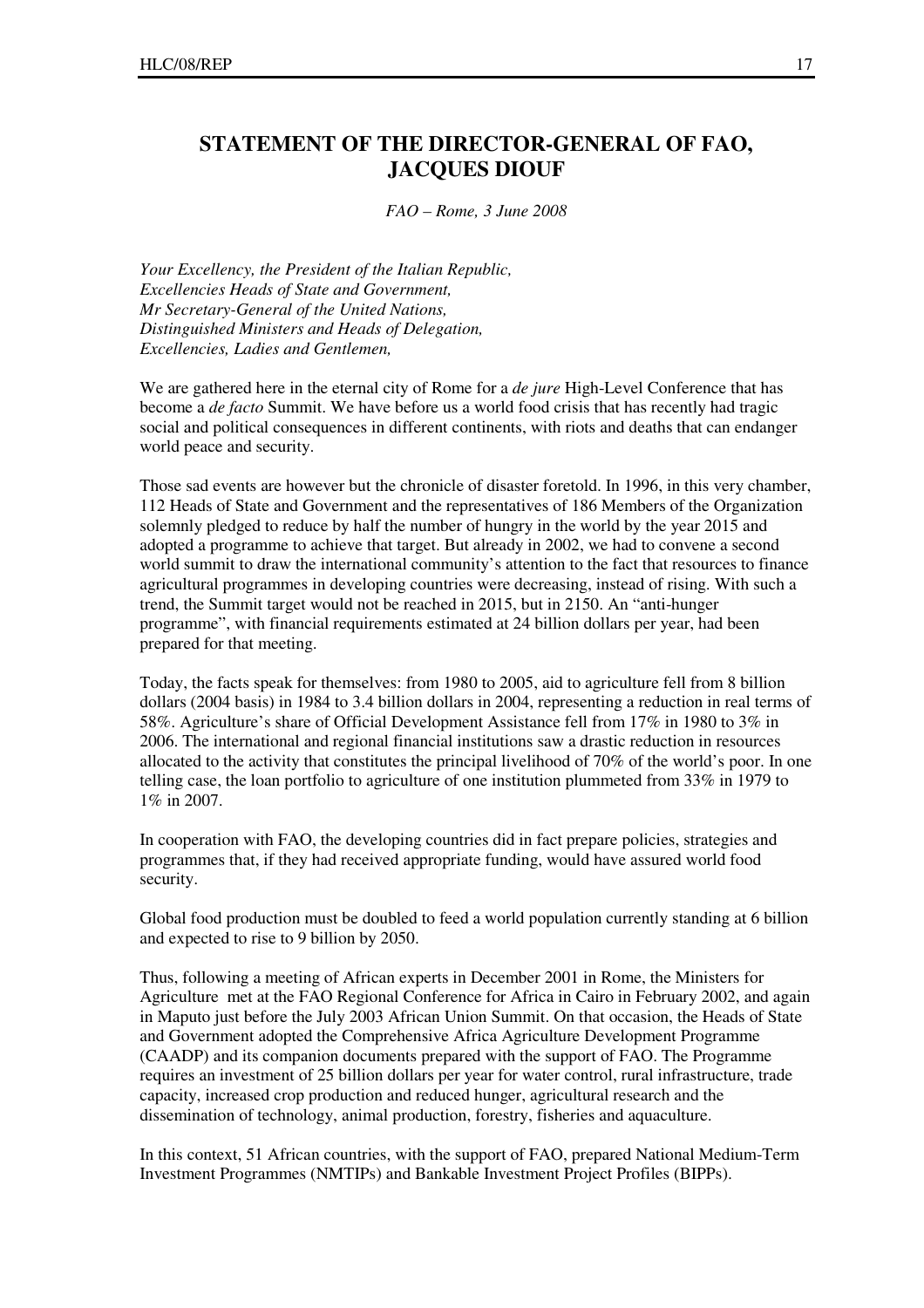The Regional Economic Communities - UEMOA, ECOWAS, SADC, COMESA, IGAD and AMU - have, with FAO's support, also prepared regional food security programmes which focus on intra-regional trade and WTO sanitary and phytosanitary standards, based on the rules established by WHO and FAO for consumer protection in the framework of the Codex Alimentarius and the International Plant Protection Convention.

Following implementation of the pilot phases of national and regional food security programmes in the countries of CARICOM, Central and South America, the Ibero-American Summit approved in November 2006 in Montevideo, Uruguay, the Initiative "Hunger-Free Latin America and the Caribbean by 2025".

Similar regional programmes were prepared, in cooperation with FAO, in Central Europe and Central Asia for the Organization of the Black Sea Economic Cooperation and the Economic Cooperation Organization.

Plans, programmes and projects - well and good - therefore exist to address food security, even though they may require further refinement and updating.

But sadly the international community only reacts when the media beams the painful spectacle of world suffering into the homes of the wealthy countries.

Based on world agricultural statistics and the projections that FAO is responsible for preparing, already last September, I alerted public opinion to the risks of social and political unrest due to hunger. On 17 December 2007, to avoid jeopardizing the 2008 agricultural season, I launched an appeal for the mobilization of 1.7 billion dollars in grants to enable the farmers of poor countries to have access to the fertilizer, seeds and animal feed that had risen in price by 98, 72 and 60 percent, respectively. All in vain, despite broad press coverage and correspondence to the Member Nations and the financial institutions. Some few countries such as Spain did offer their immediate support to agricultural production. I should like to pay tribute to those countries.

It was only when the destitute and those excluded from the banquets of the rich took to the streets to voice their discontent and despair that the first reactions in support of food aid began to emerge.

#### *Mr President,*

*Excellencies, Ladies and Gentlemen,*

The causes and consequences of the present crisis have been explained at length so I shall not return to them.

What is important today is to realize that the time for talking is long past. Now is the time for action.

The UN Secretary-General has set up and chairs the Task Force of the United Nations system, the Bretton Woods institutions and other international organizations to bring a coordinated response to the food crisis. He saw fit to appoint the Director-General of FAO as Vice-Chair of that Task Force. I should like to take this solemn opportunity to thank him profoundly for that expression of confidence.

The Comprehensive Framework for Action prepared by the Task Force provides guidelines on the needs that will be specified, country by country, with the assistance of the local representatives of FAO, WFP, IFAD and the World Bank, in cooperation with the governments. In this connection, on 29 April in Berne, the Secretary-General of the United Nations presented to the press the communiqué approved by the United Nations Chief Executives Board (CEB) for coordination on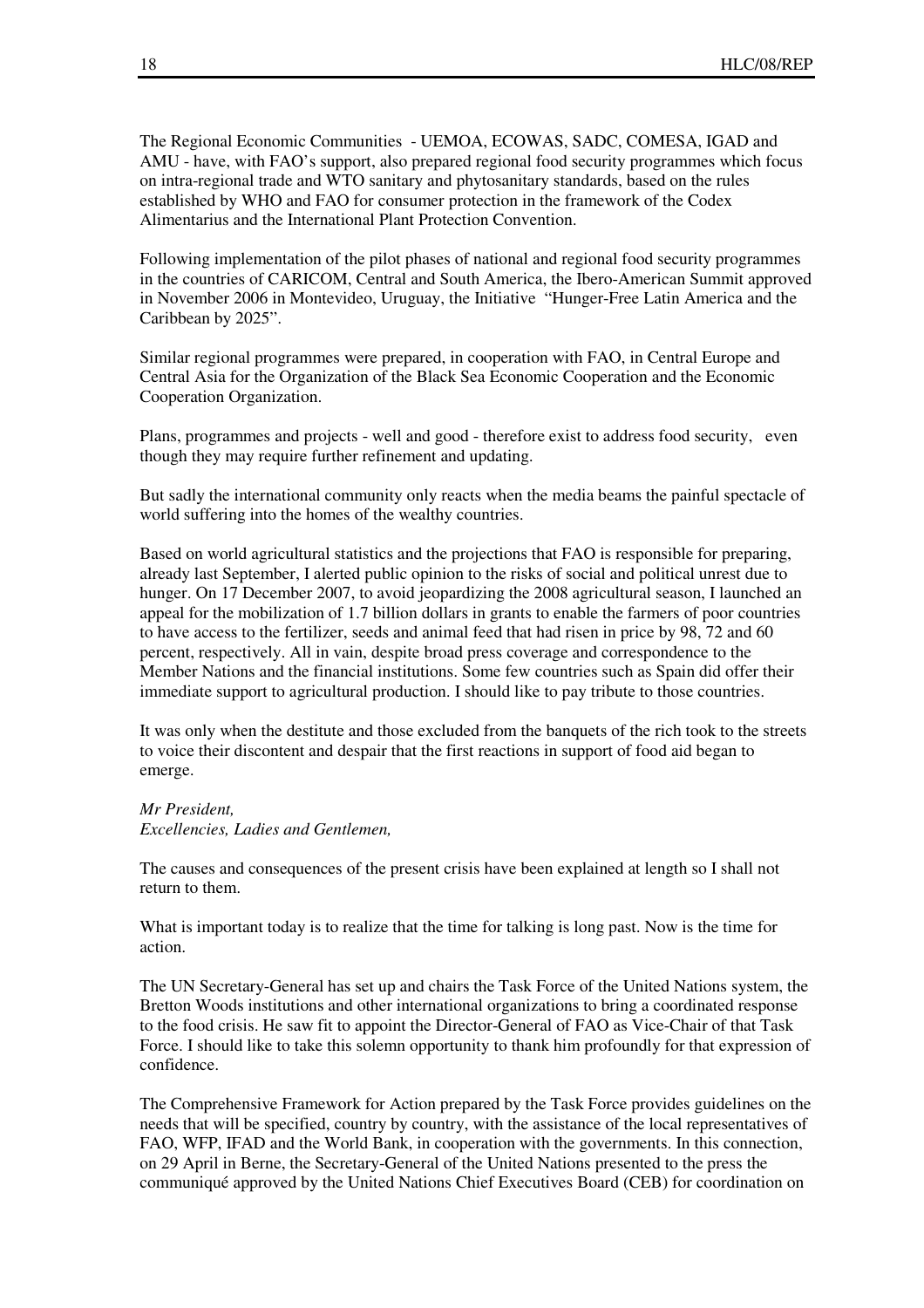the immediate needs to deal with the food crisis. We must therefore mobilize the necessary resources now.

Of course, there was a pressing need, despite escalating prices, to maintain the volume of food aid for 88 million people. We must thank those countries that contributed so generously to meet the required 755 million dollars in this regard.

But there are 862 million people in the world who do not have adequate access to food. They need to enhance their living conditions in dignity, working with the means of their generation. They need high-yield seeds, fertilizer, animal feed and other modern inputs. They cannot continue to toil as in the Middle Ages under conditions of uncertainty and exposure to the whims of the weather. Investments are therefore needed: in rural infrastructure, especially for water control with irrigation and drainage, considering for example that 96% of arable land in sub-Saharan Africa depends on rainfall. They need storage facilities to avoid harvest losses that can amount to 40 to 60% for certain crops. Rural roads are essential to bring in modern factors of production and enable harvests to reach domestic and regional markets at competitive prices.

# *Mr President, Excellencies, Ladies and Gentlemen,*

The current food crisis goes beyond the traditional humanitarian dimension, which has an eminently ethical foundation. This time it also affects the developed countries. Rising inflation is 40 to 50% the result of higher food prices. In a context of high and accelerated growth of gross domestic product of the emerging countries, we must seek sustainable and viable global solutions that will narrow the gap between global food supply and demand.

If we do not urgently take the courageous decisions that are required in the present circumstances, the restrictive measures taken by producer countries to meet the needs of their populations, the impact of climate change and speculation on futures markets will place the world in a dangerous situation. Whatever the extent of their financial reserves, some countries might not find food to buy.

The structural solution to the problem of food security in the world lies in increasing production and productivity in the low-income food-deficit countries. That calls for innovative and imaginative solutions, besides official development assistance. Partnership agreements are needed between countries that have financial resources, management capabilities and technologies and countries that have land, water and human resources. Only in this way will it be possible to assure balanced international relationships for sustainable agricultural development.

The challenges of climate change, bioenergy, transboundary animal and plant diseases and agricultural commodity prices can only be met through frank dialogue based on objective analysis devoid of partisan and short-term interests. In the coming days, the interactive roundtables on these issues and information from the preparatory technical meetings will provide an appropriate framework for dialogue leading to consensus.

Yet, obligation to truth already compels me to note certain facts:

- Nobody understands how a carbon market of 64 billion dollars can be created in the developed countries to offset global warming but that no funds can be found to prevent the annual deforestation of 13 million hectares, especially in the developing countries whose tropical forest ecosystems act as carbon sinks for some 190 giga tonnes.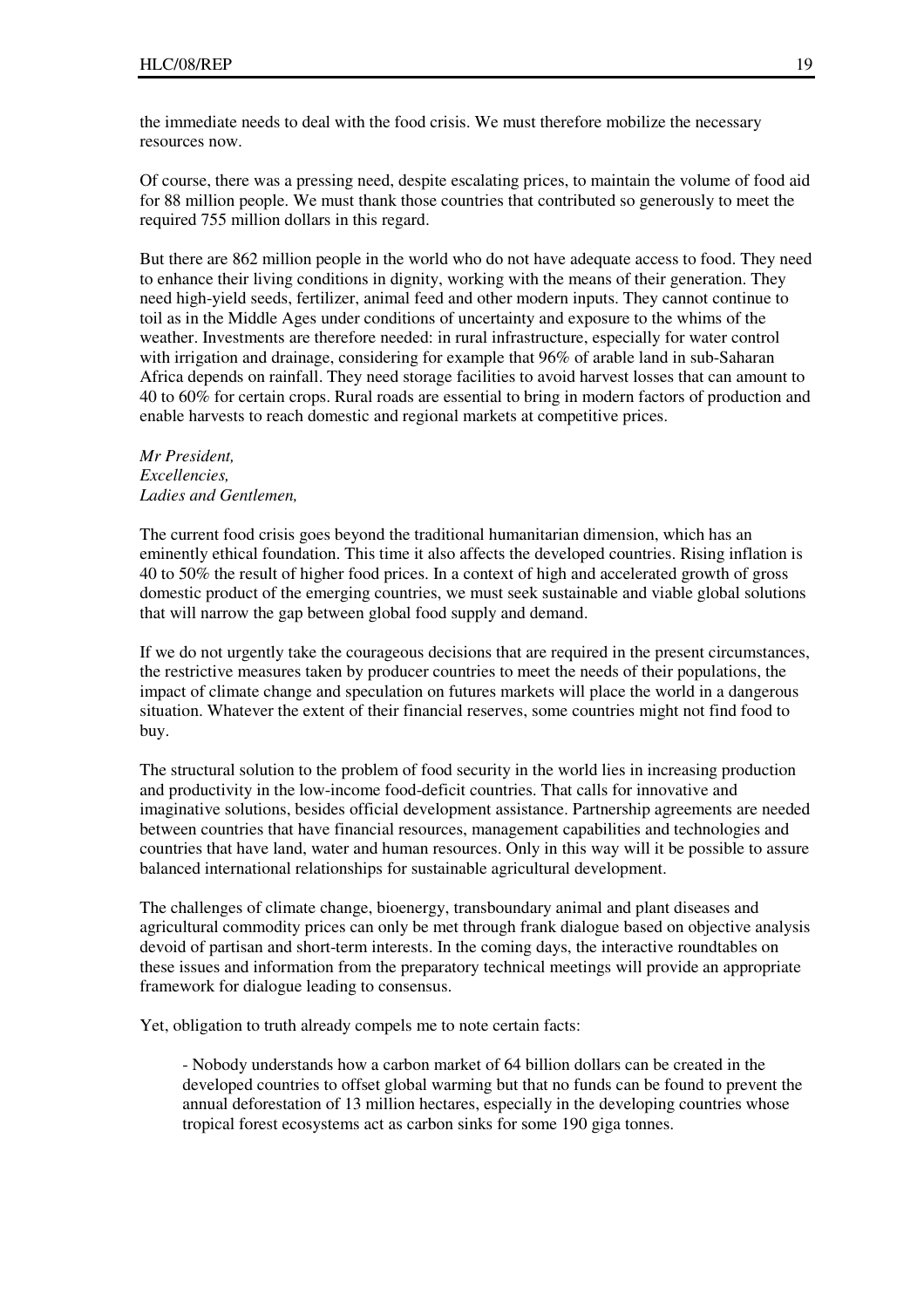- Nobody understands how 11 to 12 billion dollars in subsidies in 2006 and protective tariff policies have had the effect of diverting 100 million tonnes of cereals from human consumption, mostly to satisfy a thirst for fuel for vehicles.

- Nobody understands how in a time of globalization of trade, with the notable exception of avian influenza that could lead us to human calamity, there has been no significant investment in the prevention of Newcastle disease, foot-and-mouth disease, Rift Valley Fever, contagious bovine pleuropneumonia, the pest of small ruminants, bluetongue disease, African swine fever, tropical bont tick and the New World Screwworm, but also wheat stem rust that since 1999 has spread from Uganda to Iran and could reach India, Pakistan and China, the fruit fly and finally desert locusts, a scourge familiar since the time of the Pharaohs.

- But above all, nobody understands how: first, the OECD countries have created a distortion of world markets with the 372 billion dollars spent in 2006 on supporting their agriculture; next, that in a single country food wastage can amount to 100 billion dollars annually; that the excess consumption by the world's obese costs 20 billion dollars annually, to which must be added indirect costs of 100 billion dollars resulting from premature death and related diseases; and finally that in 2006 the world spent 1 200 billion dollars on the purchase of arms.

Against that backdrop, how can we explain to people of good sense and good faith that it is not possible to find 30 billion dollars a year to enable 862 million hungry people to enjoy the most fundamental of human rights: the right to food, and thus the right to life. It is resources of this order of magnitude that would make it possible definitively to lay to rest the spectre of conflicts over food that are looming on the horizon.

In fact, the problem of food insecurity is a political one. It is a question of priorities in the face of the most fundamental of human needs. And it is the choices made by Governments that determine the allocation of resources.

*Mr President, Excellencies, Ladies and Gentlemen,*

I should like to thank most sincerely the Heads of State and Government and the other participants at this conference who have travelled thousands of kilometres so that, together and in a spirit of solidarity, appropriate solutions to the serious problems of world food security in a multilateral context may be found.

I should like to conclude by expressing my infinite gratitude to the Government and to the people of Italy for the generous hospitality that they have always displayed at these landmark moments in human history.

Thank you for your kind attention.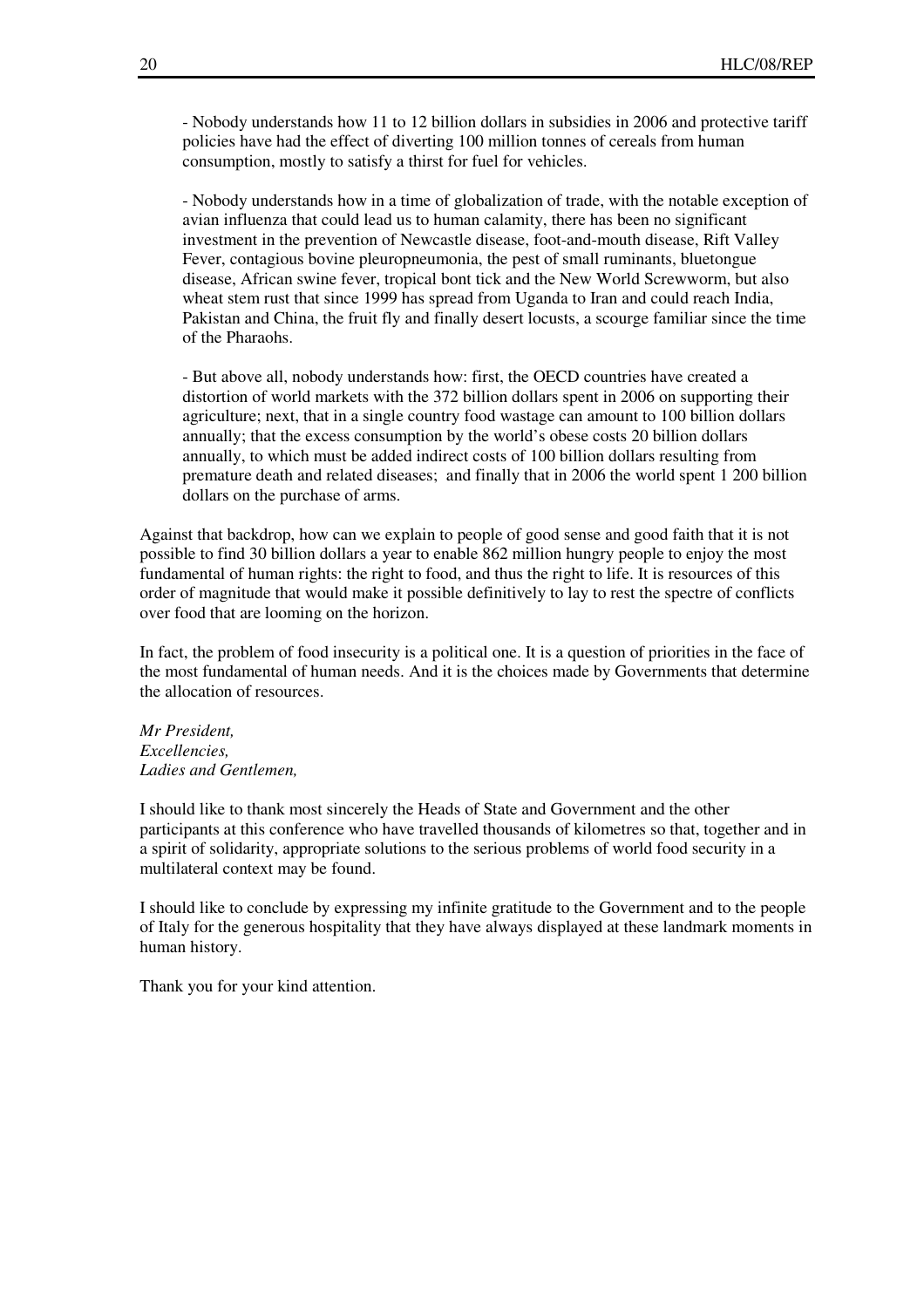# **ANNEX II**

# **Agenda**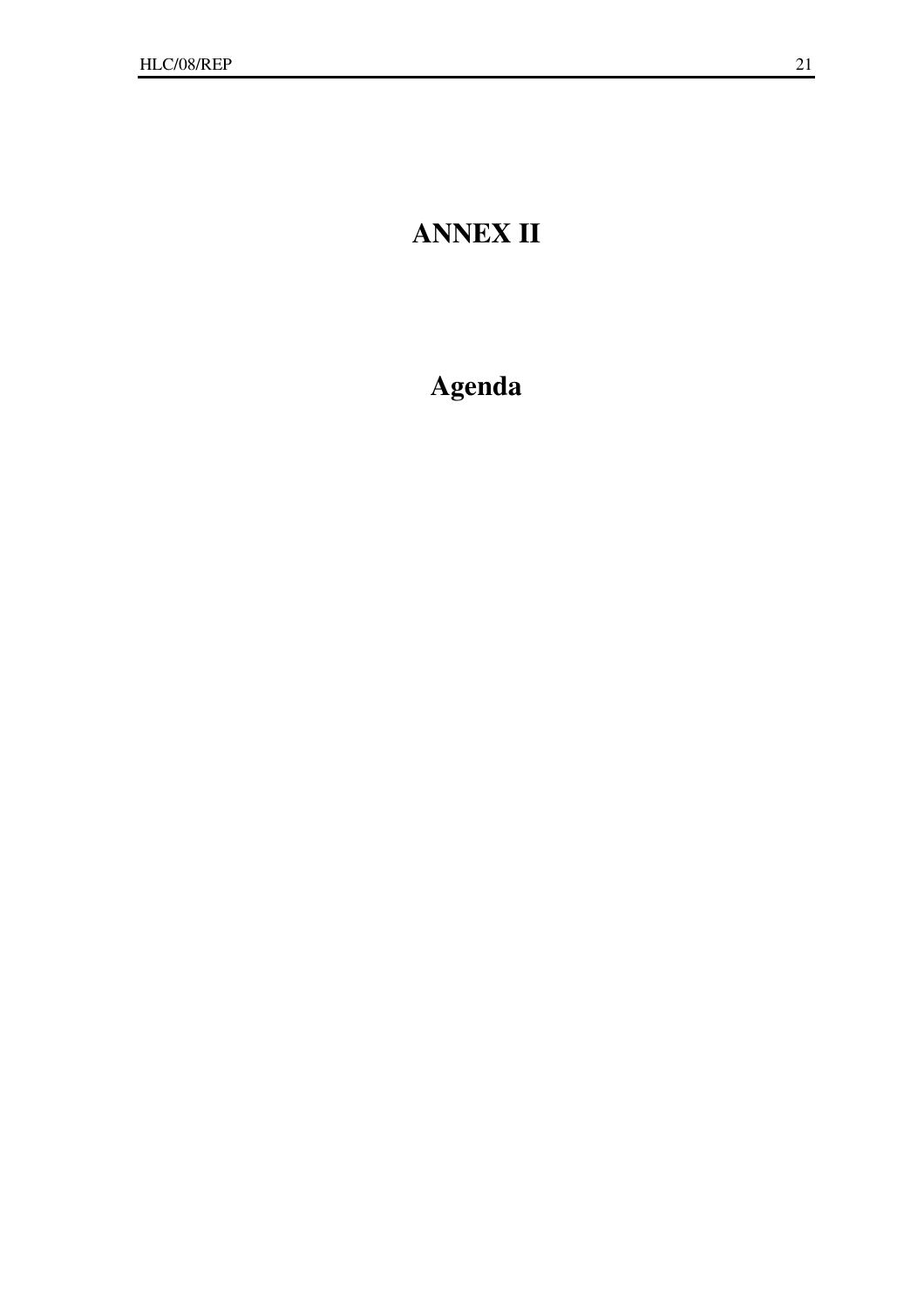| Tuesday, 3 June 2008 |                                                                                       |                                                                                                                                                                                                                                                                                                                                                                                                                                                        |                       |                                                                                                                                                                                                         |  |
|----------------------|---------------------------------------------------------------------------------------|--------------------------------------------------------------------------------------------------------------------------------------------------------------------------------------------------------------------------------------------------------------------------------------------------------------------------------------------------------------------------------------------------------------------------------------------------------|-----------------------|---------------------------------------------------------------------------------------------------------------------------------------------------------------------------------------------------------|--|
| Hour                 | <b>Agenda Item</b>                                                                    | <b>PLENARY</b>                                                                                                                                                                                                                                                                                                                                                                                                                                         |                       |                                                                                                                                                                                                         |  |
| $9:00 - 10:00$       |                                                                                       | <b>Inaugural Ceremony</b>                                                                                                                                                                                                                                                                                                                                                                                                                              |                       |                                                                                                                                                                                                         |  |
|                      | $\mathbf{1}$<br>$\overline{2}$<br>3                                                   | Address by the President of the Republic of Italy<br>н<br>Address by the Secretary-General of the United Nations<br>-<br>Message from His Holiness Pope Benedict XVI<br>Address by the Director-General of FAO<br><b>Opening of the High-Level Conference</b><br>Election of the Chair and Vice-Chairs and Appointment of the Rapporteur<br>Adoption of the Agenda and Timetable<br>Establishment of the Committee of the Whole and other Arrangements |                       |                                                                                                                                                                                                         |  |
| $10:00 - 13:30$      | <b>HIGH LEVEL SEGMENT</b><br><b>Statements by Heads of State and Government</b>       |                                                                                                                                                                                                                                                                                                                                                                                                                                                        |                       |                                                                                                                                                                                                         |  |
|                      | <b>Lunch Break</b>                                                                    |                                                                                                                                                                                                                                                                                                                                                                                                                                                        |                       |                                                                                                                                                                                                         |  |
| $13:30 - 15:00$      | <b>Private sector Forum</b><br>Civil society and non-governmental organizations Forum |                                                                                                                                                                                                                                                                                                                                                                                                                                                        |                       |                                                                                                                                                                                                         |  |
|                      |                                                                                       | <b>HIGH LEVEL SEGMENT</b>                                                                                                                                                                                                                                                                                                                                                                                                                              | <b>Agenda</b><br>item | <b>COMMITTEE OF THE</b><br><b>WHOLE (COW)</b>                                                                                                                                                           |  |
| $15:00 - 18:00$      | ٠<br>-                                                                                | <b>Statements by Heads of State and Government</b><br><b>Statements by Heads of Delegations</b><br>Statements by Heads of UN agencies and<br><b>Bretton Woods institutions</b>                                                                                                                                                                                                                                                                         | $\overline{4}$        | Opening by the<br>$\overline{\phantom{a}}$<br>Director-General<br>Statement by the<br>$\overline{\phantom{a}}$<br>Independent Chair of<br>the Council<br>Review of the draft text of<br>the Declaration |  |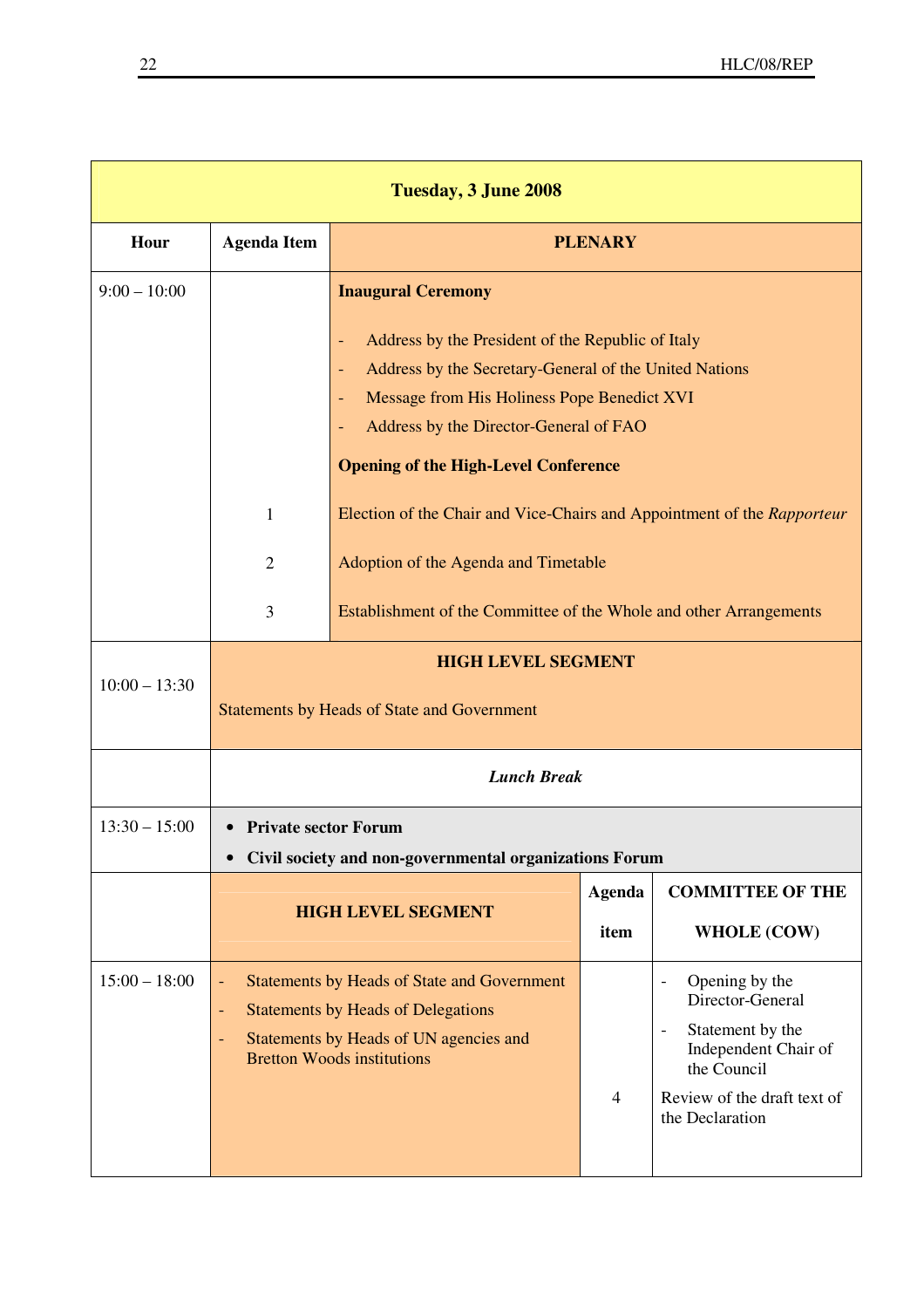| <b>Wednesday, 4 June 2008</b> |                                                                                                                                                                                                 |                       |                                                                                      |
|-------------------------------|-------------------------------------------------------------------------------------------------------------------------------------------------------------------------------------------------|-----------------------|--------------------------------------------------------------------------------------|
| Hour                          | <b>HIGH LEVEL SEGMENT</b>                                                                                                                                                                       | <b>Agenda</b><br>item | <b>COMMITTEE OF THE</b><br><b>WHOLE</b>                                              |
| $9:00 - 12:00$                | <b>Statements by Heads of State and Government</b><br>$\blacksquare$<br><b>Statements by Heads of Delegations</b><br>$\overline{\phantom{a}}$                                                   | 5                     | Discussion of substantive<br>items related to the draft<br>Declaration               |
|                               | <b>Statements by Special Guests</b>                                                                                                                                                             | 5.1                   | Roundtable 1: High food<br>prices: causes,<br>consequences and possible<br>solutions |
|                               |                                                                                                                                                                                                 | 5.2                   | Roundtable 2: Climate<br>change and food security                                    |
|                               | <b>Lunch Break</b>                                                                                                                                                                              |                       |                                                                                      |
| $13:30 - 15:00$               | SIDS Forum: From environmental to food security concerns in Small Island<br>$\bullet$<br><b>Developing States</b><br>Africa Forum: African livelihood responses to climate change and bioenergy |                       |                                                                                      |
|                               | <b>HIGH LEVEL SEGMENT</b>                                                                                                                                                                       | <b>Agenda</b><br>item | <b>COMMITTEE OF THE</b><br><b>WHOLE</b>                                              |
| $15:00 - 18:00$               | <b>Statements by Heads of State and Government</b><br>$\equiv$<br><b>Statements by Heads of Delegations</b>                                                                                     | 5.3                   | Roundtable 3:<br>Transboundary pests and<br>diseases                                 |
|                               | <b>Statements by Special Guests</b>                                                                                                                                                             | 5.4                   | Roundtable 4: Bioenergy<br>and food security                                         |
| $19:00 - 20:30$               |                                                                                                                                                                                                 | $\overline{4}$        | Review of the draft text of<br>the Declaration                                       |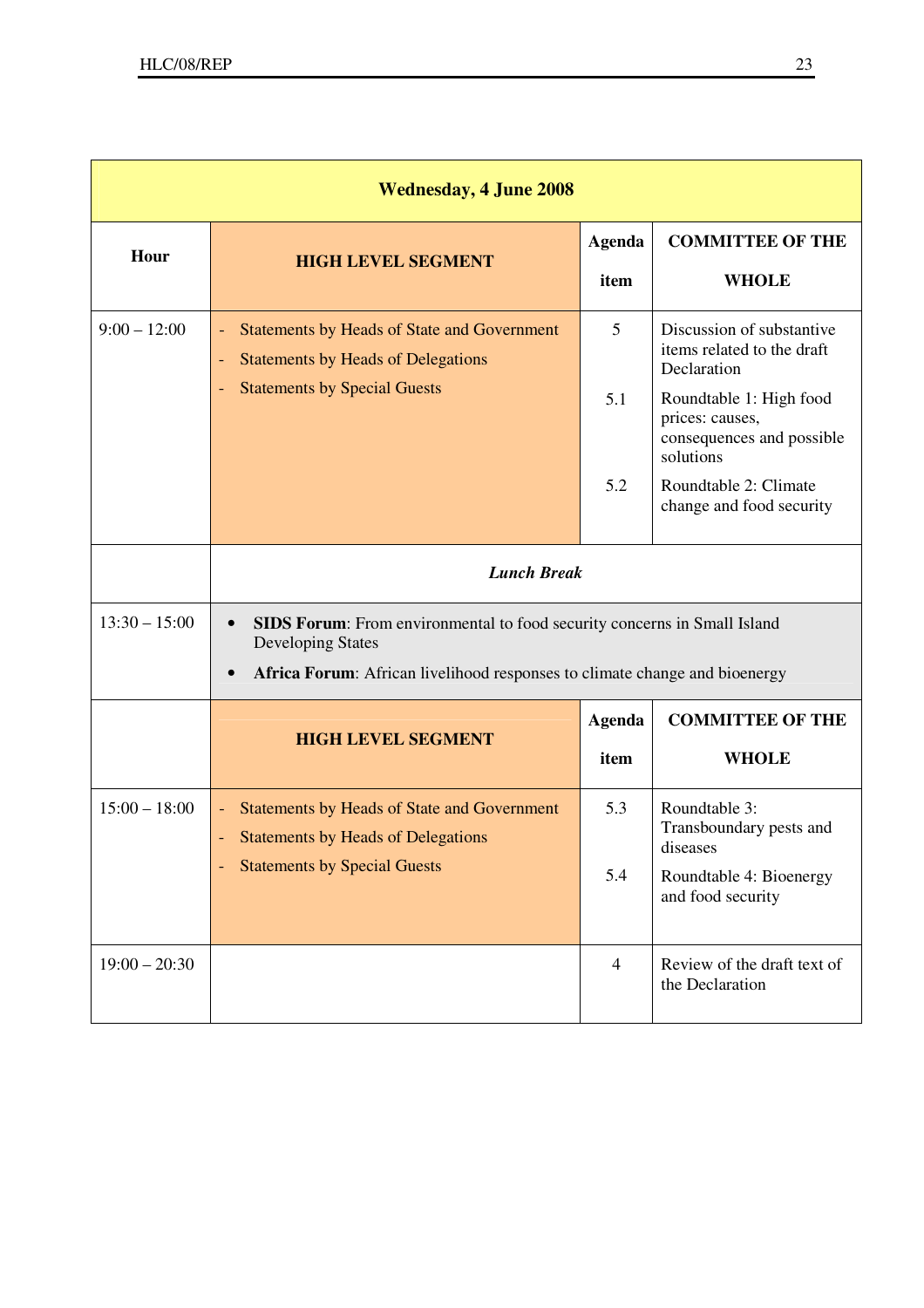| Thursday, 5 June 2008 |                                                                                                                                                                                                                                                                       |                                                                     |                                 |
|-----------------------|-----------------------------------------------------------------------------------------------------------------------------------------------------------------------------------------------------------------------------------------------------------------------|---------------------------------------------------------------------|---------------------------------|
|                       |                                                                                                                                                                                                                                                                       | <b>HIGH LEVEL SEGMENT</b>                                           |                                 |
| $9:00 - 12:00$        | <b>Statements by Heads of State and Government</b><br><b>Statements by Heads of Delegations</b><br>$\overline{\phantom{a}}$<br><b>Statements by Special Guests</b><br>$\overline{\phantom{0}}$<br>Statements by representatives of CSO/NGOs<br>and the private sector |                                                                     |                                 |
| 12:00                 |                                                                                                                                                                                                                                                                       | Press Conference by the Director-General                            |                                 |
|                       | <b>Agenda Item</b>                                                                                                                                                                                                                                                    |                                                                     | <b>COMMITTEE OF THE WHOLE</b>   |
| $14:00 - 15:00$       | 6                                                                                                                                                                                                                                                                     | Adoption of the Report of the Committee of the Whole                |                                 |
|                       |                                                                                                                                                                                                                                                                       |                                                                     | <b>PLENARY: CLOSING MEETING</b> |
| $15:00 - 17:00$       | 7                                                                                                                                                                                                                                                                     | Adoption of the Report and Declaration of the High-Level Conference |                                 |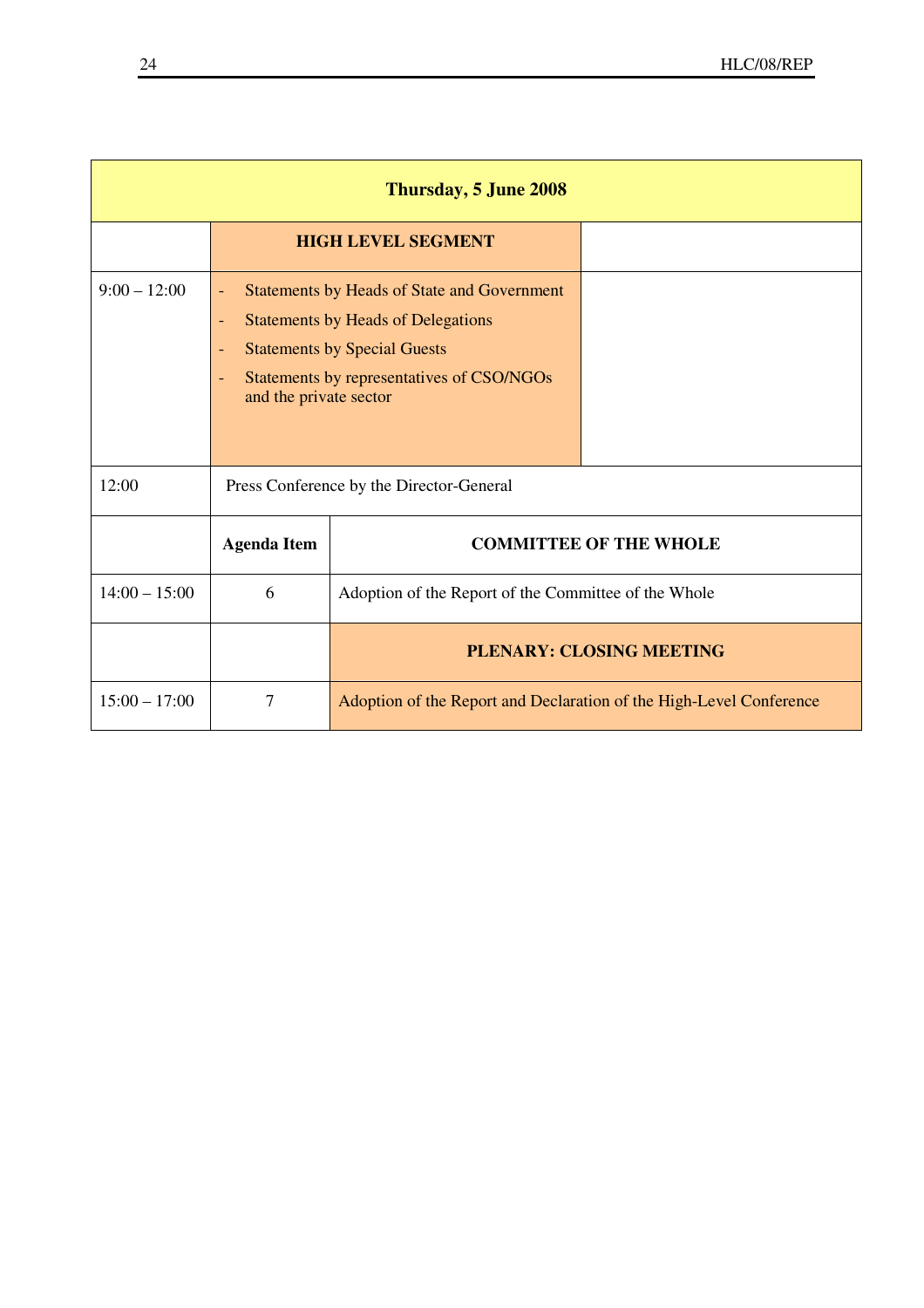# **ANNEX III**

# **Conclusions of the Roundtables**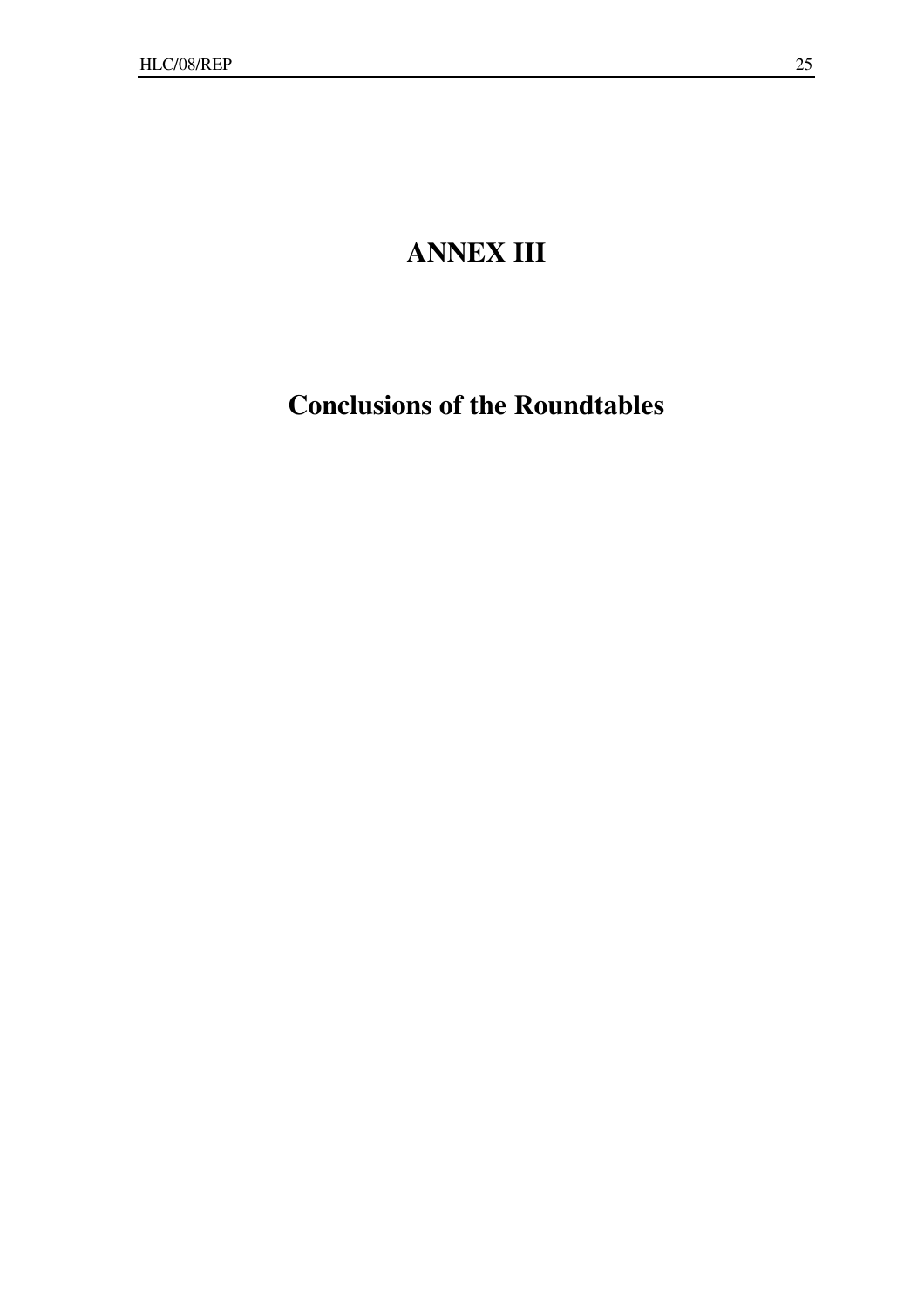# **CONCLUSIONS OF ROUNDTABLE 1 ON**

# **HIGH FOOD PRICES: CAUSES, CONSEQUENCES AND POSSIBLE SOLUTIONS**

#### **Co-Chairs Report**

The Roundtable was opened by the Chair of the Committee of the Whole, His Excellency Henri Djombo, Minister of Forest Economy, Republic of Congo. The co-chairs were His Excellency Ed Schafer, Secretary of Agriculture of the United States of America and His Excellency Moussa Mahaman, Minister of Agricultural Development of the Republic of Niger.

The panellists were Mrs Barbara Stocking, Executive Chief, Oxfam, Mr Willem-Jan Laan, Director, Global External Affairs, Unilever and Mr Joachim von Braun, Director General, International Food Policy Research Institute. Mr Hafez Ghanem, Assistant Director-General of the FAO Economic and Social Development Department, acted as Secretary.

Panellists and discussions from the floor reflected on the following questions:

- 1. What policies should governments take in the short run to protect vulnerable populations from the negative effects of food prices?
- 2. What are the best ways to enhance short-term supply response by farmers to high food prices?
- 3. How consistent are trade and other policy measures taken to increase food supplies and/or keep prices low in domestic markets with international commitments in the World Trade Organization?
- 4. What would be a strategy to re-launch agriculture and keep agriculture on top of the development agenda even when prices start levelling off?
- 5. What role do you think biofuels have played in increasing food prices--in the recent past? And in the future?
- 6. What form can a coordinated international response to high food prices take?

Mrs Stocking highlighted the importance of both safety nets and increased agricultural productivity, including the need for more research to improve crops grown by the poor, with an emphasis on small farmers. Mr Laan noted the importance of partnerships with the private sector in working with farmers at all levels. Mr von Braun noted that government policies are also needed to protect the vulnerable and that global food trade also considers regulation/monitoring of speculation and pooling of national food stocks at the global level.

The Roundtable generally agreed that the current food crisis results from many causes, as described in the FAO background paper on Soaring Food Prices (HLC/08/INF/1). These include weather-related production shortfalls, declining stocks, increasing fuel costs, increased demand for both food and biofuels, and export restrictions in some countries.

It was also agreed that the current food crisis is one that requires concerted and coordinated action with both short-term and long-term solutions.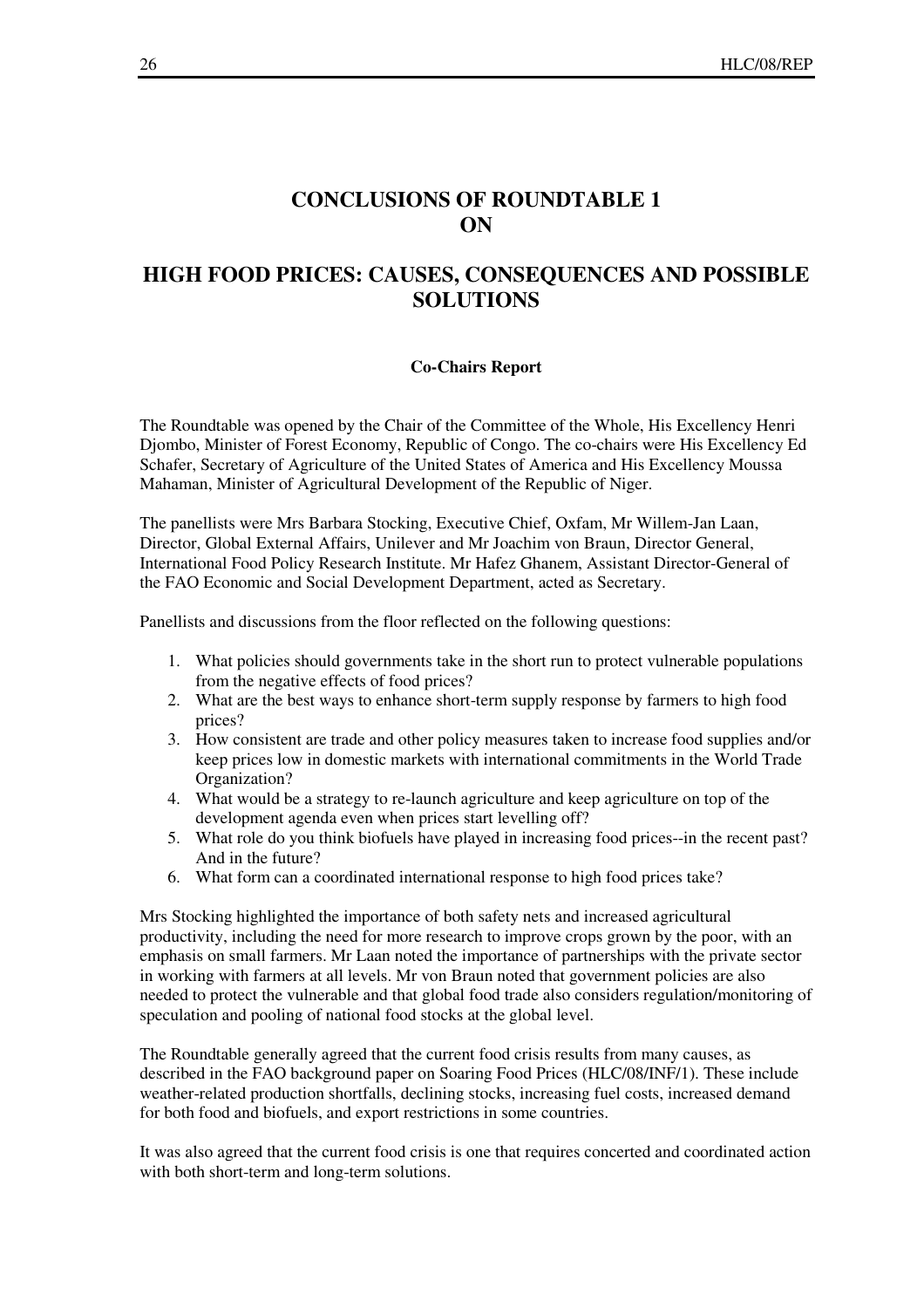In the short term, immediate actions are needed to protect the welfare of the most poor and hungry by providing direct support on an emergency basis, including via safety nets and social protection for the most vulnerable people, particularly women and children, in both rural and urban areas. Also needed are measures to enhance short-term supply response by smallholder farmers, including increased access to seeds and fertilizer, while ensuring that production is efficient and sustainable.

In the medium to longer term, it was agreed that increased investment in agriculture is essential. Priorities include improved access to inputs, credit, markets, extension services and information about best practices and market conditions, as well as investment in infrastructure, water management, technology and research. It was also noted that increased investment is necessary but not sufficient; special attention needs to be paid to the needs of small farmers, and social protection measures targeted at the most vulnerable people and the right to food need to be set up, or expanded and strengthened.

Appreciation was expressed for the commitments of increased support that have been made at the High-Level Conference, but it was emphasized that these measures should be well coordinated in order to enhance implementation, effectiveness and accountability. It was also suggested that national policies should be developed in partnership with the private sector and civil society, including farmers' organizations.

There was shared recognition of the importance of trade policies and negotiations. The way in which the Doha Round is concluded will have important implications for agriculture and commodity markets, as well as for food security, especially in poor countries.

Finally, participants agreed on the need not just for commitments, but for coordinated planning and immediate action.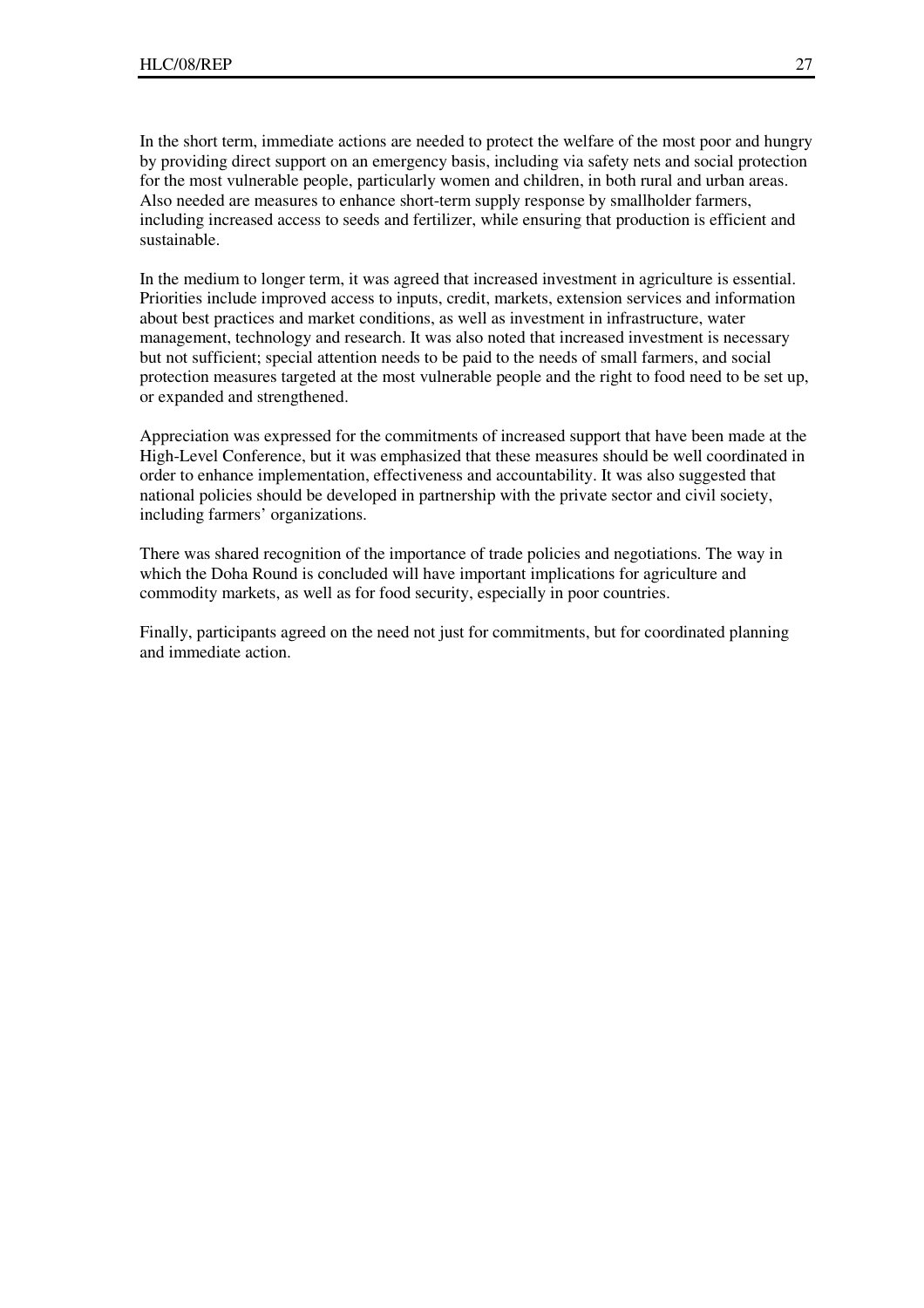# **CONCLUSIONS OF ROUNDTABLE 2 ON**

# **CLIMATE CHANGE AND FOOD SECURITY**

#### **Co-Chairs Report**

The Roundtable was opened by the Chair of the Committee of the Whole, His Excellency Henri Djombo, Minister of Forest Economy, Republic of Congo. The Roundtable co-chairs were His Excellency Muzahem Al Muheisen, Minister of Agriculture of Jordan, and His Excellency Erik Solheim, Minister of International Development and Minister of Environment of Norway.

The panellists were Mr Martin Parry, co-Chair of Working Group II of the Intergovernmental Panel on Climate Change, UK, Ms. Ulla Holm, Global Director, Tetrapak, Sweden, and Mr Martin Khor, Director, Third World Network, Malaysia. Mr Alexander Müller, Assistant Director General of the FAO Natural Resources Management and Environment Department, acted as Secretary.

Panellists and discussions from the floor reflected on the following questions:

- 1. What key adaptation measures (at different scales) do you propose to meet the challenge posed by climate change to food security?
- 2. In light of the present discussion on deforestation and forest degradation and the role of agriculture in climate change mitigation – what incentives for carbon sequestration and emission reduction can we provide to local land users?
- 3. How can we best incorporate the interests of vulnerable groups in the proposed measures to deal with climate change?
- 4. How does climate change impact on access to food and its utilization by different consumer groups in developing and developed countries?

Martin Parry stressed the urgency of the climate challenge which is already reflected in extreme weather events, and called for immediate action to reduce greenhouse gas emission and assist vulnerable people and agricultural production systems to adapt, especially in arid and semi-arid areas. Ulla Holm underlined the importance of public-private partnerships to cope with climate change impacts on the food chain. Martin Khor stressed that a resilient agricultural sector was a prerequisite for climate change adaptation and that there was a need to move back to selfsufficiency and local food production in developing countries, and called on FAO to assume a stronger role in promoting research and training in sustainable and organic agriculture.

The Roundtable agreed that climate change would pose a severe additional threat to food security and development. More research on the links between climate change and food security was proposed, including investments on low carbon technologies and other adaptation measures. Governments were urged to ensure that agriculture, forestry and fisheries be addressed in the negotiations on the Clean Development Mechanisms (CDM), with a focus on a more equitable access of developing countries to carbon markets. FAO and IFAD were invited to work on CDM methodologies for emission reduction and FAO's role in promoting REDD was recognized, as described in the information papers on climate change (HLC/08/INF2 and HLC/08/INF4).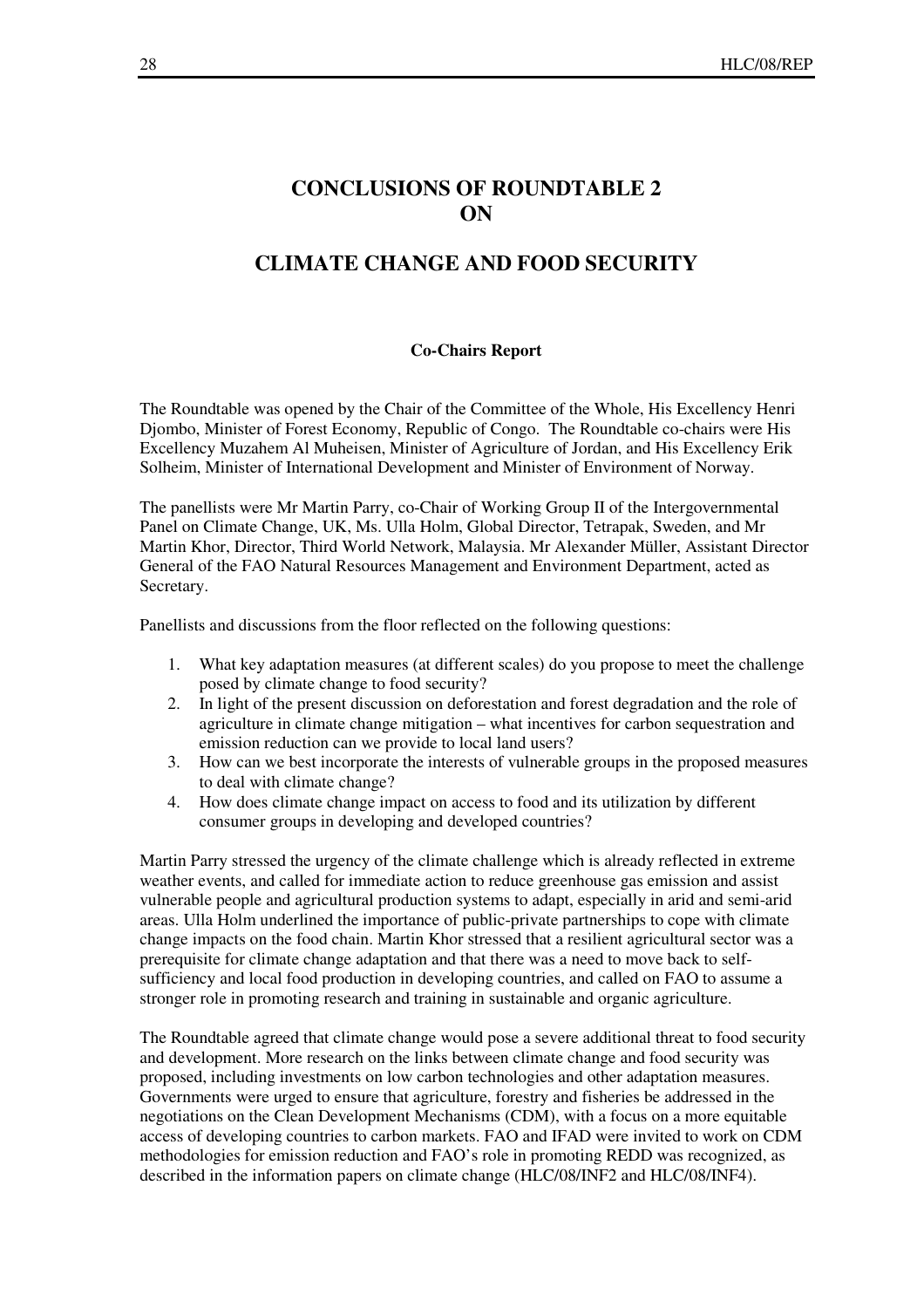The Roundtable pointed out the urgent need to promote various climate change adaptation options building on traditional knowledge and stressed the role of small farmers in the context of food security and climate change.

The contribution of agriculture to greenhouse gas emissions was recognized, as was the potential role of the agricultural sector in reducing both  $CO<sub>2</sub>$  and non- $CO<sub>2</sub>$  emissions. In particular the agriculture, forestry and fisheries sectors were identified as offering opportunities to combine adaptation with mitigation efforts while at the same time safeguarding biodiversity.

The Roundtable stressed the importance of agriculture, forestry and fisheries receiving increased attention in the ongoing international negotiations for a post 2012 climate change agreement.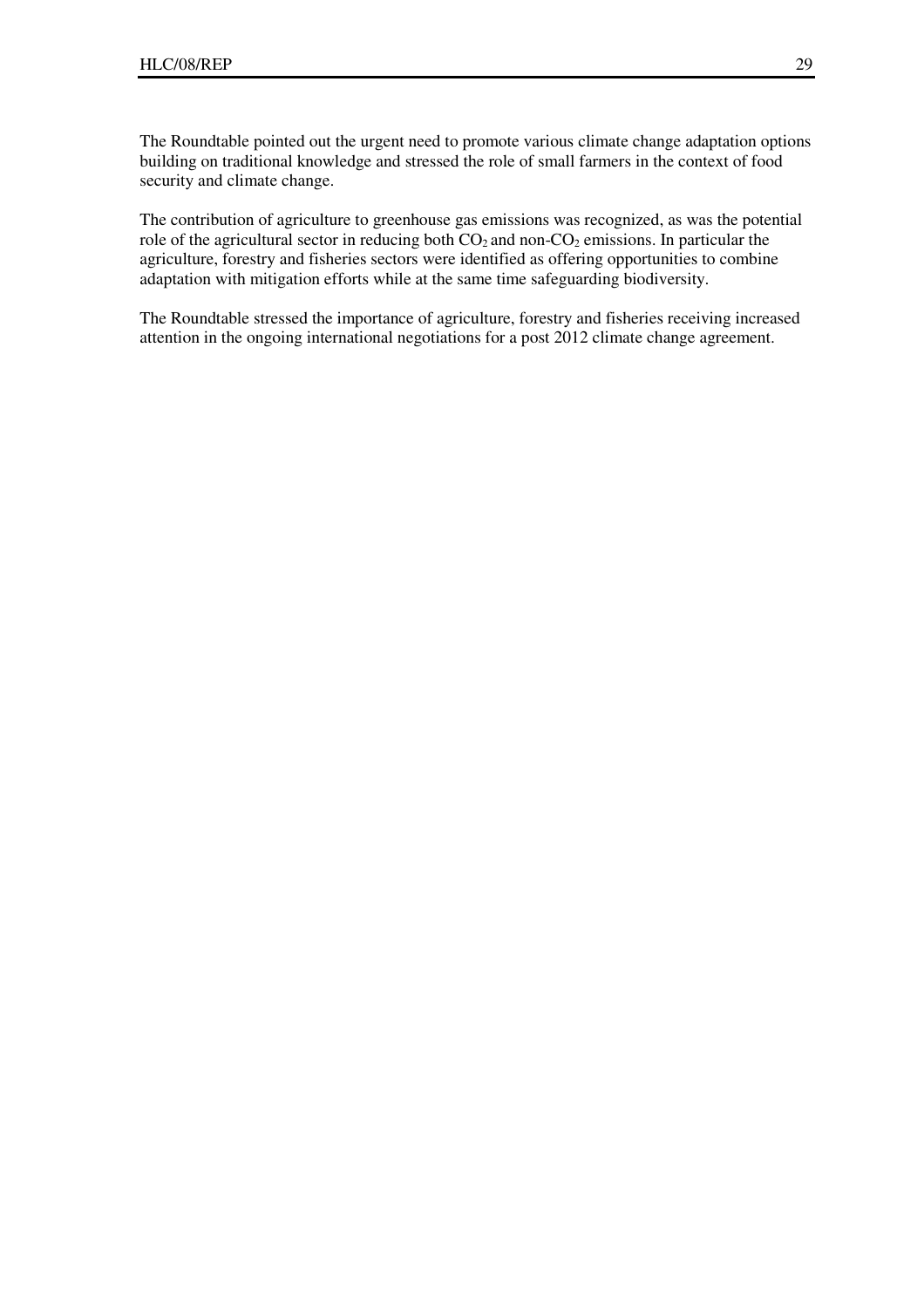# **CONCLUSIONS OF ROUNDTABLE 3 ON**

# **TRANSBOUNDARY PESTS AND DISEASES**

#### **Co-Chairs Report**

The Roundtable was opened by the Chair of the Committee of the Whole, His Excellency Henri Djombo, Minister of Forest Economy, Republic of Congo. The Co-Chairs were His Excellency Sharad Pawar, Minister for Union Minister for Agriculture and Minister of Consumer Affairs, Food and Public Distribution (India) and His Excellency Jim Anderton, Minister for Agriculture, Fisheries and Forestry and Minister for Biosecurity (New Zealand).

The panellists were Mr Hans R. Herren, President, Millennium Institute, Co-chair of the International Assessment of Agricultural Knowledge, Science and Technology for Development (IAASTD) and World Food Prize laureate, Mr Declan O'Brien, Managing Director, International Federation for Animal Health and Mr M. Taghi Farvar, World Conservation Union (IUCN) Governing Council Member, Chair of IUCN Commission on Environmental, Economic and Social Policy. Mr. James Butler, Officer-in-Charge of the FAO Agriculture and Consumer Protection Department, acted as Secretary.

Panellists and discussions from the floor reflected on the following questions:

- 1. Which are the impacts of transboundary animal and plant pests and diseases on the food security situation of different groups of people and regions? Which are the more vulnerable groups and systems, whose exposure to transboundary diseases and pests carries the highest risks?
- 2. Which short- and medium- term actions should be taken by the international, national and local communities to address these risks and prepare to respond to emergencies arising from transboundary diseases and pests?
- 3. Which national policy and legislation reforms are needed to reduce the impacts of transboundary plant and animal pests and diseases including threats to forests and fishery?
- 4. Which global data exchange systems and research activities will be necessary in the future to identify and quantify connections among climate change, ecosystems, and the transmission of disease agents and the resulting potential threats to food security?

The co-chairs made short introductory statements that emphasized the need for regional and international collaboration to strengthen national and regional biosecurity systems to ensure safer trade and meet such threats as highly pathogenic avian influenza, UG99 stem rust and EUS fish disease, which all are likely to be affected by climate change. The developing countries and those with economy in transition would be required to channelise more resources to build capacity in terms of infrastructure, diagnostics and expertise to mitigate the potential impacts of climate change on transboundary movement of pests and diseases. Developed and technologically advanced countries would have to come forward in this endeavour with greater scientific leadership through knowledge initiative programmes.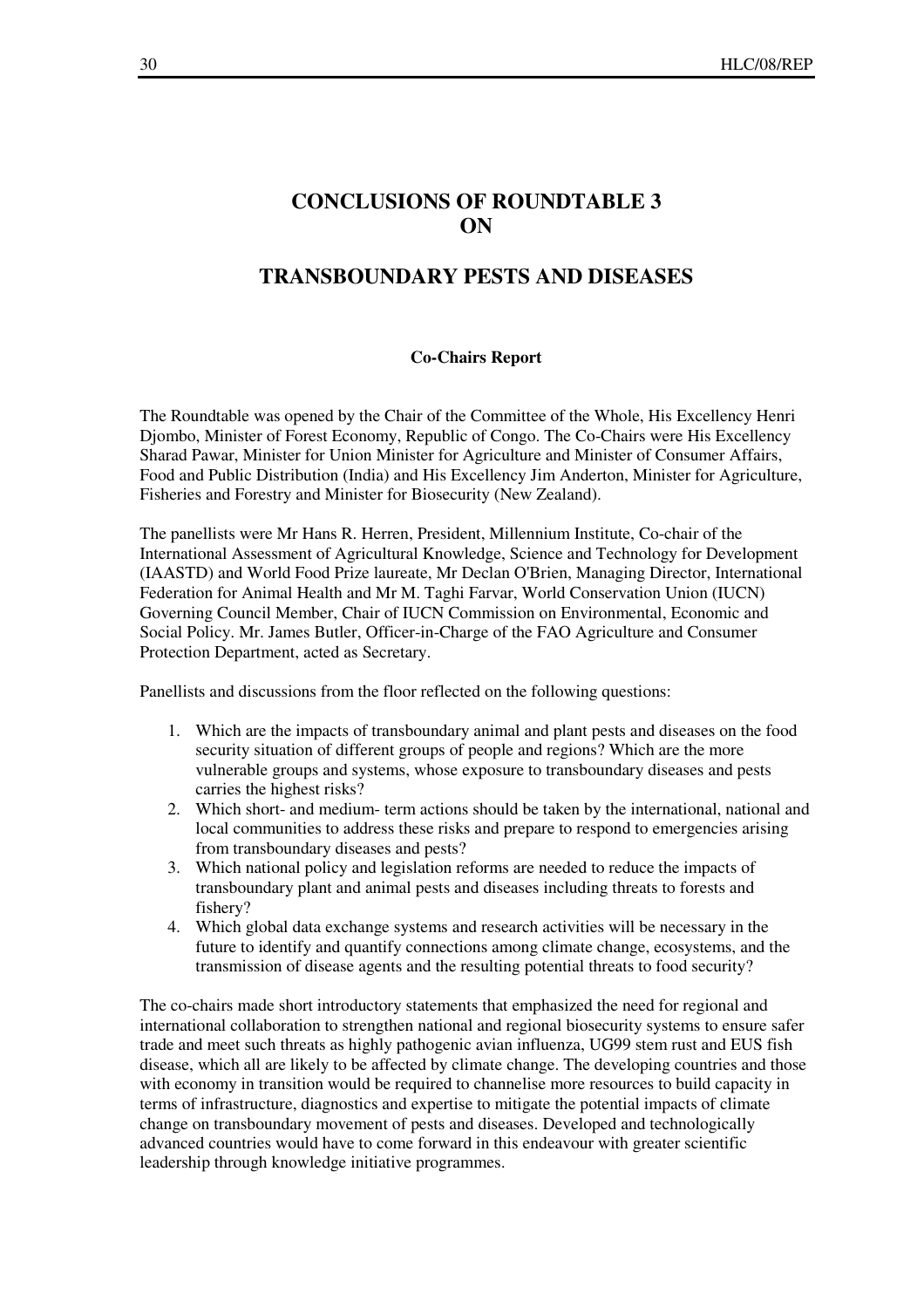Mr. Hans Herren noted the growing pressure from transboundary pests and diseases due to globalization, trade and traffic, as exacerbated by climate change. He emphasized the need to achieve sustainable production intensification, for local and national ecosystem-based strategies, as called for by the International Assessment of Agricultural Knowledge, Science and Technology for Development, without overusing chemical inputs. Mr. Declan O'Brien referred to the FAO and OIE Global Framework for the Progressive Control of Transboundary Animal Diseases as an ideal approach that, with commitment by researchers and broad stakeholder alliances to robust tools and vaccines, should be operationalized through mechanisms such as the European Technology Platform for Global Animal Health. Mr. Taghi Farvar stressed valuing local knowledge of local ecosystems and customary institutions for better pest and disease early warning systems, the need to build their capacity as part of food sovereignty, the importance for environmental resilience, and cautioned against large scale campaigns on transboundary pests that undervalued these important resources.

The Roundtable agreed that transboundary pests and diseases were significant threats to food security, and that top priority should be given to strengthening early warning and rapid response systems. It also agreed that regional, national and local capacity building was crucial in preparing countries better to meet these challenges. There was broad support for encouraging the evolution towards greater cooperation among national systems, especially through strengthening existing international platforms including those provided by FAO (International Plant Protection Convention) and OIE.

Wider use of vaccination as a preventive measure was proposed, while acknowledging the need to explore the regulatory implications. Genomics, biotechnology, and information technology were cited as examples of tools that could be more widely applied. It was also stressed that rather than creating new platforms, the FAO's platform be strengthened. The importance of enhancing the roles of biodiversity and local knowledge and communication in the management of existing, as well as emerging, pests and diseases was stressed. The role of strong national systems in facilitating regional consultations in collaboration with FAO was also noted.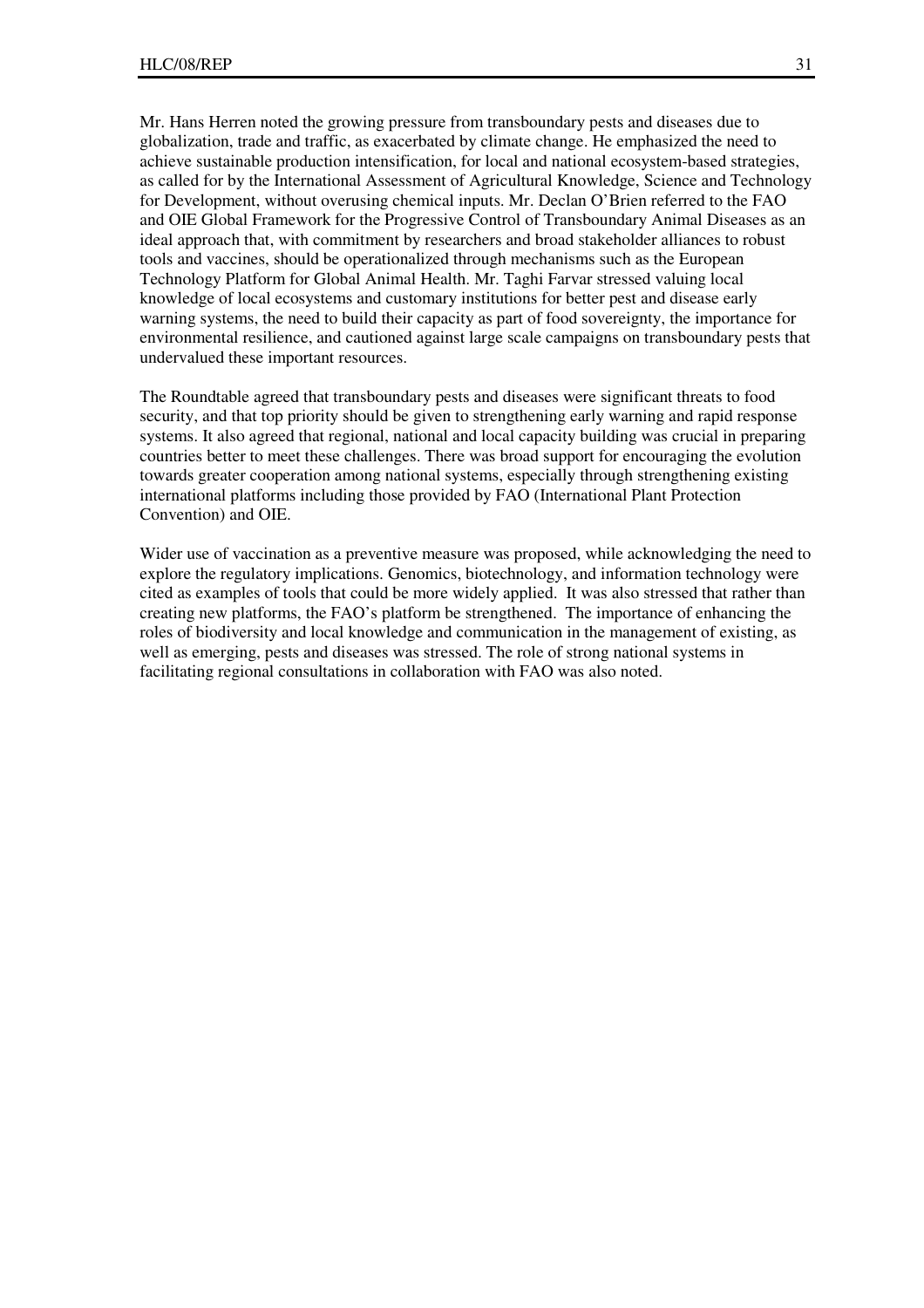# **CONCLUSIONS OF ROUNDTABLE 4 ON**

# **BIOENERGY AND FOOD SECURITY**

#### **Co-Chairs Report**

The Roundtable was opened by the Chair of the Committee of the Whole, His Excellency Henri Djombo, Minister of Forest Economy, Congo. The Co-Chairs were Her Excellency Gerda Verburg, Minister of Agriculture, Nature and Food Quality, the Netherlands and His Excellency Guillermo Salazar Nicolau, Minister for Agricultural Development, Panama.

The panellists were Mr Pat Mooney, Executive Director of the Action Group on Erosion, Technology and Concentration, Ms Anne-Ruth Herkes, Vice-President, Policy and Strategic Issues of BP Biofuels and Mr Ibrahim Assane Mayaki, Executive Director of The Rural Hub, West Africa. Mr Alexander Müller, Assistant Director General of the FAO Natural Resources Management and Environment Department, acted as Secretary.

Panellists and discussions from the floor reflected on the following questions:

- 1. What is the relationship between bioenergy and food security?
- 2. Should bioenergy be a central element in country strategies to address climate change?
- 3. What are the roles and responsibilities of the public sector, the private sector and civil society in ensuring that bioenergy is developed in a socially and environmentally friendly way?
- 4. Which challenges of bioenergy need to be addressed at the international level? Are there concrete steps the international community should take?

Her Excellency Gerda Verburg recalled the opportunities and risks related to bioenergy growth, and called for the development of worldwide sustainability criteria and indicators for bioenergy production, with the involvement of all relevant stakeholders. His Excellency Guillermo Salazar Nicolau stressed the potential of bioenergy to contribute to economic and rural development especially in tropical countries, while noting the need to prioritise food production over energy production.

Ms Anne-Ruth Herkes stressed the importance of addressing food security and bioenergy in the context of climate change, and urged the international community to find consensus on sustainability standards for bioenergy. Mr Pat Mooney cautioned against the promotion of bioenergy, highlighting in particular the risk of reallocating land and water resources from food to energy production. Mr Ibrahim Assane Mayaki stressed the potential of modern bioenergy to contribute to the energy needs of developing countries, in particular in rural areas. He further highlighted the need to develop consistent policies for energy and agriculture, which are focused on the needs of small scale farmers and rural communities, and called for the active participation of all stakeholders in the formulation process.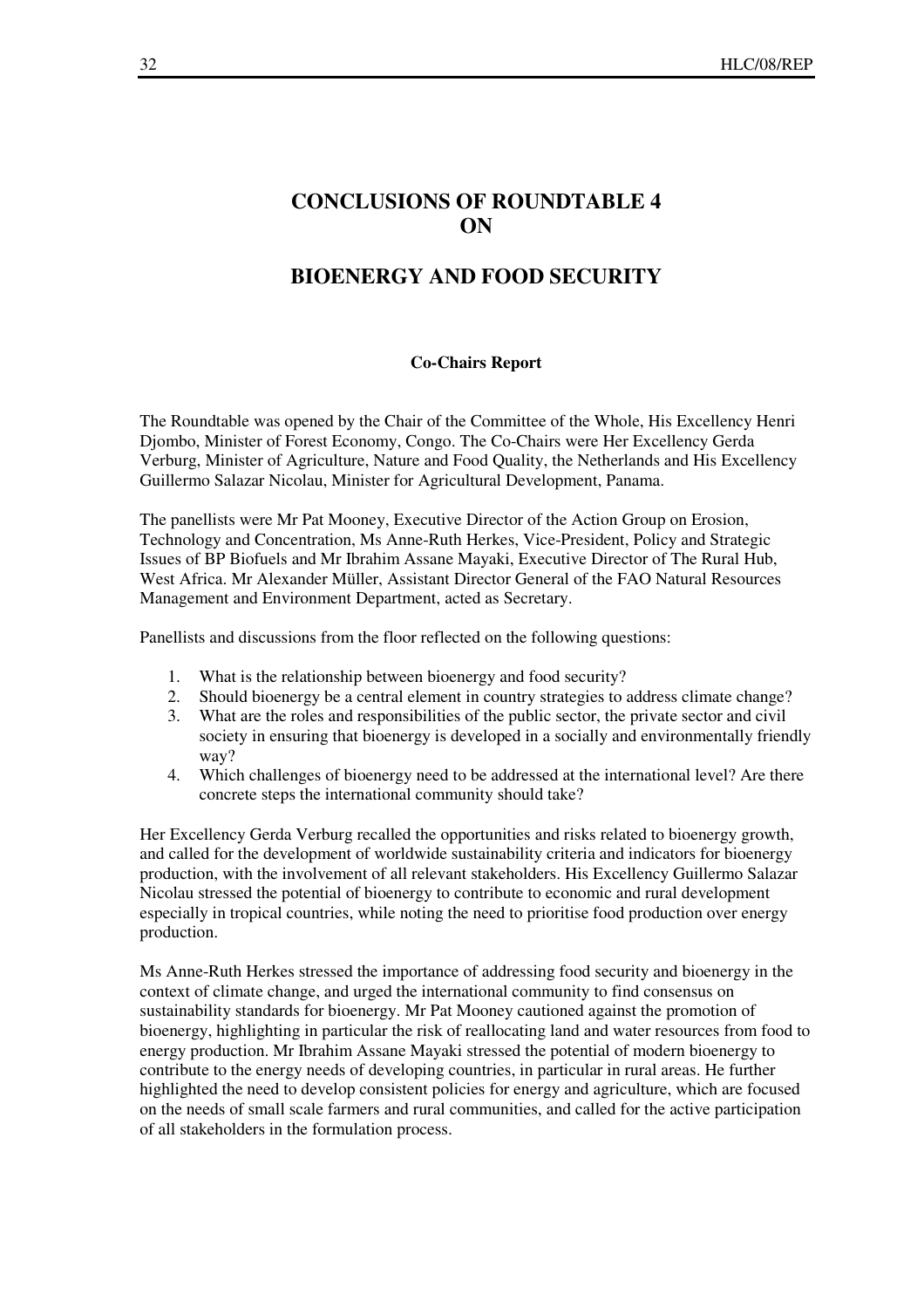The Roundtable agreed on the significant potential of bioenergy to contribute to rural development, in particular in developing countries, both as a source of economic growth and as a provider of energy services. However, it was also stressed that bioenergy growth should be managed carefully. It was generally agreed that food security should be put before energy policy goals, and that measures should be taken to avoid competition between food and energy.

Several countries noted the sustainability challenges related to the production of first generation biofuels and highlighted the promise of second generation technologies to reduce competition for natural resources. The need for further investment in science and technology development, especially in developing countries, was highlighted. Several countries pointed towards the importance of sound policy frameworks and called for the establishment of international sustainability criteria and guidelines. The Roundtable welcoming in this context the FAO initiative to work towards an international consensus on sustainable biofuels, as described in the information paper on bioenergy (HLC/08/INF3).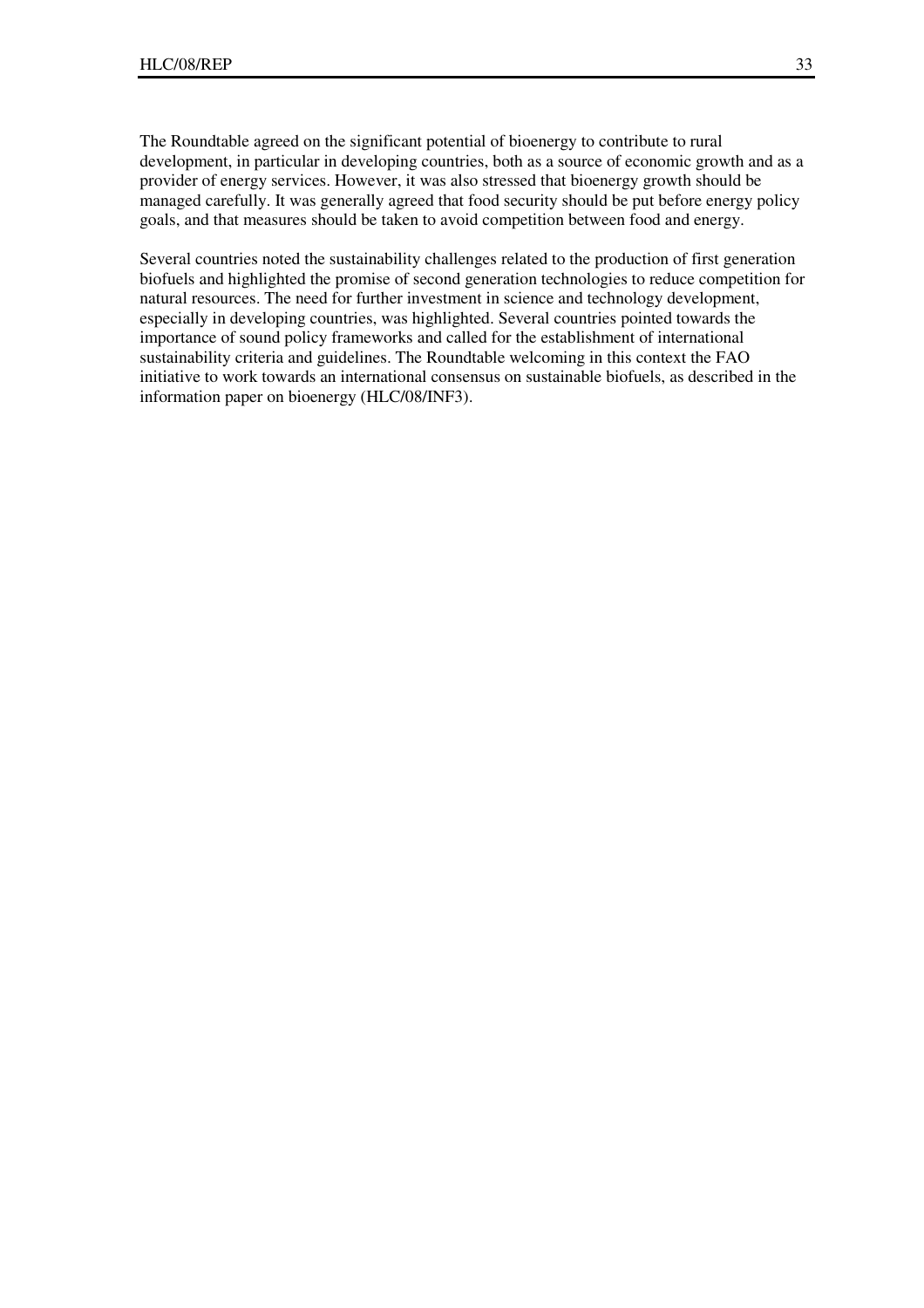# **ANNEX IV**

# **Statements – Adoption of the Declaration**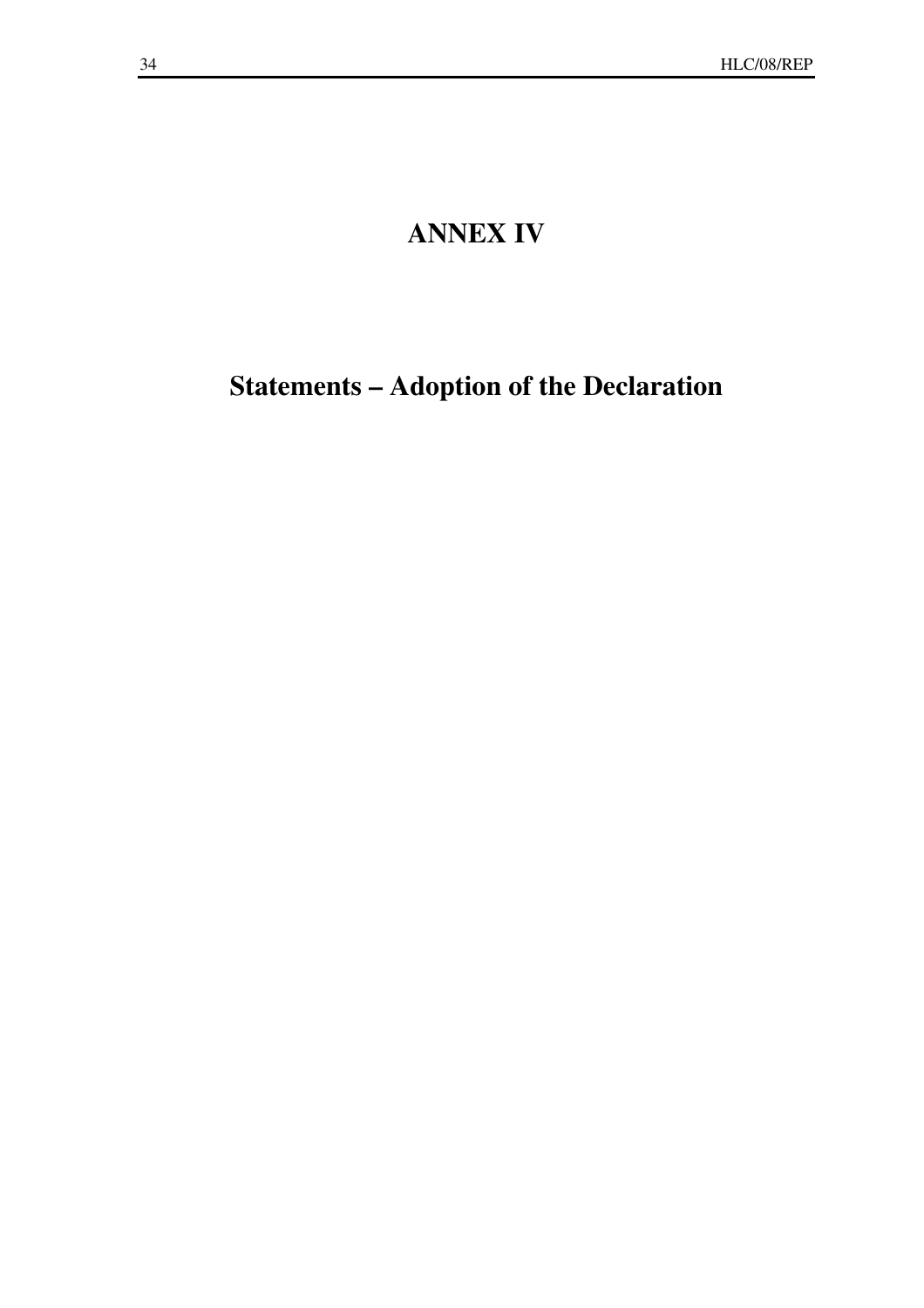# **STATEMENT BY ARGENTINA**

The Argentine Republic believes that misdirected diagnoses cannot produce appropriate remedies. That is the case with this Declaration.

### *Mr Chair,*

Within the ambit of this Conference, statements of Heads of State and that of the Director-General of this Organization have pointed to the responsibility of distortive agricultural policies of developed countries in the last six decades for inadequate agricultural investment in developing countries and for the current world food crisis.

High subsidies to production and exports and the application of exaggerated barriers to trade, together with the conditionalities imposed by international financial organizations on developing countries are the main reason for the failure to send the correct price signals for farmers in poor countries to maintain their dedication to agriculture and for other competitive developing countries to realize their full production potential.

### *Mr Chair,*

The Argentine Republic finds itself obliged to formally express its dissatisfaction with the text of the Declaration because it makes no clear reference to the responsibility of the agricultural subsidies and distortions of the developed countries, while referring to short-term measures of lesser impact on world agricultural prices and food supplies.

Above and beyond, we express our total solidarity with the vulnerability of the almost 900 million people in the world who suffer hunger.

#### *Mr Chair,*

The Argentine Republic has made every effort to increase its agricultural production, attaining almost 100 million tonnes in 2007, which has allowed it to increase its agricultural exports by more than 50 percent in the last five years. We see that as clear evidence of our commitment to agriculture and to world food security.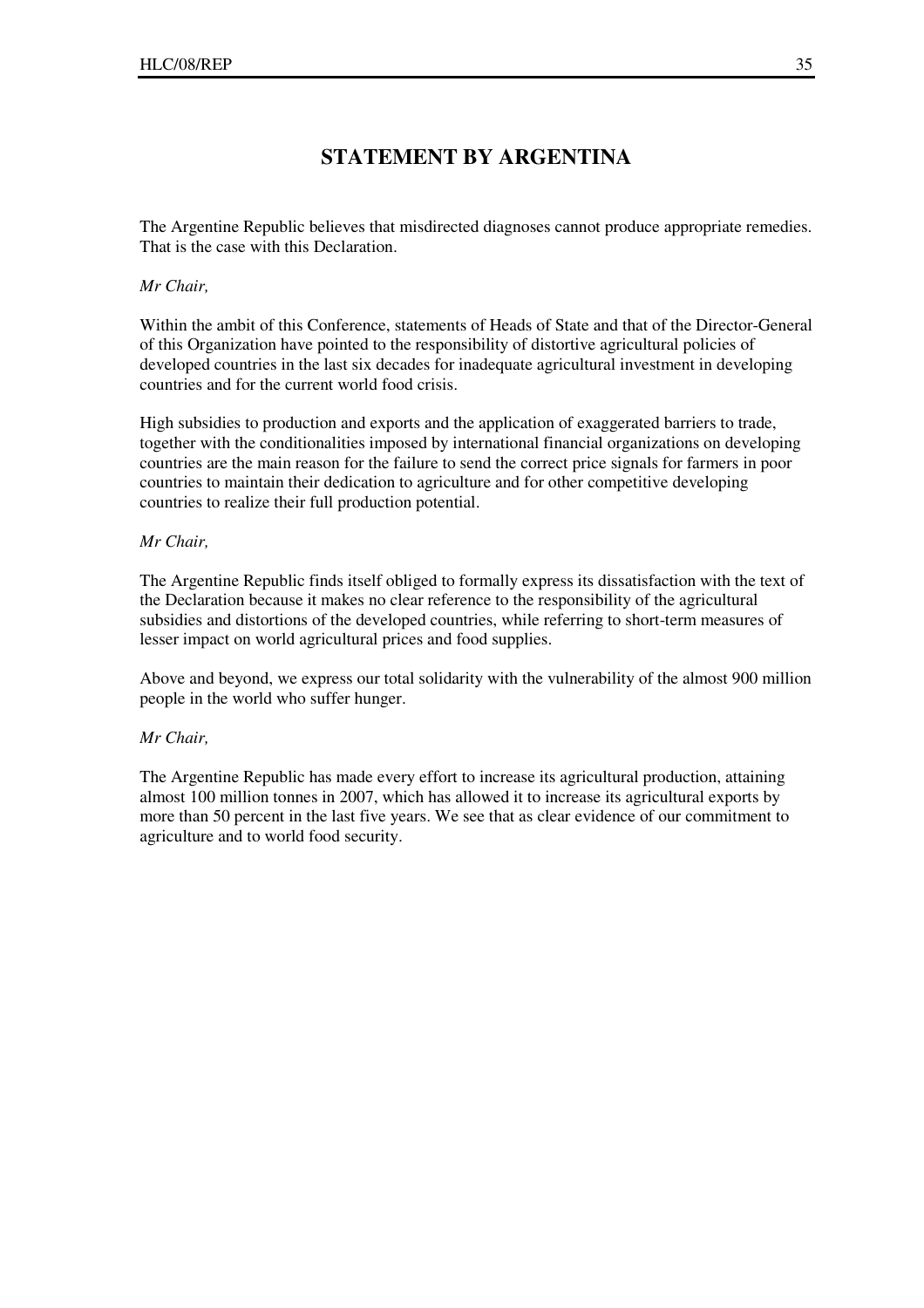# **STATEMENT BY CUBA**

### *Mr Chair,*

The declaration that will be adopted today is the result of a lack of political commitment on the part of the countries of the North to promote a fair and lasting solution to the world food crisis.

The United States, the only country to oppose the right to food, was the party mainly responsible for blighting the expectations that the international community had placed on this High-Level Conference, which were confirmed in the statements of the vast majority of senior dignitaries who have spoken here.

The text lacks a moderately objective diagnosis of the root causes of world. The document makes no reference to any of the following:

- the impact of agricultural subsidies and monopoly control of food distribution on the ruin of many farmers in the South;
- the harmful strategy of converting grains and cereals into fuel;
- the impact of the unsustainable production and consumption patterns of the North on climate change;
- the consequences of financial speculation on higher food prices.

There is an evident responsibility of the industrialized powers in this unacceptable state of affairs.

Why refuse to include the principle of common but differentiated responsibilities or reference to the Framework Convention on Climate Change?

Why question restrictive measures on food exports if these are duly justified by reason and justice?

Cuba cannot remain silent and be an accomplice to a demagogic and opportunistic representation such as this. Inaction and the failure to perform our entrusted duty will not save the lives or dignity of the 862 million human beings who suffer hunger and malnutrition.

Cuba will continue to work for justice, equity and solidarity. We can change the unfair international order that sustains hunger and poverty and that permits the adoption of texts like this, in clear negligence of the fundamental needs of those who suffer hunger.

Cuba appreciates the support received from the overwhelming majority of states, in particular of the Latin American and Caribbean Group, in its just demand for an end to the criminal blockade imposed by the Government of the United States against our country, with the impossible intent of crushing the conviction of independence of the Cuban people through hunger. The United States policy of hostility, blockade and aggression towards Cuba has not neglected the use of food as an instrument of political and economic pressure.

### *Mr Chair,*

Cuba will not oppose the consensus because, despite its many limitations, we respect the view that this can be a step in the process of eradicating hunger and reaffirms its support to FAO and its Director-General in fulfilling their vital mandate.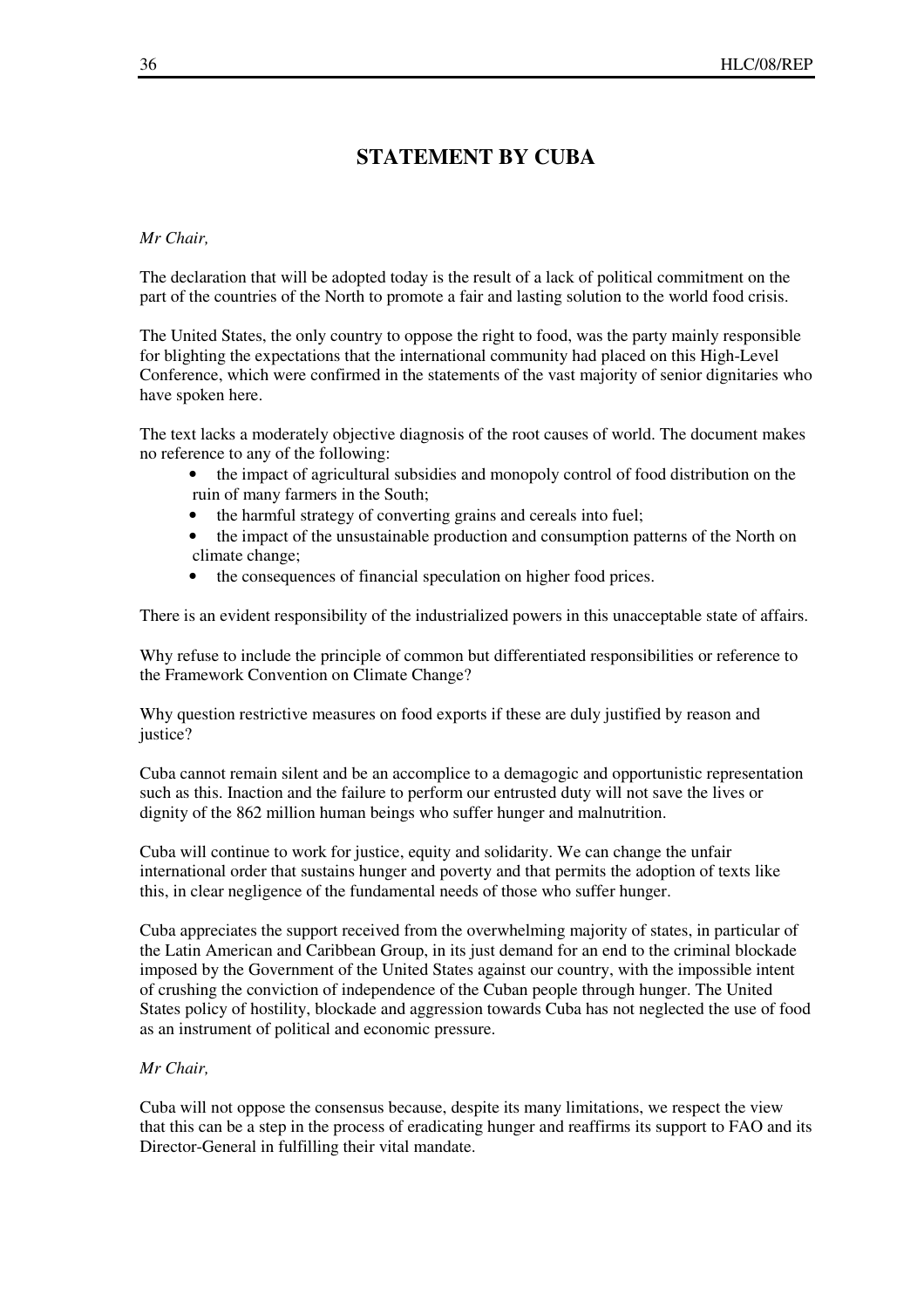We hope that this Conference will at least have served to create greater awareness of the serious and pressing problems that are faced by large majorities in the countries of the South. We will continue to work with all those who are committed to the cause of a just world without starvation. We still have not found true and lasting responses to hunger. The rich and the powerful continue to prevent that. I can only confirm that we will continue the fight so that, in the not too distant future, hunger may become an eradicated scourge in human history.

Thank you very much.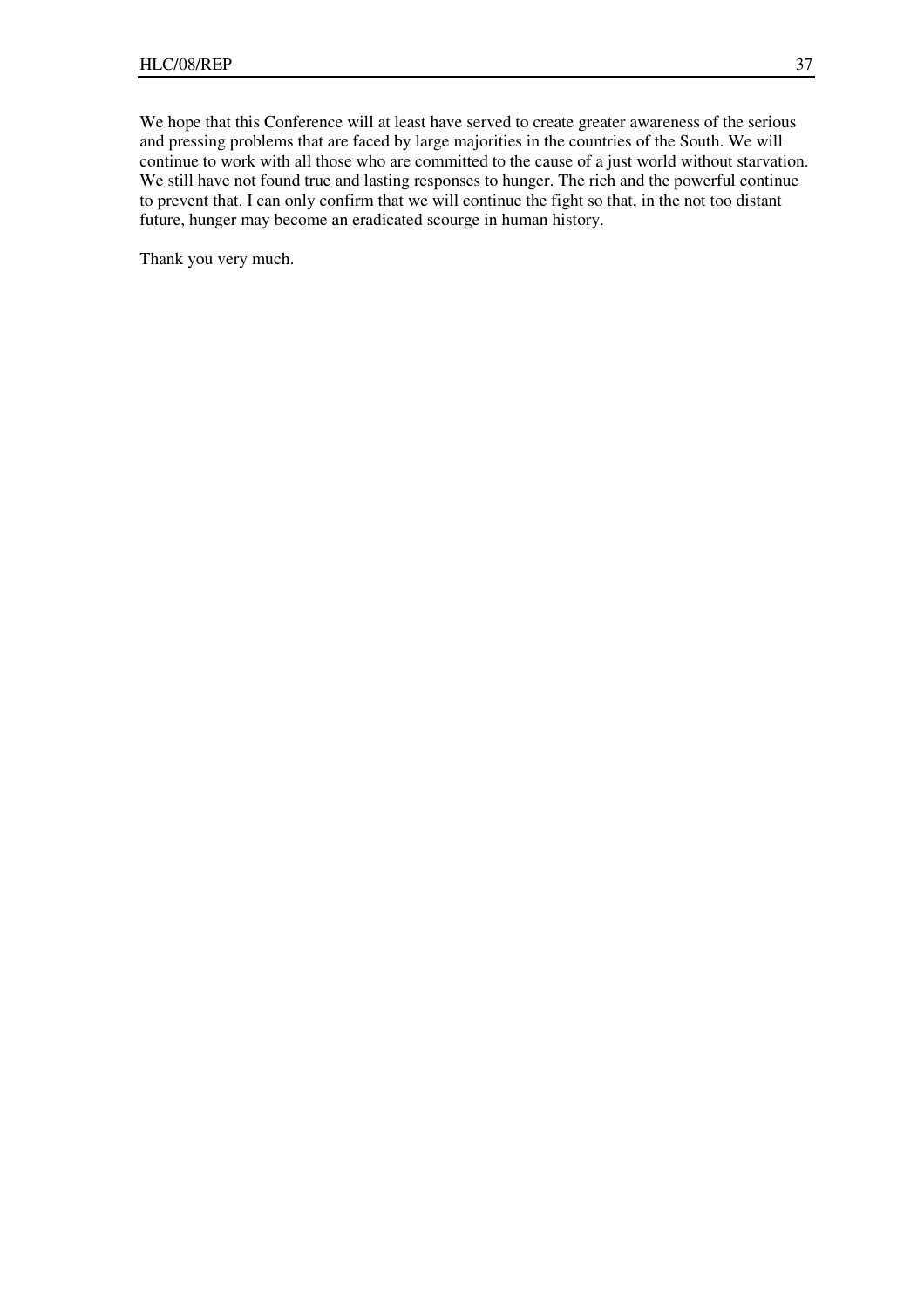# **INTERVENTION BY THE BOLIVARIAN REPUBLIC OF VENEZUELA**

On behalf of the Bolivarian Republic of Venezuela, we would like to make a statement, to be inserted as an Annex in the relevant Document, in accordance with the established procedures of this Organization.

#### *Mr Chair,*

Venezuela considers that this Conference has missed the opportunity to provide a real jump to advance in the struggle against hunger, which currently afflicts over 800 million human beings. In our opinion, this Declaration does not represent an objective analysis of the current crisis; rather, it powerfully reflects the injustice inherent in the structure of world power. This injustice - that wouldn't be hide- is indissolubly linked to the unsustainable patterns of production and consumption that result from the acute concentration of wealth (capital) and power in the world.

#### *Mr Chair,*

It is deplorable that this Declaration lacks a genuine Humanitarian Spirit. In this context, we wish to reiterate our sympathy with our brothers in Africa and Asia, as they strive to make at least a small step towards solving this grave problem. We are convinced, however, that this Declaration does not contribute towards the achievement of this objective.

On the contrary, this Document represents a significant regression in the pursuit of both justice and social inclusion. The resistance of the most powerful countries to mentioning the "United Nations Framework Convention on Climate Change" –UNFCC– is powerful evidence of both unilateral domination and the perpetuation of injustice.

### *Mr Chair,*

The absence of engagement with the UNFCC is utterly incomprehensible, as it is the only legally binding Instrument affecting all the countries here present. Given that this event is entitled the "High-Level Conference on World Food Security: the Challenges of Climate Change and Bioenergy", the inclusion of this Instrument in the Declaration should be beyond debate. The UNFCC protects the rights of Developing Countries to prioritize their own social and economic objectives, including agricultural development, and to progress towards sustainable development that protects the environment against the effects of climate change. This Instrument alone establishes the international responsibility of the developed nations to reduce their greenhouse gas emissions and to prevent the environmental degradation that has done so much damage to our planet. As such, we should ask ourselves: does such a conspicuous absence from the Declaration not demonstrate the absence of genuine commitment to the Objectives of this Conference?

For this reason, Mr Chairman, we consider that the countries of Europe have lost an historic opportunity to contribute to the struggle against the scourge of world hunger. We reiterate the commitment of the Government of the Bolivarian Republic of Venezuela to the pursuit of justice and social inclusion, and our commitment to ensuring the Food Security and Right to Food of the entire Venezuelan population. Similarly, we reaffirm our Government's continuing commitment to struggle against the Hunger and the exclusion jointly Latin America, the Caribbean and with the peoples of Africa and of Asia, through the south – south cooperation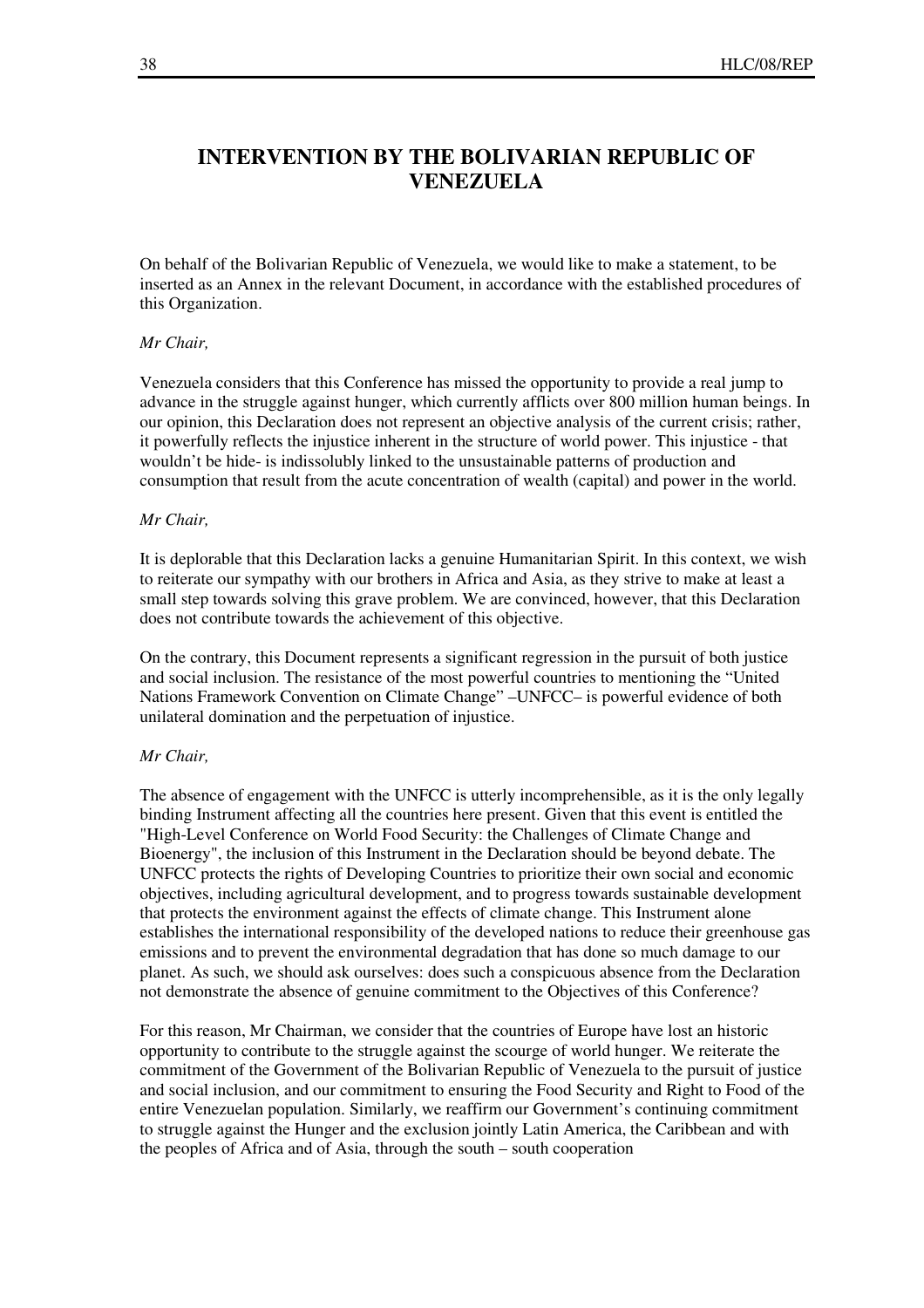*Mr Chair,* 

Venezuela will not impede the attainment of consensus on this Declaration; we will support our brothers in Africa, Asia and Latin America. We are convinced that this document ratifies the existing state of injustice and unilateral domination.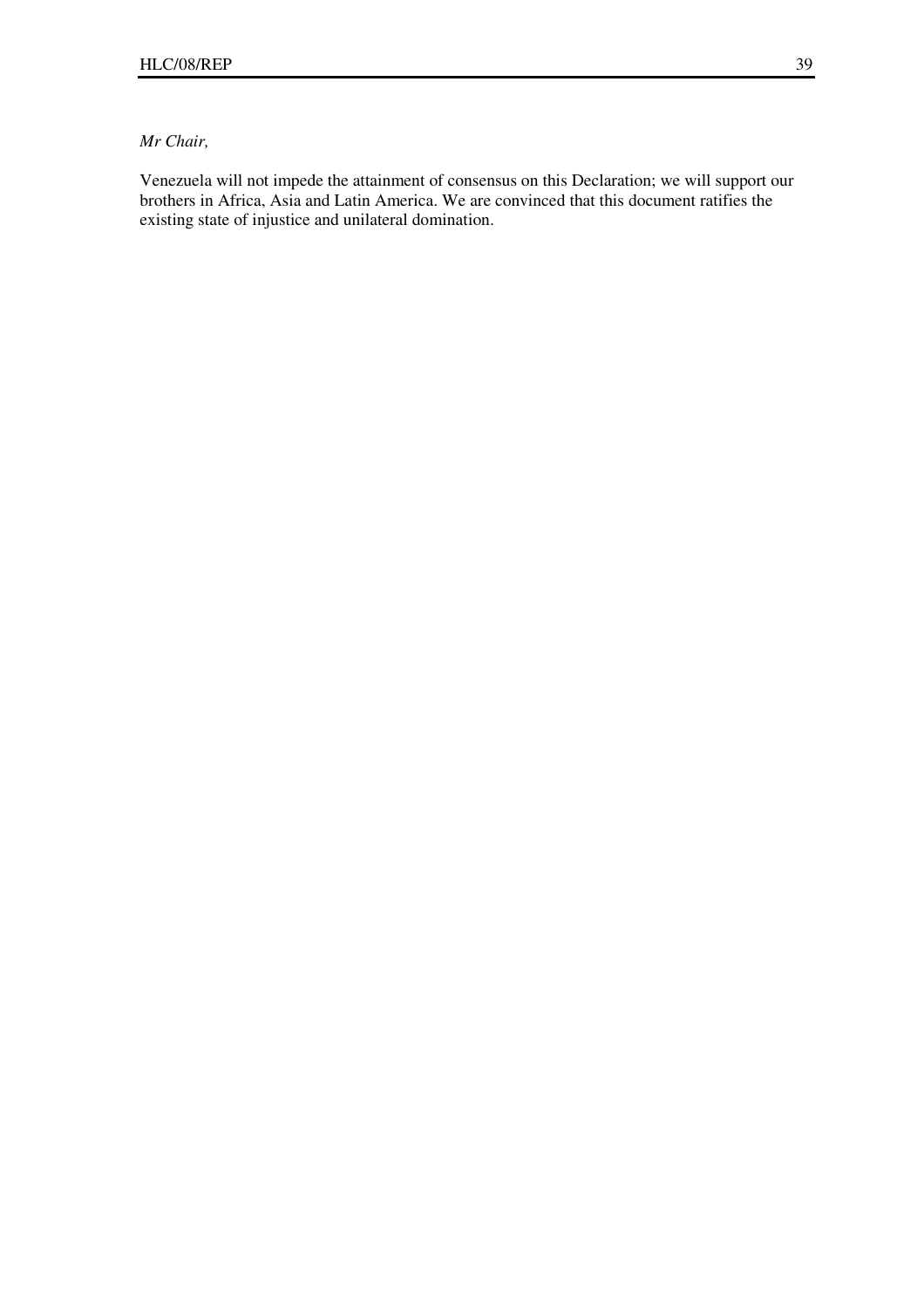# **ANNEX V**

# **Participating Countries and Organizations**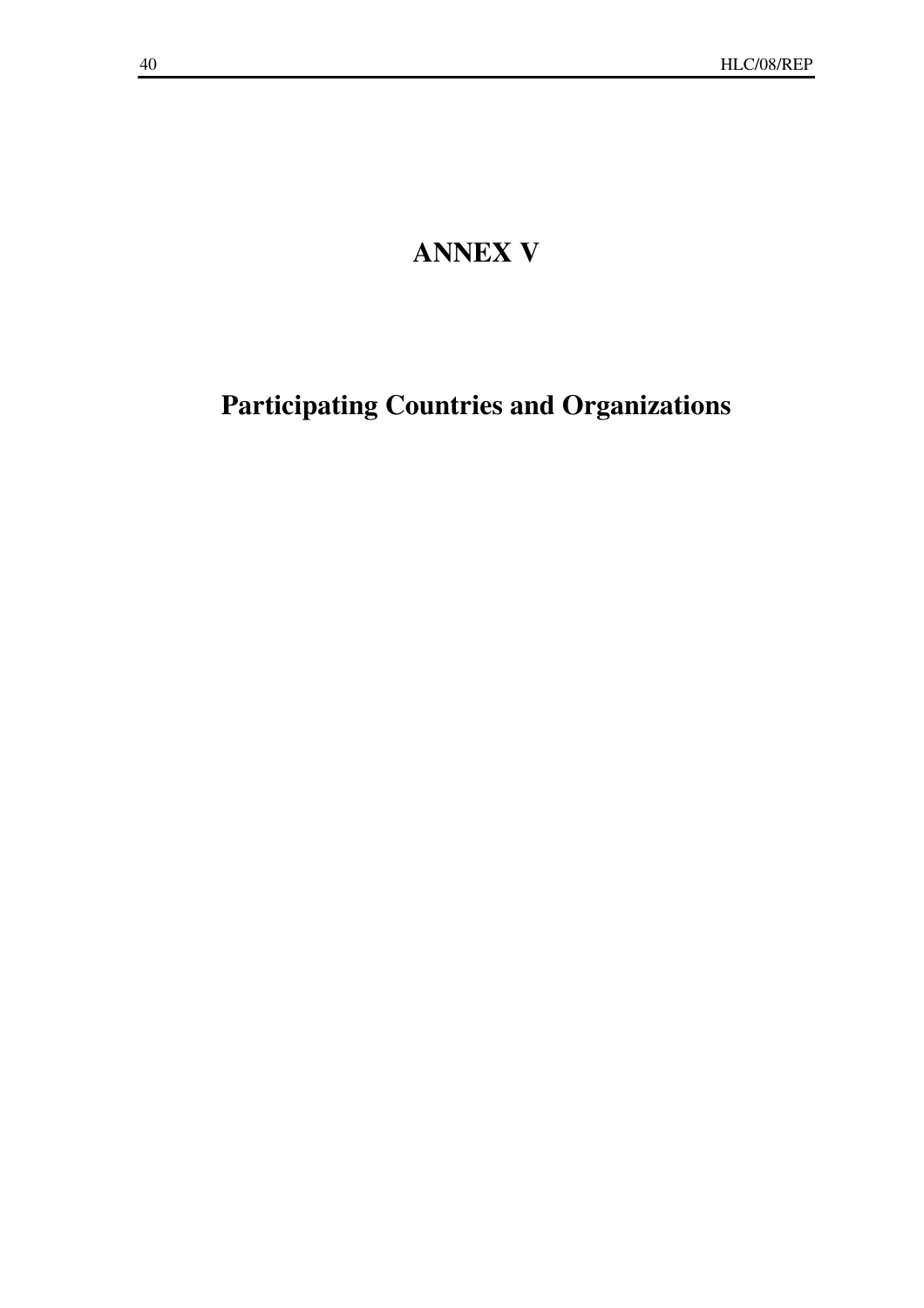# **COUNTRIES**

AFGHANISTAN ALBANIA ALGERIA ANGOLA ARGENTINA ARMENIA AUSTRALIA AUSTRIA AZERBAIJAN BAHAMAS BAHRAIN BANGLADESH BARBADOS BELARUS BELGIUM BELIZE BENIN BHUTAN BOLIVIA BOSNIA AND HERZEGOVINA BOTSWANA BRAZIL BRUNEI DARUSSALAM BULGARIA BURKINA FASO BURUNDI CAMBODIA CAMEROON CANADA CAPE VERDE CENTRAL AFRICAN REPUBLIC CHAD CHILE **CHINA** COLOMBIA **CONGO** COOK ISLANDS COSTA RICA CÔTE D'IVOIRE CROATIA CUBA **CYPRUS** CZECH REPUBLIC DEMOCRATIC PEOPLE'S REPUBLIC OF KOREA DEMOCRATIC REPUBLIC OF THE CONGO DENMARK **DJIBOUTI** DOMINICAN REPUBLIC ECUADOR EGYPT EL SALVADOR EQUATORIAL GUINEA ERITREA ESTONIA ETHIOPIA

EUROPEAN COMMUNITY (MEMBER ORGANIZATION) FIJI FINLAND FRANCE GABON GAMBIA GEORGIA GERMANY GHANA **GREECE** GUATEMALA GUINEA GUINEA-BISSAU GUYANA HAITI HOLY SEE HONDURAS HUNGARY ICELAND INDIA INDONESIA IRAN (ISLAMIC REPUBLIC OF) IRAQ IRELAND ISRAEL ITALY JAMAICA JAPAN JORDAN KAZAKHSTAN KENYA KIRIBATI KUWAIT KYRGYZSTAN LAO PEOPLE'S DEMOCRATIC REPUBLIC LATVIA LEBANON LESOTHO LIBERIA LIBYAN ARAB JAMAHIRIYA **LIECHTENSTEIN** LITHUANIA LUXEMBOURG MADAGASCAR MALAWI MALAYSIA **MALDIVES** MALI MALTA MARSHALL ISLANDS MAURITANIA MAURITIUS MEXICO MICRONESIA, FEDERATED STATES OF MOLDOVA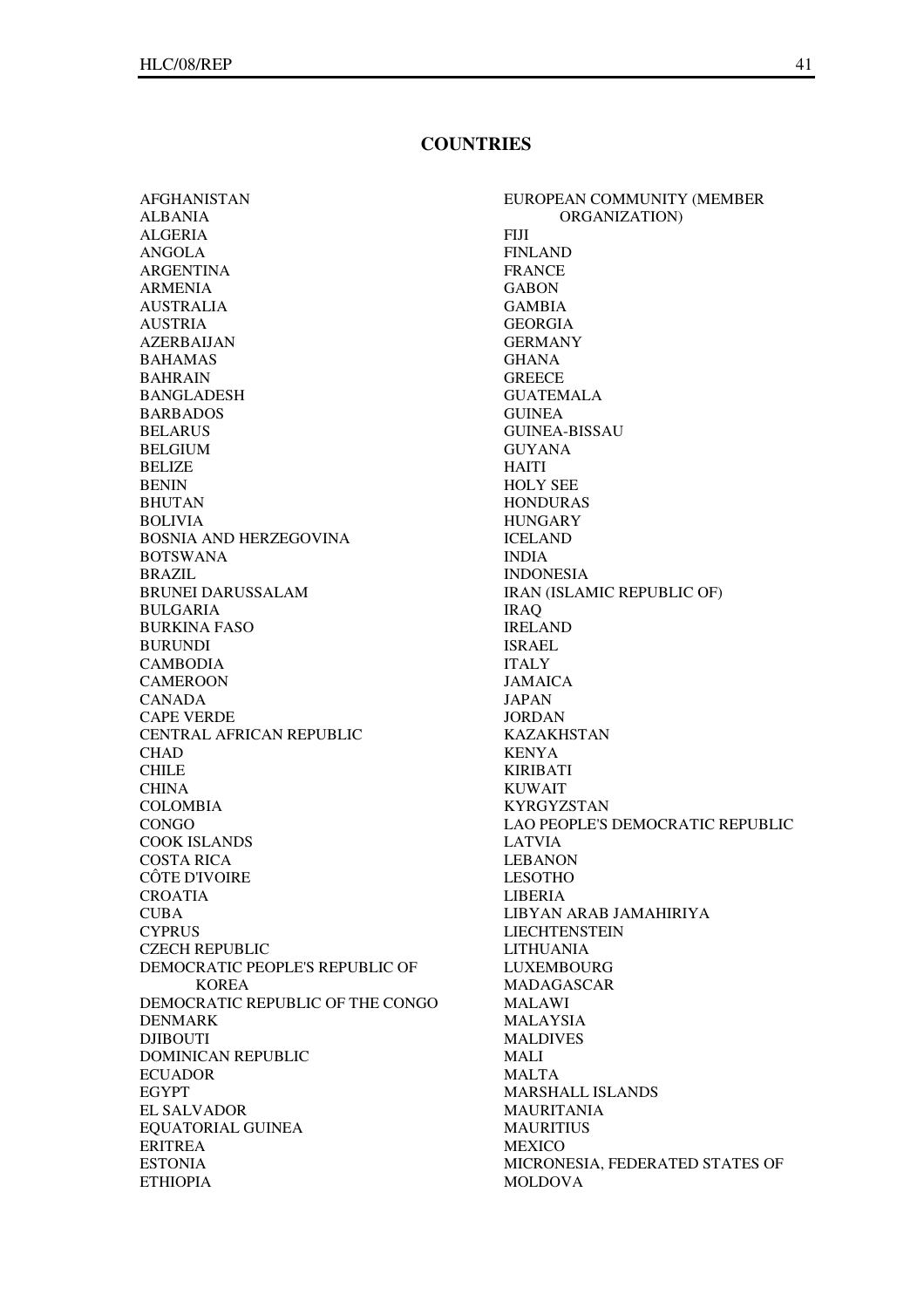MONACO MONGOLIA **MOROCCO** MOZAMBIQUE MYANMAR NAMIBIA NETHERLANDS NEW ZEALAND NICARAGUA **NIGER** NIGERIA NORWAY OMAN PAKISTAN PANAMA PAPUA NEW GUINEA PARAGUAY PERU PHILIPPINES POLAND PORTUGAL **OATAR** REPUBLIC OF KOREA ROMANIA RUSSIAN FEDERATION SAINT KITTS AND NEVIS SAINT LUCIA SAMOA SAN MARINO SAO TOME AND PRINCIPE SAUDI ARABIA SENEGAL SERBIA SEYCHELLES SIERRA LEONE SINGAPORE

SLOVAKIA SLOVENIA SOLOMON ISLANDS SOMALIA SOUTH AFRICA SPAIN SRI LANKA SUDAN SURINAME SWAZILAND **SWEDEN** SWITZERLAND SYRIAN ARAB REPUBLIC THAILAND THE FORMER YUGOSLAV REPUBLIC OF **MACEDONIA** TOGO TRINIDAD AND TOBAGO TUNISIA **TURKEY** TURKMENISTAN TUVALU UGANDA UKRAINE UNITED ARAB EMIRATES UNITED KINGDOM UNITED REPUBLIC OF TANZANIA UNITED STATES OF AMERICA UZBEKISTAN - OUZBÉKISTAN VANUATU VENEZUELA (BOLIVARIAN REPUBLIC OF) VIET NAM YEMEN ZAMBIA ZIMBABWE

#### **ASSOCIATE MEMBER**

FAROE ISLANDS

### **SOVEREIGN ORDER OF MALTA**

### **LIBERATION MOVEMENT**

PALESTINE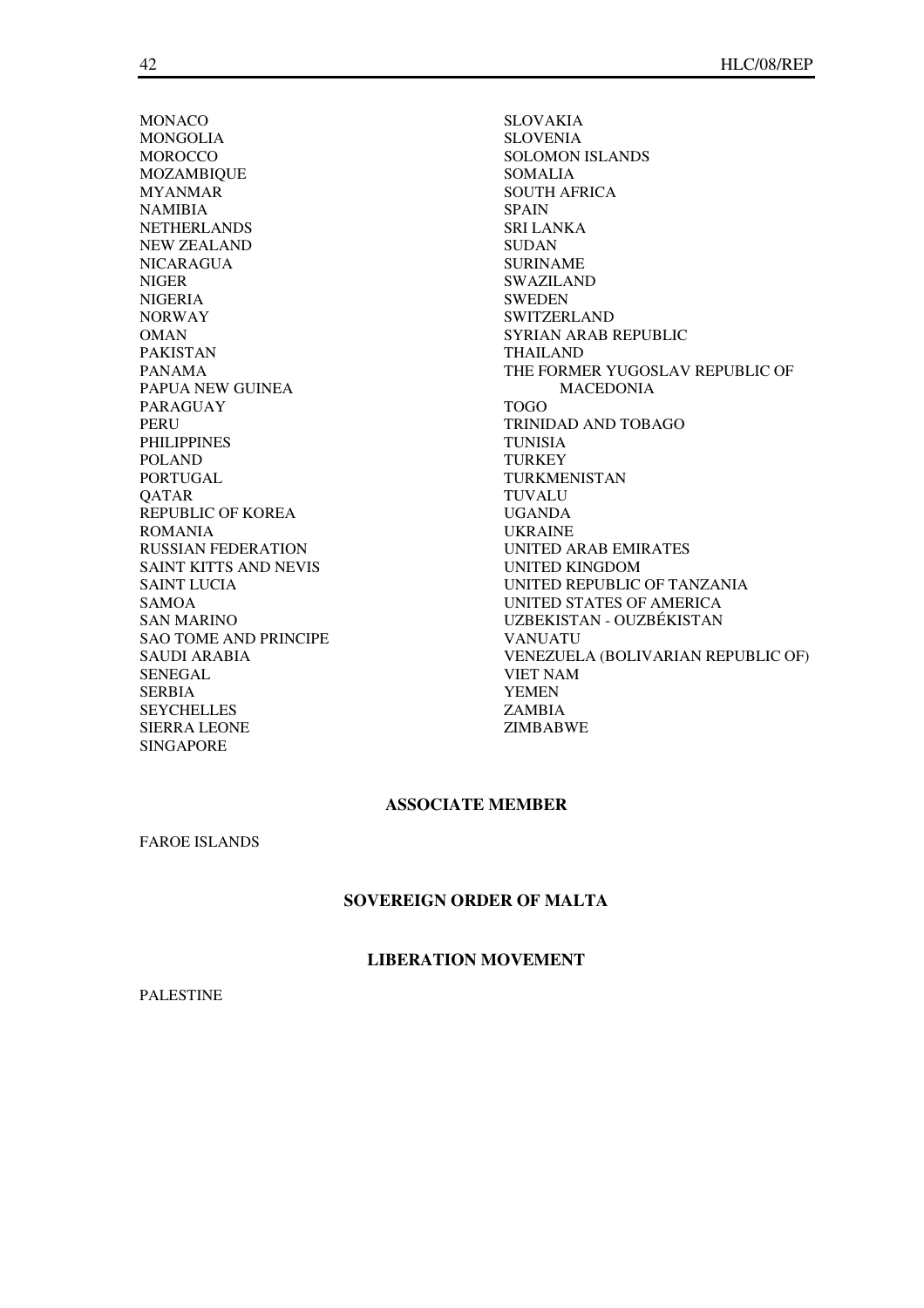### **REPRESENTATIVES OF THE UNITED NATIONS AND SPECIALIZED AGENCIES**

INTERGOVERNMENTAL PANEL ON CLIMATE CHANGE INTERNATIONAL ATOMIC ENERGY AGENCY INTERNATIONAL FUND FOR AGRICULTURAL DEVELOPMENT INTERNATIONAL MONETARY FUND OFFICE OF THE UNITED NATIONS HIGH COMMISSIONER FOR HUMAN RIGHTS UNITED NATIONS UNITED NATIONS CHILDRENS FUND UNITED NATIONS CONFERENCE ON TRADE AND DEVELOPMENT UNITED NATIONS CONVENTION TO COMBAT DESERTIFICATION UNITED NATIONS DEVELOPMENT PROGRAMME UNITED NATIONS ECONOMIC AND SOCIAL COMMISSION FOR WESTERN ASIA UNITED NATIONS ECONOMIC COMMISSION FOR AFRICA UNITED NATIONS EDUCATIONAL, SCIENTIFIC AND CULTURAL ORGANIZATION UNITED NATIONS ENVIRONMENT PROGRAMME UNITED NATIONS FRAMEWORK FOR THE CONVENTION ON CLIMATE CHANGE UNITED NATIONS HIGH COMMISSION FOR REFUGEES UNITED NATIONS INDUSTRIAL DEVELOPMENT ORGANIZATION WORLD BANK WORLD FOOD PROGRAMME WORLD HEALTH ORGANIZATION WORLD METEOROLOGICAL ORGANIZATION WORLD TRADE ORGANIZATION

#### **OBSERVERS FROM INTERGOVERNMENTAL ORGANIZATIONS**

AFRICAN DEVELOPMENT BANK AFRICAN UNION ANDEAN COMMUNITY ARAB AUTHORITY FOR AGRICULTURAL INVESTMENT AND DEVELOPMENT ARAB BANK FOR ECONOMIC DEVELOPMENT IN AFRICA ARAB ORGANIZATION FOR AGRICULTURAL DEVELOPMENT ASIAN DEVELOPMENT BANK CABI INTERNATIONAL CENTRE FOR AGRICULTURE AND BIOSCIENCE CARIBBEAN COMMUNITY CLIMATE CHANGE CENTRE CARIBBEAN DEVELOPMENT BANK CENTRAL AFRICAN ECONOMIC AND MONETARY COMMUNITY CENTRAL AMERICAN BANK OF ECONOMIC INTEGRATION COMMON FUND FOR COMMODITIES COMMONWEALTH OF NATIONS CORPORACIÓN ANDINA DE FOMENTO ECONOMIC COOPERATION ORGANIZATION INTER-AMERICAN DEVELOPMENT BANK INTER-AMERICAN INSTITUTE FOR COOPERATION IN AGRICULTURE INTERNATIONAL ORGANIZATION FOR MIGRATION INTERNATIONAL COMMITTEE OF THE RED CROSS INTERNATIONAL DEVELOPMENT LAW ORGANIZATION INTERNATIONAL FEDERATION OF RED CROSS AND RED CRESCENT SOCIETIES ISLAMIC DEVELOPMENT BANK LEAGUE OF ARAB STATES OPEC FUND FOR INTERNATIONAL DEVELOPMENT ORGANIZATION OF THE ISLAMIC CONFERENCE PERMANENT INTERSTATE COMMITEE FOR DROUGHT CONTROL IN THE SAHEL SAHEL AND WEST AFRICA CLUB SECRETARIAT OF THE PACIFIC COMMUNITY SENEGAL RIVER DEVELOPMENT ORGANIZATION SOUTH PACIFIC REGIONAL ENVIRONMENT PROGRAMME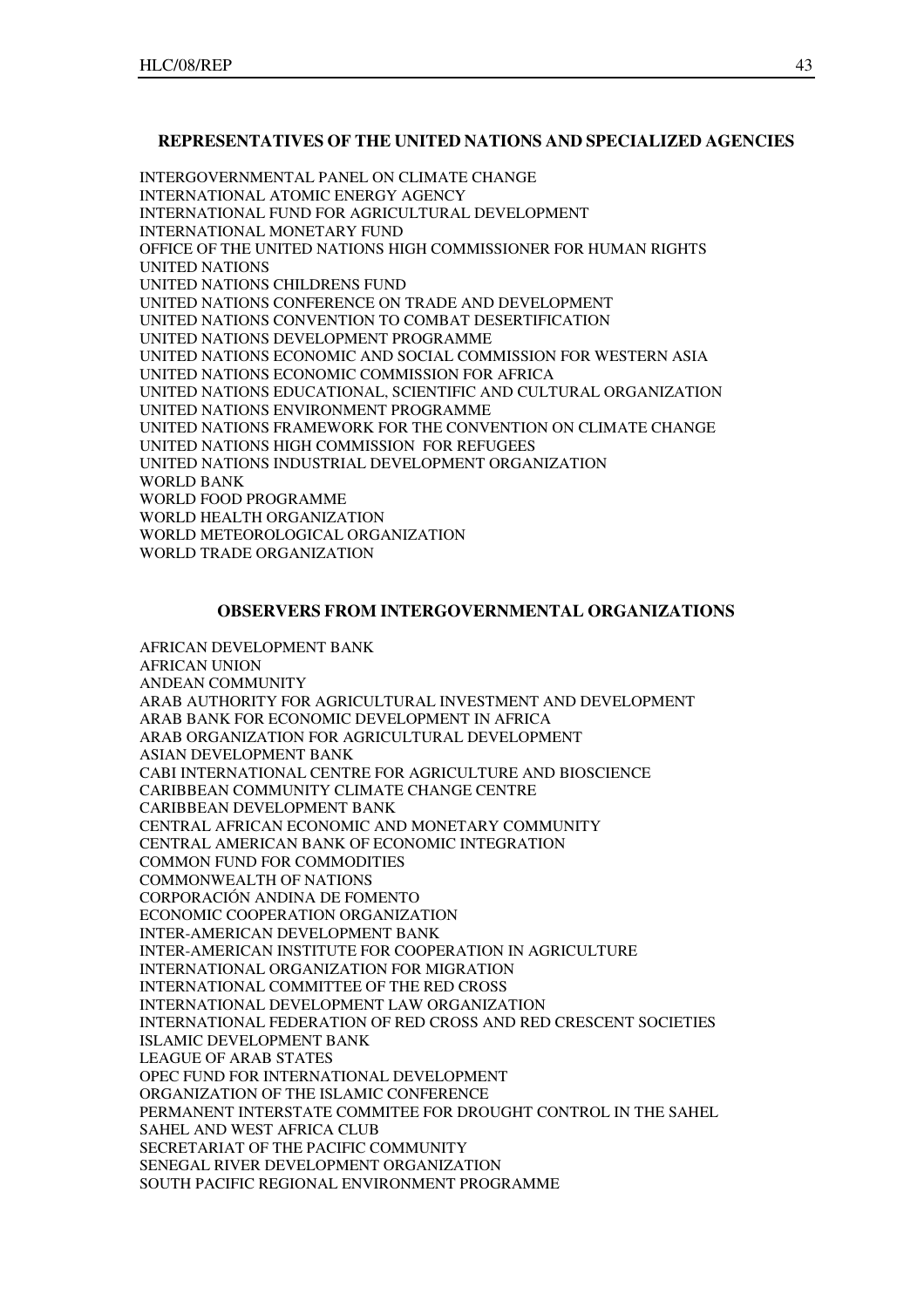SOUTHERN AFRICAN DEVELOPMENT COMMUNITY UNION DU MAGHREB ARABE WEST AFRICA ECONOMIC AND MONETARY UNION WEST AFRICAN DEVELOPMENT BANK WORLD ORGANISATION FOR ANIMAL HEALTH

### **OBSERVERS FROM NON-GOVERNMENTAL ORGANIZATIONS AND THE PRIVATE SECTOR**

ACTION AID INTERNATIONAL ACTION GROUP ON EROSION, TECHNOLOGY AND CONCENTRATION ALLIANCE FOR A GREEN REVOLUTION IN AFRICA ASIAN FARMERS' ASSOCIATION FOR SUSTAINABLE RURAL DEVELOPMENT BIOVERSITY INTERNATIONAL BP BIOFUELS CARE INTERNATIONAL COPA-COGECA (COMMITTEE OF PROFESSIONAL AGRICULTURAL ORGANISATIONS - GENERAL CONFEDERATION OF AGRICULTURAL COOPERATIVES OF E.U) CONSULTATIVE GROUP ON INTERNATIONAL AGRICULTURAL RESEARCH EASTERN AFRICAN FARMERS FEDERATION ENDA TIERS MONDE FOOD FIRST INFORMATION AND ACTION NETWORK FRIENDS OF THE EARTH INTERNATIONAL GREENPEACE INTERNATIONAL HEIFER PROJECT INTERNATIONAL INSTITUTE FOR AGRICULTURE AND TRADE POLICY INTERNATIONAL FEDERATION FOR ANIMAL HEALTH INTERNATIONAL FEDERATION OF AGRICULTURAL PRODUCERS INTERNATIONAL FEDERATION OF ORGANIC AGRICULTURE MOVEMENTS INTERNATIONAL FEED INDUSTRY FEDERATION INTERNATIONAL FERTILIZER INDUSTRY ASSOCIATION INTERNATIONAL FOOD POLICY RESEARCH INSTITUTE INTERNATIONAL NGO/CSO PLANNING COMMITTEE FOR FOOD SOVEREIGNTY INTERNATIONAL SAVE THE CHILDREN ALLIANCE INTERNATIONAL SEED FEDERATION INTERNATIONAL UNION FOR CONSERVATION OF NATURE LA VIA CAMPESINA MILLENNIUM INSTITUTE MORE AND BETTER CAMPAIGN, FOR FOOD, AGRICULTURE AND RURAL DEVELOPMENT TO ERADICATE HUNGER AND POVERTY OXFAM INTERNATIONAL PRACTICAL ACTION RÉSEAU DES ORGANISATIONS PAYSANNES ET DE PRODUCTEURS AGRICOLES D'AFRIQUE DE L'OUEST RURAL HUB TETRAPAK THIRD WORLD NETWORK UNILEVER UNITED NATIONS FOUNDATION WOMEN ORGANIZING FOR CHANGE IN AGRICULTURE AND NATURAL RESOURCES MANAGEMENT WORLD FORUM OF FISHER PEOPLES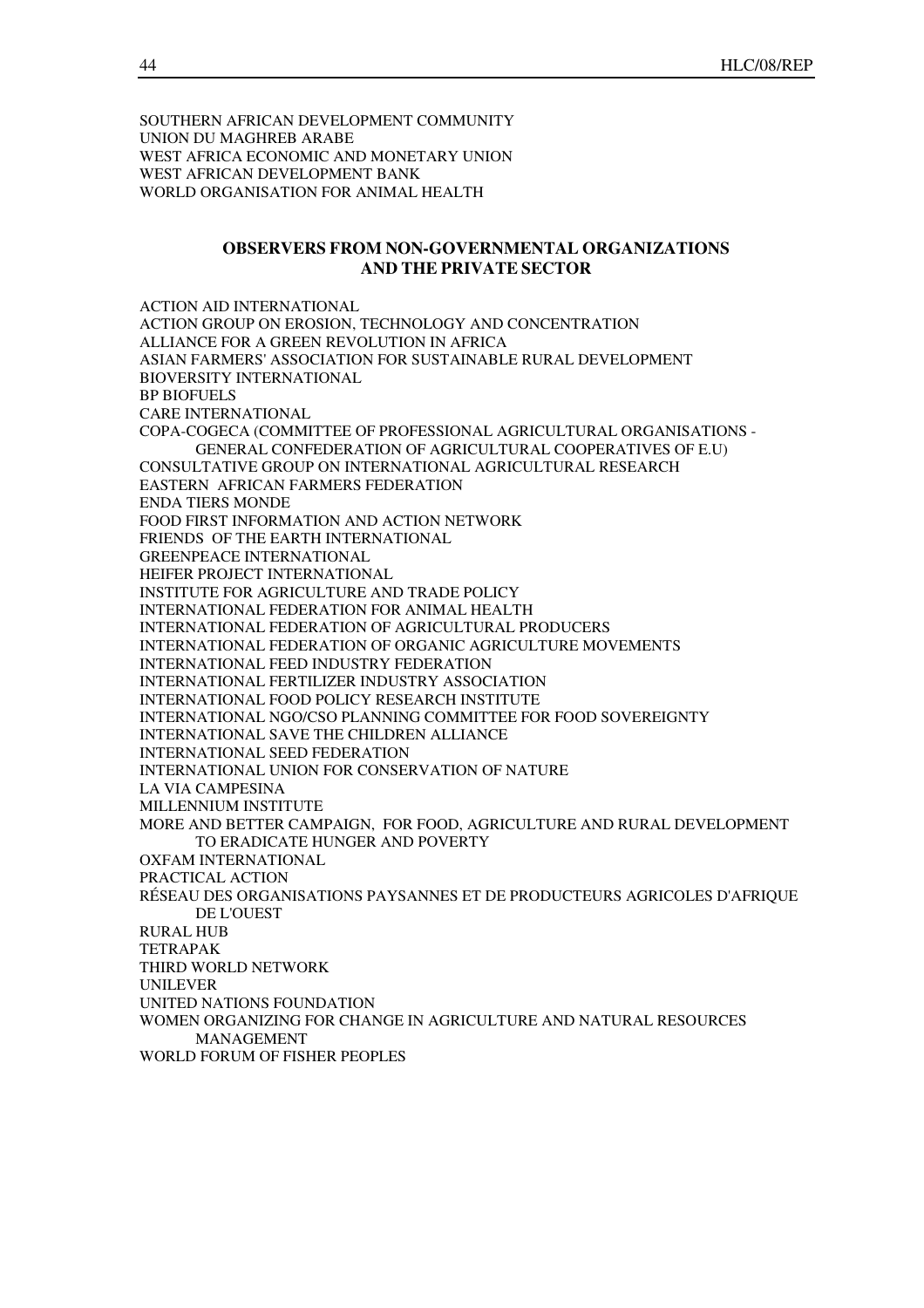# **ANNEX VI**

# **List of documents**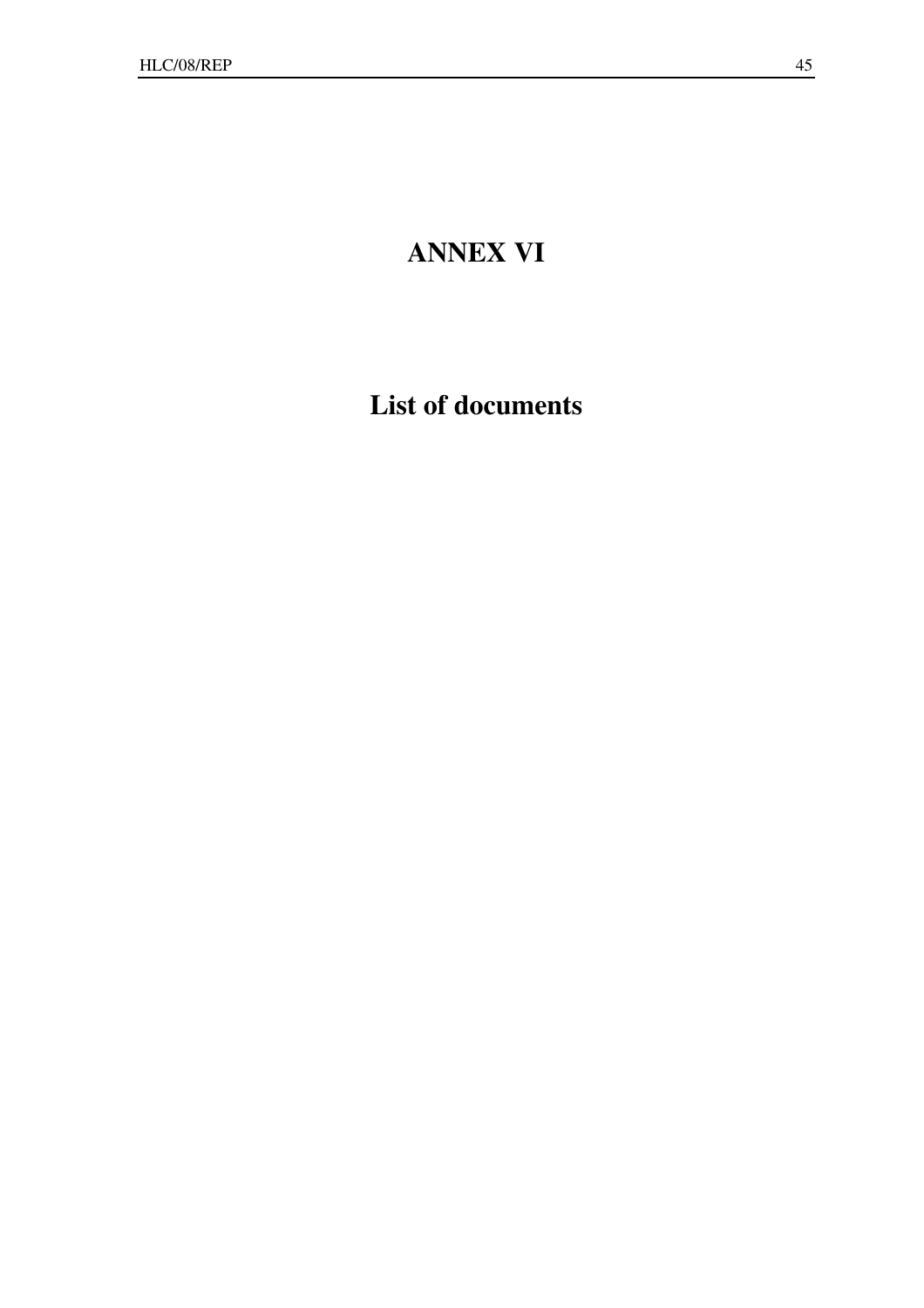# **List of documents**

| <b>Working Documents</b>      |                                                                                                                |  |
|-------------------------------|----------------------------------------------------------------------------------------------------------------|--|
| HLC/08/1-Rev.2                | Provisional agenda                                                                                             |  |
| HLC/08/2-Rev.5                | Provisional annotated agenda and timetable                                                                     |  |
| <b>HLC/08/3</b>               | Report of the Co-Chairs of the Informal Open-ended Contact<br>group                                            |  |
| <b>Information documents</b>  |                                                                                                                |  |
| <b>HLC/08/INF/1</b>           | Soaring food prices: facts, perspectives, impacts and actions<br>required                                      |  |
| <b>HLC/08/INF/2</b>           | Climate change adaptation and mitigation: challenges and<br>opportunities for food security                    |  |
| <b>HLC/08/INF/3</b>           | Bioenergy, food security and sustainability - towards an<br>international framework                            |  |
| <b>HLC/08/INF/4-</b><br>Rev.1 | Financial mechanisms for adaptation to and mitigation of climate<br>change in the food and agriculture sectors |  |
| <b>HLC/08/INF/5</b>           | Climate change, bioenergy and food security: options for decision-<br>makers identified by expert meetings     |  |
| <b>HLC/08/INF/6</b>           | Climate change, bioenergy and food security: civil society and<br>private sector perspectives                  |  |
| <b>HLC/08/INF/7</b>           | Climate-related transboundary pests and diseases                                                               |  |
| <b>HLC/08/INF/8</b>           | Provisional list of documents                                                                                  |  |
| <b>HLC/08/INF/9-</b><br>Rev.1 | Arrangements for the High-level Conference and information for<br>participants                                 |  |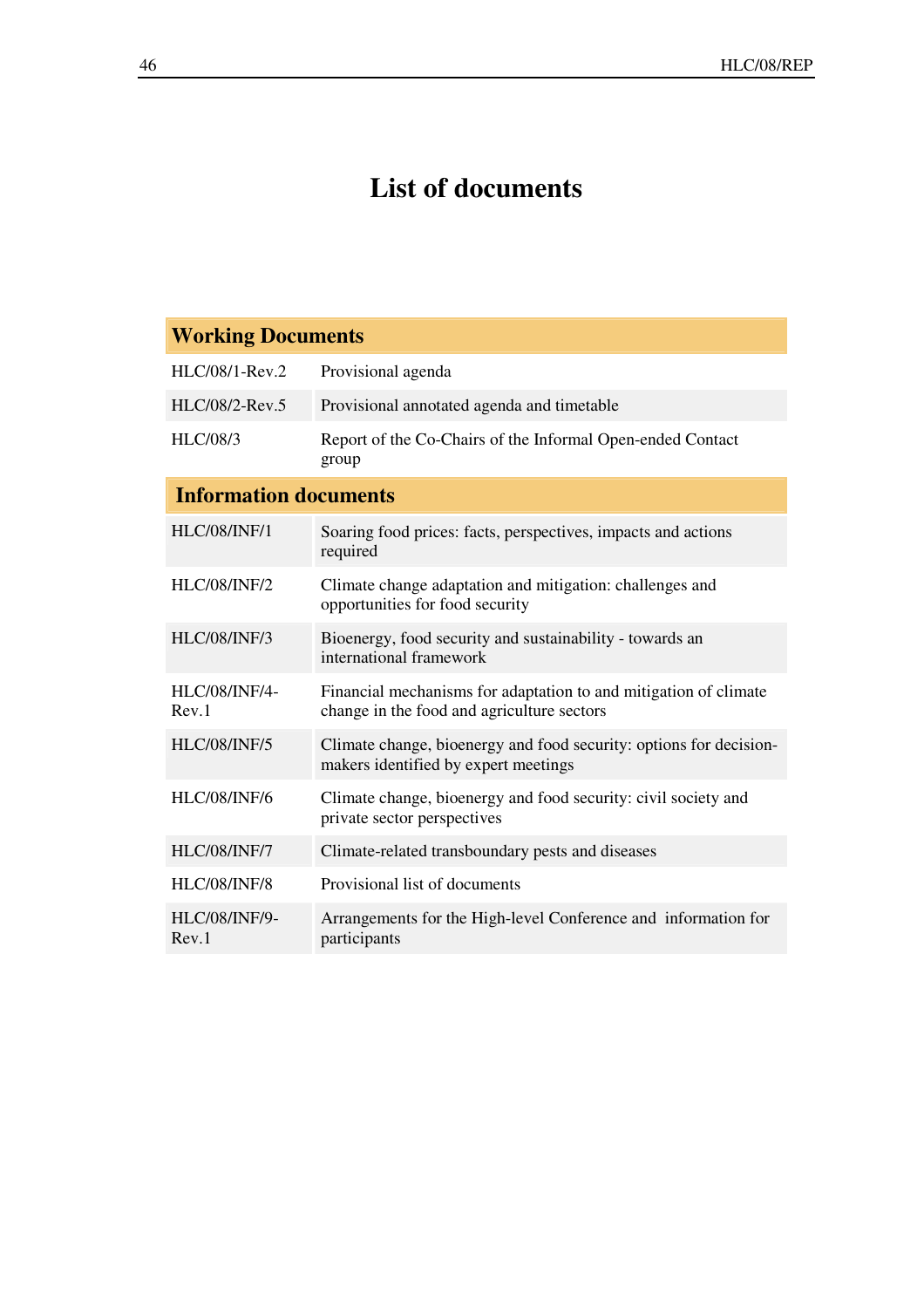# **APPENDIX**

# **Declaration on World Food Security: The Challenges of Climate Change and Bioenergy**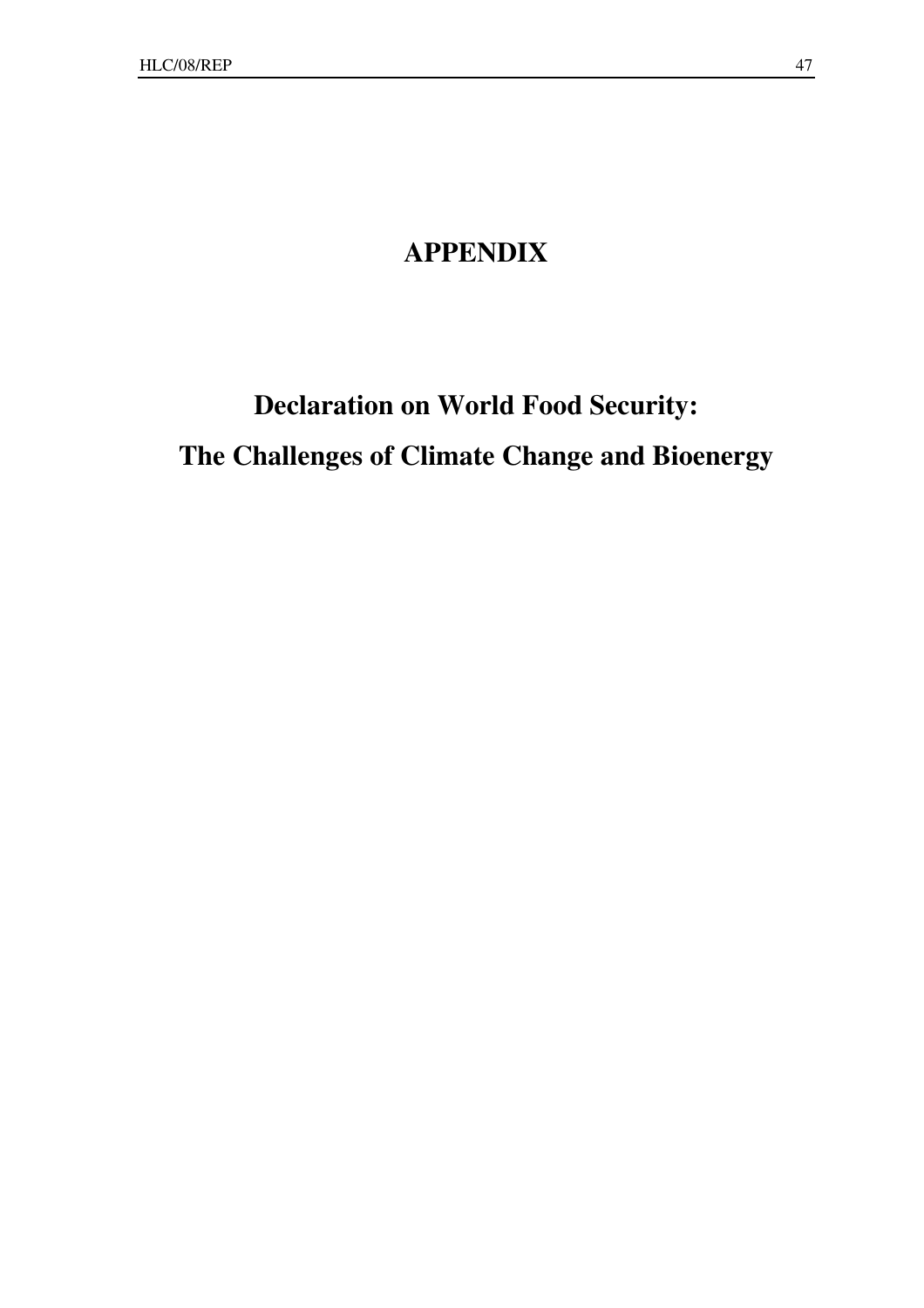# **DECLARATION OF THE HIGH-LEVEL CONFERENCE ON WORLD FOOD SECURITY: THE CHALLENGES OF CLIMATE CHANGE AND BIOENERGY**

**WE, the Heads of State and Government, Ministers and Representatives of 181 countries and the European Community, have met in Rome at this High-Level Conference convened by the Food and Agriculture Organization of the United Nations, together with the United Nations World Food Programme, the International Fund for Agricultural Development and Bioversity International on behalf of the CGIAR system, to seek ways of achieving world food security and, in this context, to address challenges of higher food prices, climate change and bioenergy.**

1. We reaffirm the conclusions of the World Food Summit in 1996, which adopted the Rome Declaration on World Food Security and the World Food Summit Plan of Action, and the objective, confirmed by the World Food Summit: five years later, of achieving food security for all through an ongoing effort to eradicate hunger in all countries, with an immediate view to reducing by half the number of undernourished people by no later than 2015, as well as our commitment to achieving the Millennium Development Goals (MDGs).We reiterate that food should not be used as an instrument for political and economic pressure. We also recall the Voluntary Guidelines to Support the Progressive Realization of the Right to Adequate Food in the Context of National Food Security. We reiterate that it is unacceptable that 862 million people are still undernourished in the world today.

2. We are here to address the challenges of bioenergy and climate change, and the current situation of soaring food prices that is having adverse impacts on food security, particularly in developing countries and countries in transition, all the more because the indications are that food prices will remain high in the years to come.

3. We are convinced that the international community needs to take urgent and coordinated action to combat the negative impacts of soaring food prices on the world's most vulnerable countries and populations. We are further convinced that actions by national governments, with the support of the international community, are required in the short, medium- and long-term, to meet global and household food security needs. There is therefore an urgent need to help developing countries and countries in transition expand agriculture and food production, and to increase investment in agriculture, agribusiness and rural development, from both public and private sources.

# **In adopting this Declaration, we pledge to embrace food security as a matter of permanent national policy, renew our commitment to achieving the World Food Summit objectives and the Millennium Development Goals, and commit ourselves to the following measures.**

### **Immediate and Short-Term Measures**

4. The global food situation calls for a strong commitment from governments as well as from all other stakeholders. We call upon all donors and the United Nations System to increase their assistance for developing countries, in particular least developed countries and those that are most negatively affected by high food prices. In the immediate future it is essential to proceed along two main lines.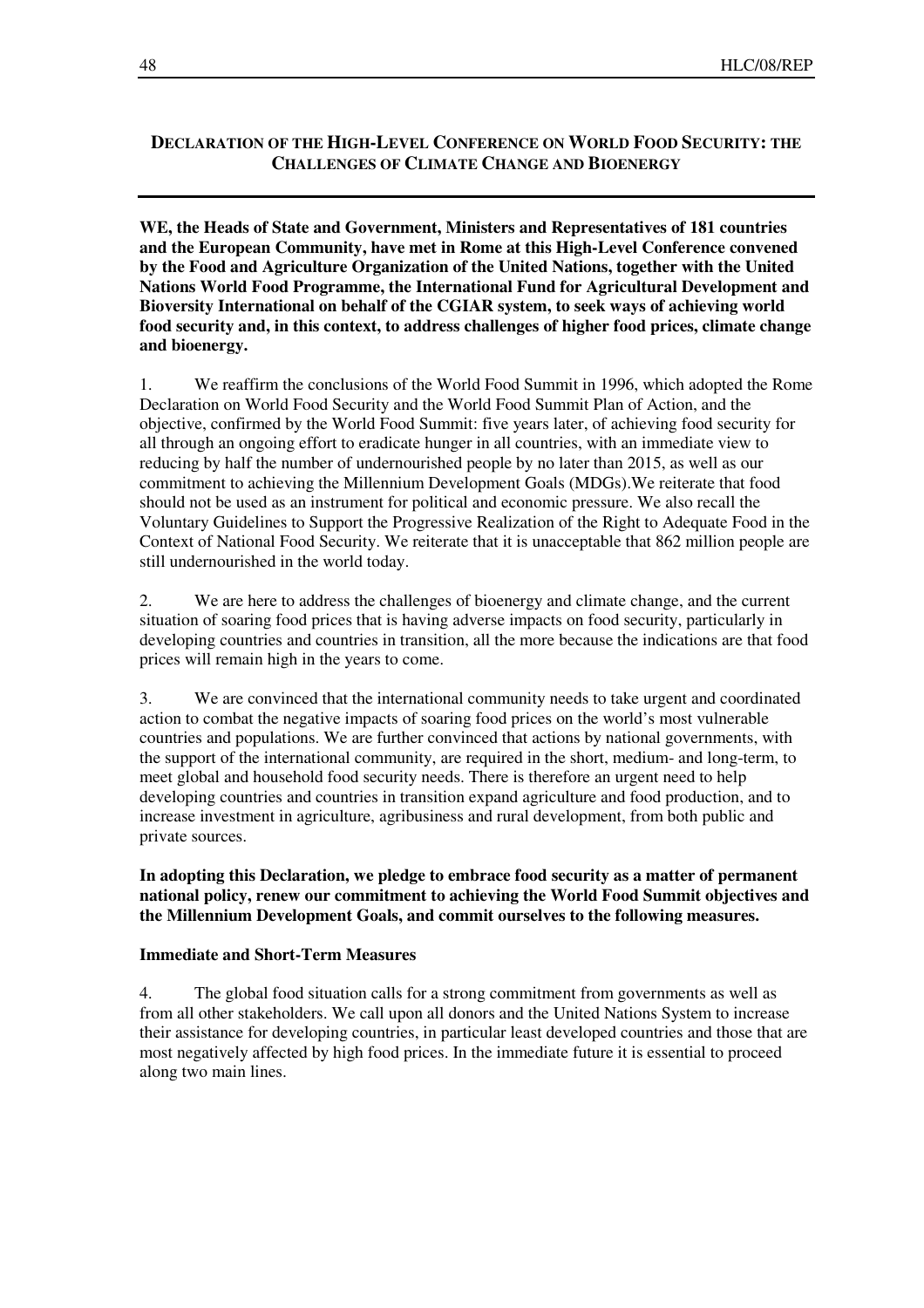5. The first line of action is to respond urgently to requests for assistance from affected countries.

- a) The relevant United Nations agencies should be assured the resources to expand and enhance their food assistance and support safety net programmes to address hunger and malnutrition, when appropriate, through the use of local or regional purchase.
- b) The appropriate regional organizations which have emergency food security arrangements should enhance their cooperation with a view to effectively cope with soaring food prices.
- c) All efforts by governmental and non-governmental organizations to strengthen immediate humanitarian and development assistance should be synergized with those of the multilateral organizations, and made coherent, to deal with the continuum from urgent to longer term assistance.
- d) All national and international efforts should be made to ensure that international emergency food assistance is delivered as quickly and efficiently as possible to populations in distress.
- e) To facilitate adjustment to higher food prices, donors and international financial institutions, in accordance with their mandates and in consultation with recipient countries, should provide in a timely manner, balance of payments support and /or budget support to food-importing, low-income countries. Other measures should be considered as necessary to improve the financial situation of the countries in need, including reviewing debt servicing as necessary. We also call on the relevant international institutions to simplify the eligibility procedures of existing financial mechanisms to support agriculture and environment.
- 6. The second line of action is immediate support for agricultural production and trade.
	- a) All relevant organizations and cooperating countries should be prepared to assist countries, on their request, to put in place the revised policies and measures to help farmers, particularly small-scale producers, increase production and integrate with local, regional, and international markets. South-south cooperation must be encouraged.
	- b) Development partners are invited to participate in and contribute to international and regional initiatives on soaring food prices and, in particular, under the FAO initiative launched on 17 December 2007, in support of country-led measures to give farmers in low-income food-deficit and the most affected countries access to appropriate locally adapted seeds, fertilizers, animal feed and other inputs, as well as technical assistance, in order to increase agricultural production.
	- c) Development partners are called upon to undertake initiatives to moderate unusual fluctuations in the food grain prices. In particular, we call on relevant institutions to assist countries in developing their food stock capacities and consider other measures to strengthen food security risk management for affected countries.
	- d) Members of WTO reaffirm their commitment to the rapid and successful conclusion of the WTO Doha Development Agenda and reiterate their willingness to reach comprehensive and ambitious results that would be conducive to improving food security in developing countries. Implementing an aid for trade package should be a valuable complement to the Doha Development Agenda to build and improve the trading capacity of the developing countries.
	- e) We will strive to ensure that food, agricultural trade and overall trade policies are conducive to fostering food security for all. For this purpose we reaffirm the need to minimise the use of restrictive measures that could increase volatility of international prices.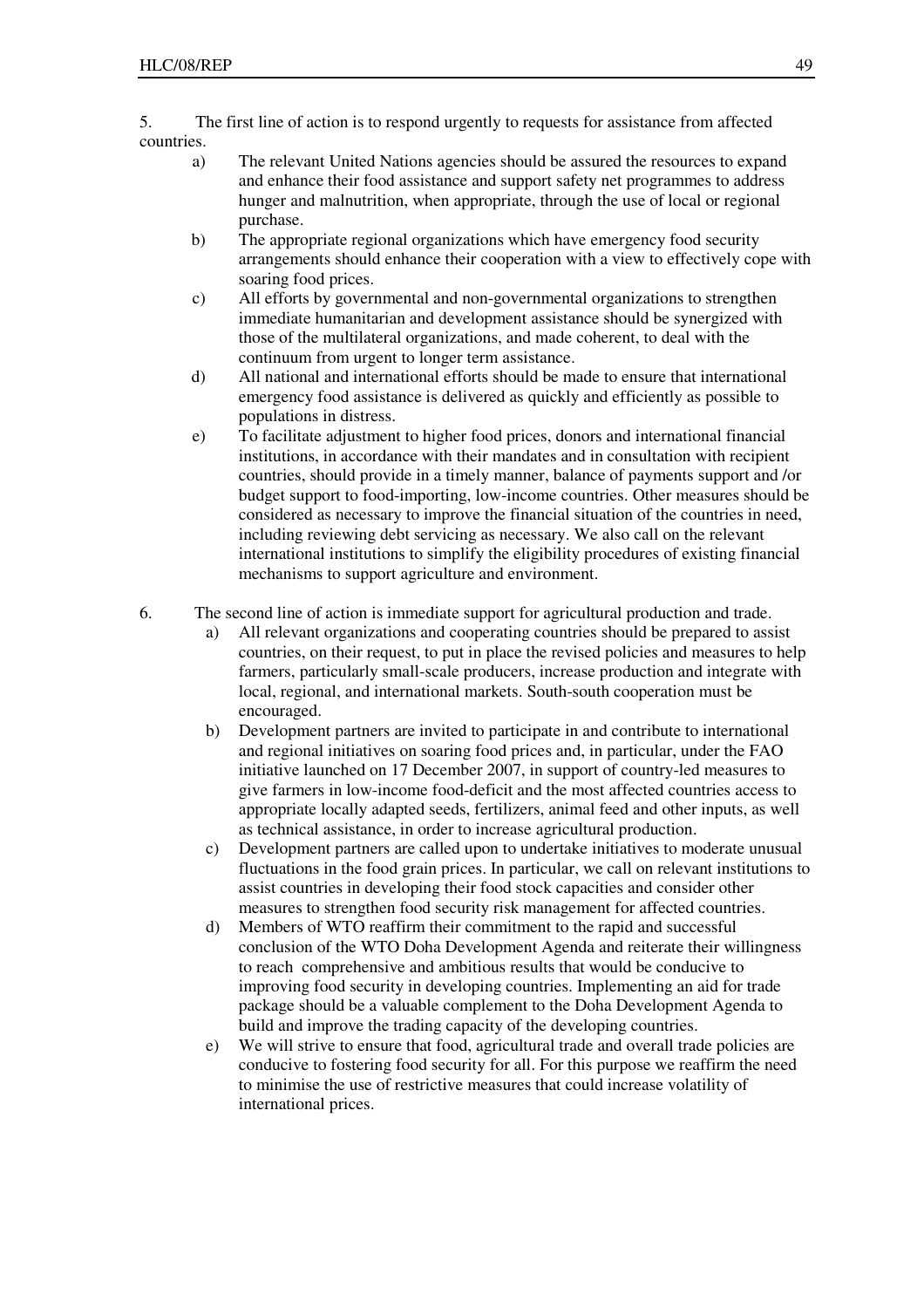#### **Medium and Long-Term Measures**

7. The current crisis has highlighted the fragility of the world's food systems and their vulnerability to shocks. While there is an urgent need to address the consequences of soaring food prices, it is also vital to combine medium and long-term measures, such as the following:

- a) We urge national governments, all financial institutions, donors and the entire international community to fully embrace a people-centred policy framework supportive of the poor in rural, peri-urban and urban areas and people's livelihoods in developing countries, and to increase investment in agriculture.
- b) It is essential to address the fundamental question of how to increase the resilience of present food production systems to challenges posed by climate change. In this context, maintaining biodiversity is key to sustaining future production performance. We urge governments to assign appropriate priority to the agriculture, forestry and fisheries sectors, in order to create opportunities to enable the world's smallholder farmers and fishers, including indigenous people, in particular in vulnerable areas, to participate in, and benefit from financial mechanisms and investment flows to support climate change adaptation, mitigation and technology development, transfer and dissemination. We support the establishment of agriculture systems and the sustainable forest management practices that positively contribute to the mitigation of climate change and ecological balance.
- c) In addition, we reaffirm the Mauritius Strategy for the sustainable development of small island developing states and call for its implementation in the context of the challenges of climate change and food security.
- d) We urge the international community, including the private sector, to decisively step up investment in science and technology for food and agriculture. Increased efforts in international cooperation should be directed to researching, developing, applying, transferring and disseminating improved technologies and policy approaches. We urge member states, to establish in accordance with the Monterrey Consensus, governance and policy environments which will facilitate investment in improved agricultural technologies.
- e) We encourage the international community to continue its efforts in liberalizing international trade in agriculture by reducing trade barriers and market distorting policies. Addressing these measures will give farmers, particularly in developing countries, new opportunities to sell their products on world markets and support their efforts to increase productivity and production.
- f) It is essential to address the challenges and opportunities posed by biofuels, in view of the world's food security, energy and sustainable development needs. We are convinced that in-depth studies are necessary to ensure that production and use of biofuels is sustainable in accordance with the three pillars of sustainable development and takes into account the need to achieve and maintain global food security. We are further convinced of the desirability of exchanging experiences on biofuels technologies, norms and regulations. We call upon relevant intergovernmental organizations, including FAO, within their mandates and areas of expertise, with the involvement of national governments, partnerships, the private sector, and civil society, to foster a coherent, effective and results-oriented international dialogue on biofuels in the context of food security and sustainable development needs.